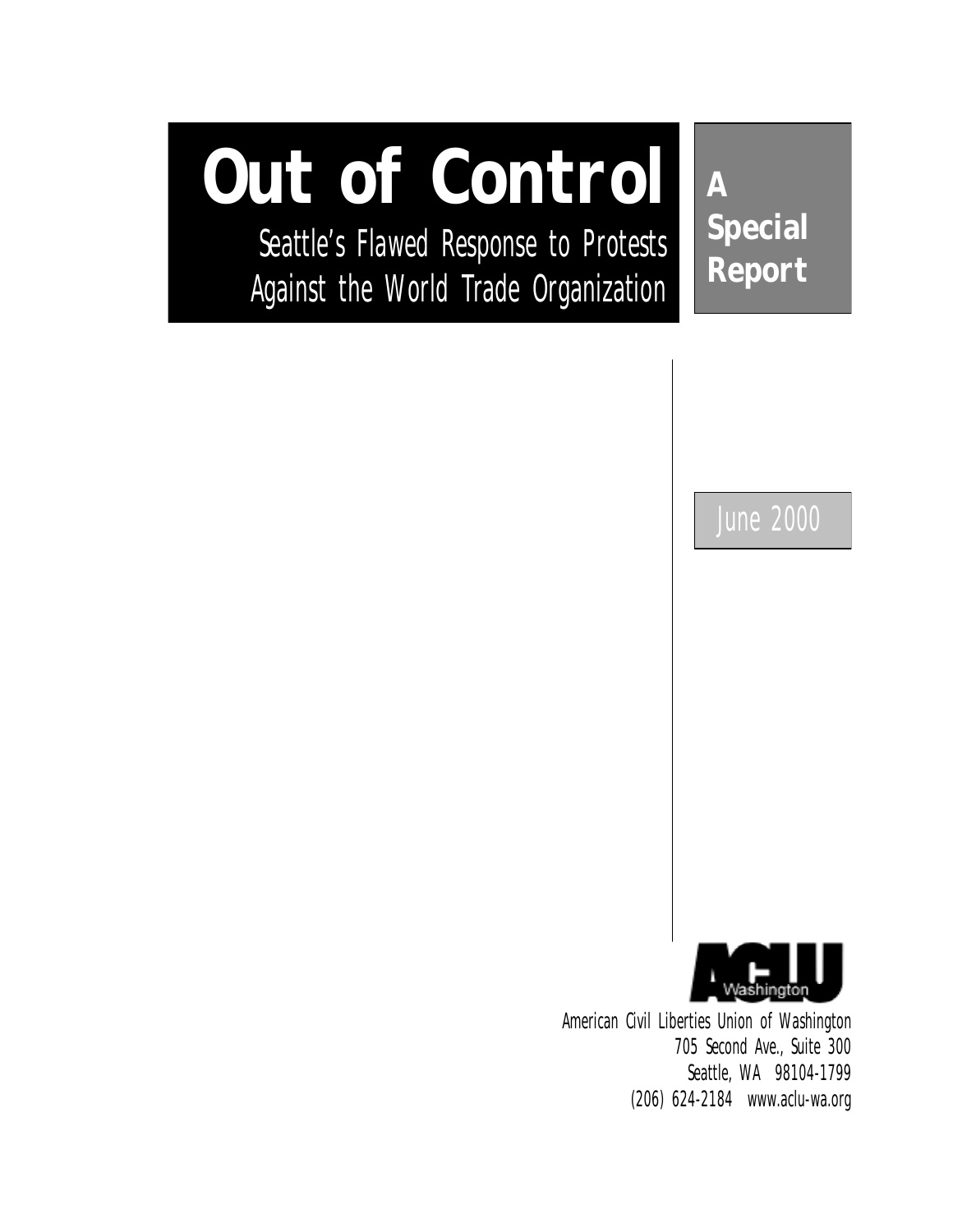# **Table of Contents**

| BY CREATING A "NO PROTEST ZONE," THE CITY<br>$\mathbf{I}$ .<br><b>NEEDLESSLY VIOLATED RIGHTS TO FREEDOM OF</b><br><b>SPEECH AND ASSEMBLY</b> |
|----------------------------------------------------------------------------------------------------------------------------------------------|
| Setting the Stage: Failure to Protect Delegates' Rights to Assembly 15                                                                       |
| Proper Security Measures: How to Protect Everyone's Rights 16                                                                                |
| The "No Protest Zone:" A Militarized Zone That Suspended Civil Liberties  18                                                                 |
|                                                                                                                                              |
|                                                                                                                                              |
|                                                                                                                                              |
|                                                                                                                                              |
|                                                                                                                                              |
|                                                                                                                                              |
|                                                                                                                                              |

#### **II. POLICE COMMAND STRATEGY: EXCESSIVE USE OF CHEMICAL WEAPONS AND OTHER FORCE TO CONTROL PEACEFUL CROWDS**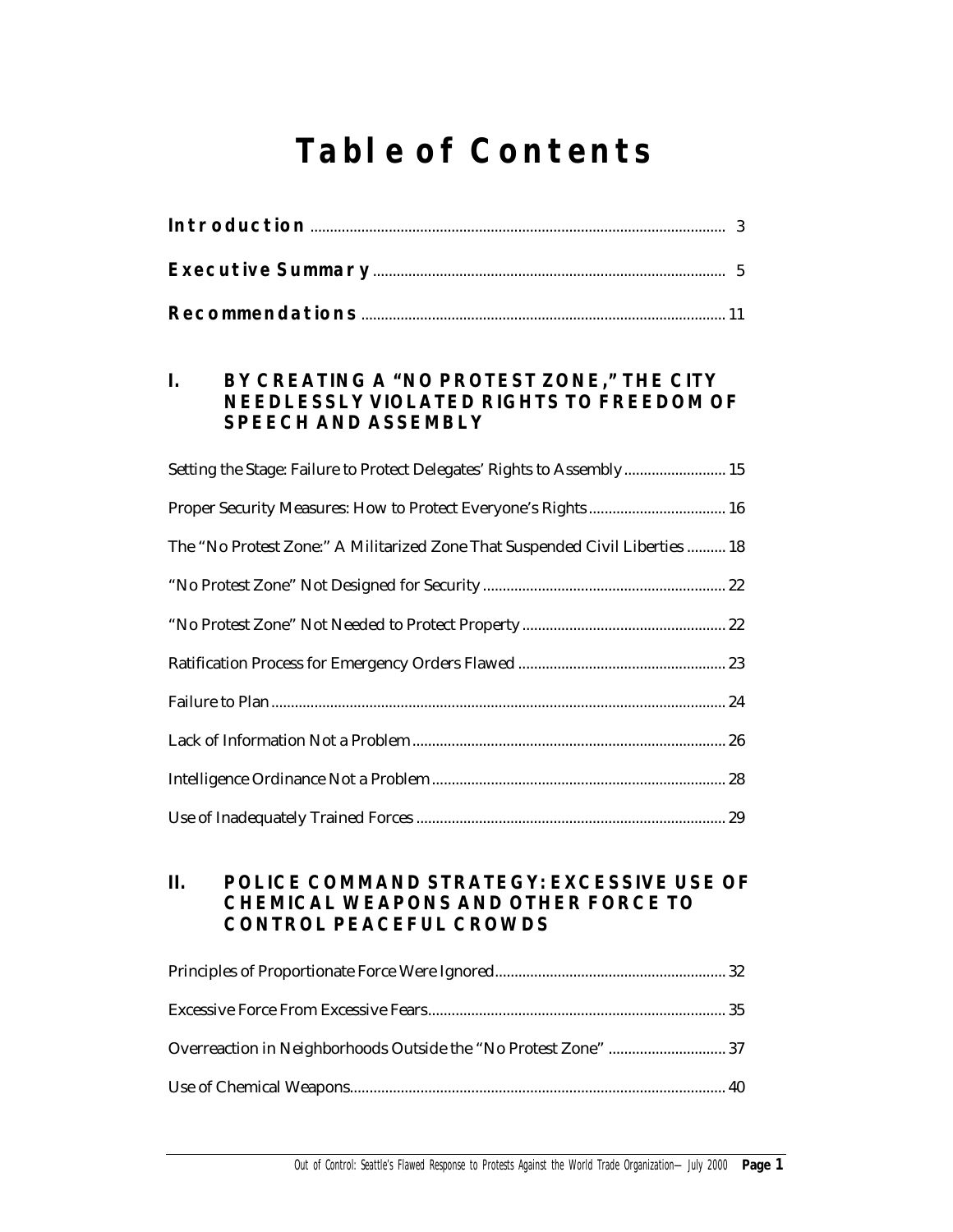# **III. ACTS OF ABUSE BY INDIVIDUAL OFFICERS**

#### **IV. IMPROPER ARRESTS AND PROSECUTIONS; MISTREATMENT OF PEOPLE IN CUSTODY**

| Threats and Assaults on People in Custody for Exercising Constitutional Rights  66                                                                                                                                                                                   |
|----------------------------------------------------------------------------------------------------------------------------------------------------------------------------------------------------------------------------------------------------------------------|
|                                                                                                                                                                                                                                                                      |
|                                                                                                                                                                                                                                                                      |
| A. Map: State of Emergency Boundaries<br>B. Map: "No Protest Zone" as created by Civil Emergency Order<br>Number 3<br>C. Eugene, Oregon Police Department General Order 901.3:<br>Oleoresin Capsicum (OC) Aerosol Spray<br>D. Use of Force Guidelines<br>E. Timeline |
|                                                                                                                                                                                                                                                                      |
|                                                                                                                                                                                                                                                                      |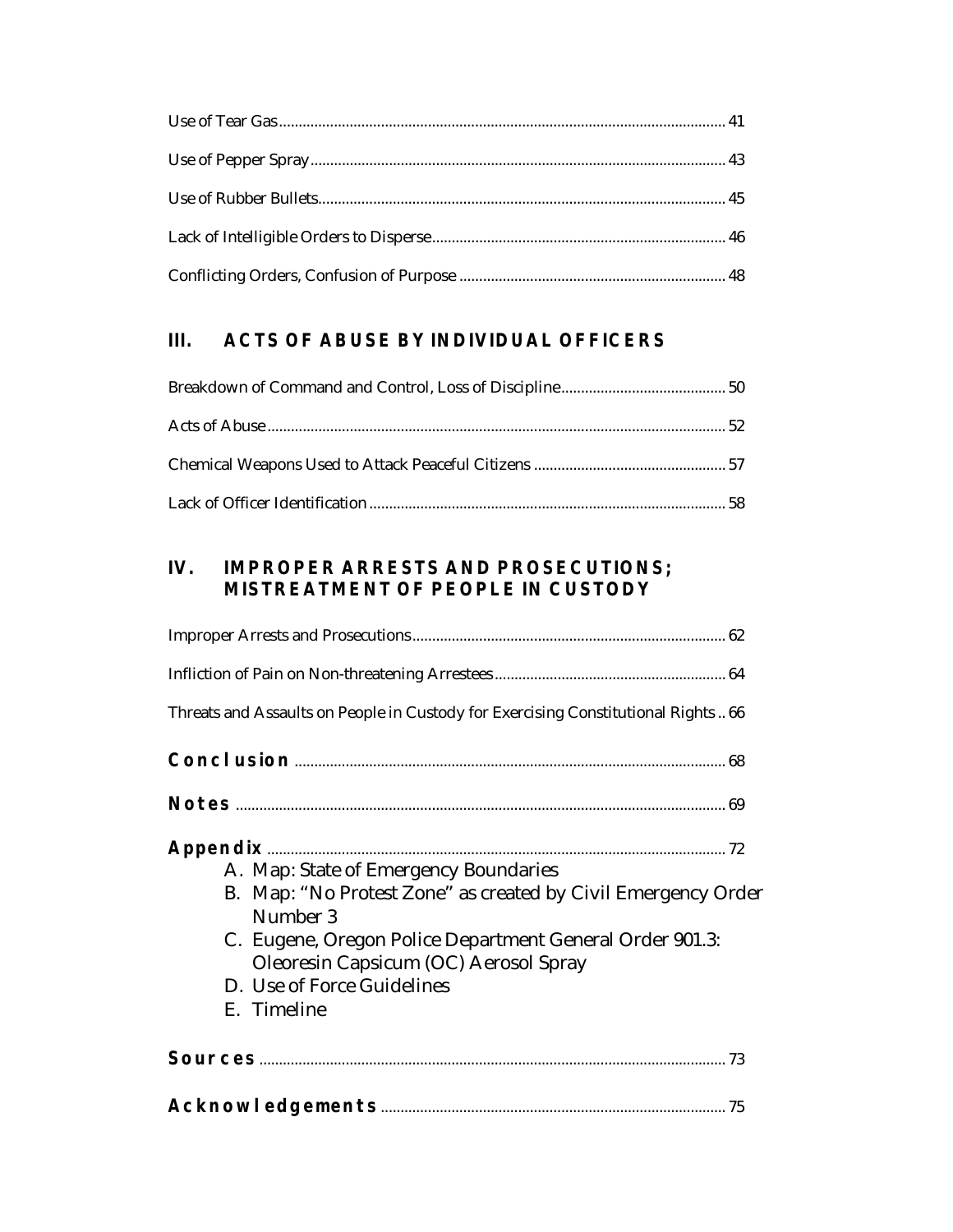# **Introduction**

The World Trade Organization (WTO) Ministerial Conference which began in late November, 1999 inspired one of the largest political protests ever seen in Seattle. Poorly prepared for what was likely to occur, the City of Seattle exacerbated its problems and violated civil liberties through a string of mistakes in judgement and practice.

Largely due to poor planning, City officials did not protect conference delegates' right to assemble at the opening meeting. Realizing it had lost control of the situation, the City then over-reacted. It violated free speech rights in a large part of downtown. Under the direction of the Seattle Police Department, police from Seattle and nearby jurisdictions used chemical weapons on peaceful crowds and people walking by. Losing discipline, police officers committed individual acts of brutality. Protesters were improperly arrested and mistreated in custody.

On Tuesday, November 30 – the opening day of the WTO conference – people started calling the American Civil Liberties Union of Washington office to complain about police conduct. Deluged with calls, we quickly created a web-based system to receive citizen reports about police treatment of protesters and bystanders. By Wednesday, people who had witnessed or experienced police misconduct could submit detailed reports to our web site. More than 500 people did so. We quote directly from 42 of the incident reports to convey first hand the nature, range and severity of civil liberties violations that took place in Seattle.

Civil liberties paid a dear price for poor judgment calls made by public officials and police personnel every step of the way. The City must acknowledge what went wrong and take actions to avoid similar mistakes in the future.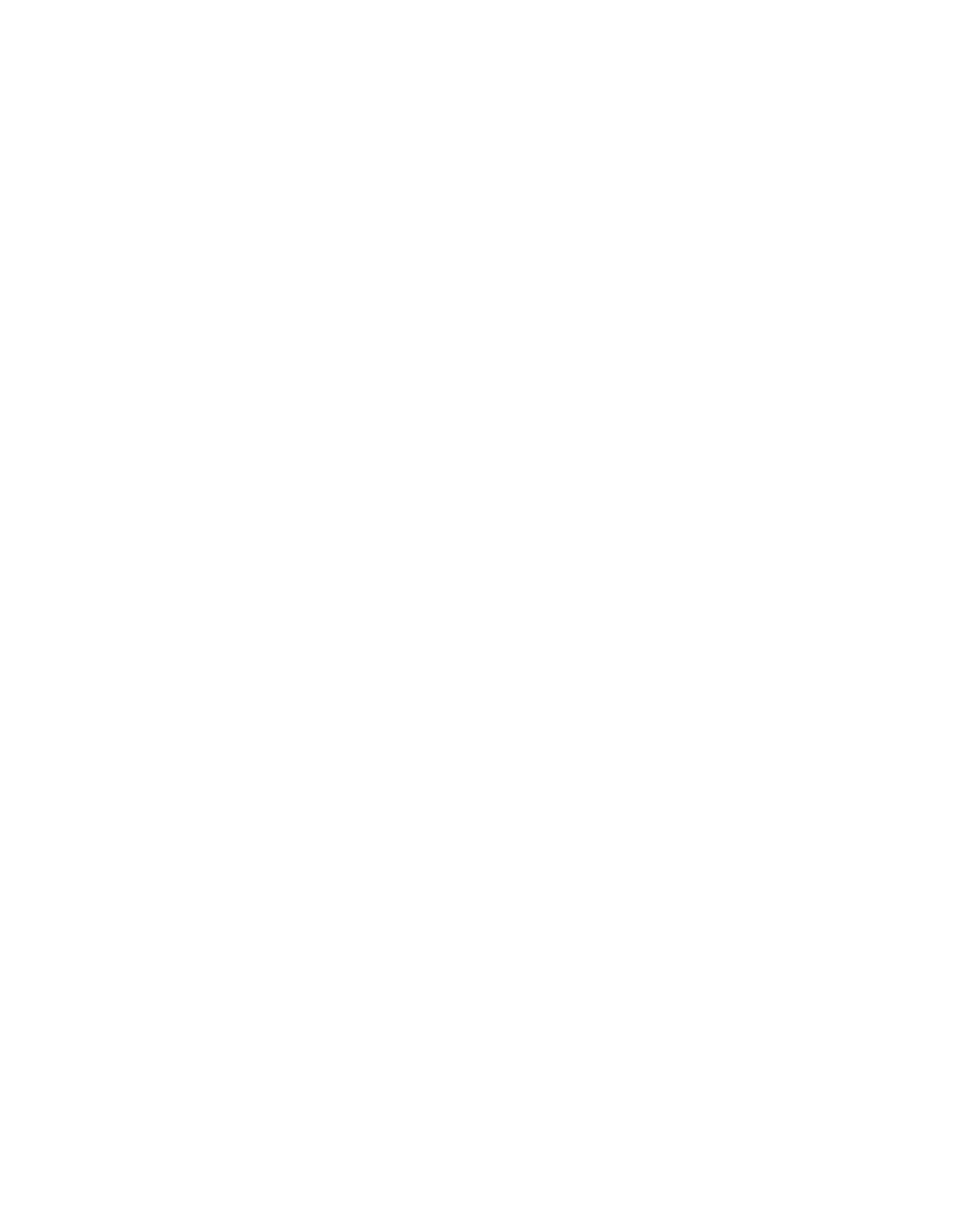# **Executive Summary**

Foreign and trade ministers from 135 nations who came to Seattle for the WTO meetings in November 1999 encountered 30,000- 50,000 protesters airing environmental, labor, religious, and human rights objections to WTO policies. The strategies of protesters – well publicized for months in advance – covered a wide spectrum: major and minor marches, political theater, civil disobedience, prayer vigils, teach-ins. The protests began with a festive air – people dressed in costumes, banging on drums, dancing, chanting and singing. But the atmosphere soon turned sour.

By 8:00 a.m. on the first morning of the conference, Tuesday, November 30, some of the demonstrators blocked WTO delegates from attending their meetings. At 10:00 a.m., with crowds swelling in the streets, police began to deploy chemical weapons, rubber bullets and clubs against peaceful protesters and bystanders alike. When these actions failed to clear downtown streets and intersections – and after a few dozen individuals vandalized downtown businesses while police stood by – the Mayor of Seattle declared a civil emergency. That declaration and the ensuing police activity throughout the week brought unwarranted restrictions and outright assaults on citizens and on their basic American rights.

Many people expressed surprise that the WTO, an international organization based in Geneva which sets trade rules and settles trade disputes, could evoke such strong and well-organized opposition. Yet there was both ample reason to expect large-scale protest and ample information about the tactics that various protest groups would employ to make their political statements. The WTO conference in Geneva the previous year had seen numerous arrests as police clashed with protesters. Weeks before the conference, the *London Times* and *Seattle Times* ran articles on groups planning massive protests. The *New York Times* reported on October 13 that, "[t]hree hundred groups are vowing to bring 50,000 people or more to downtown Seattle to picket, demonstrate, hold teach-ins and cause general disruption . . . that could turn the city's streets into a carnival of protest and, perhaps, a morass of gridlock."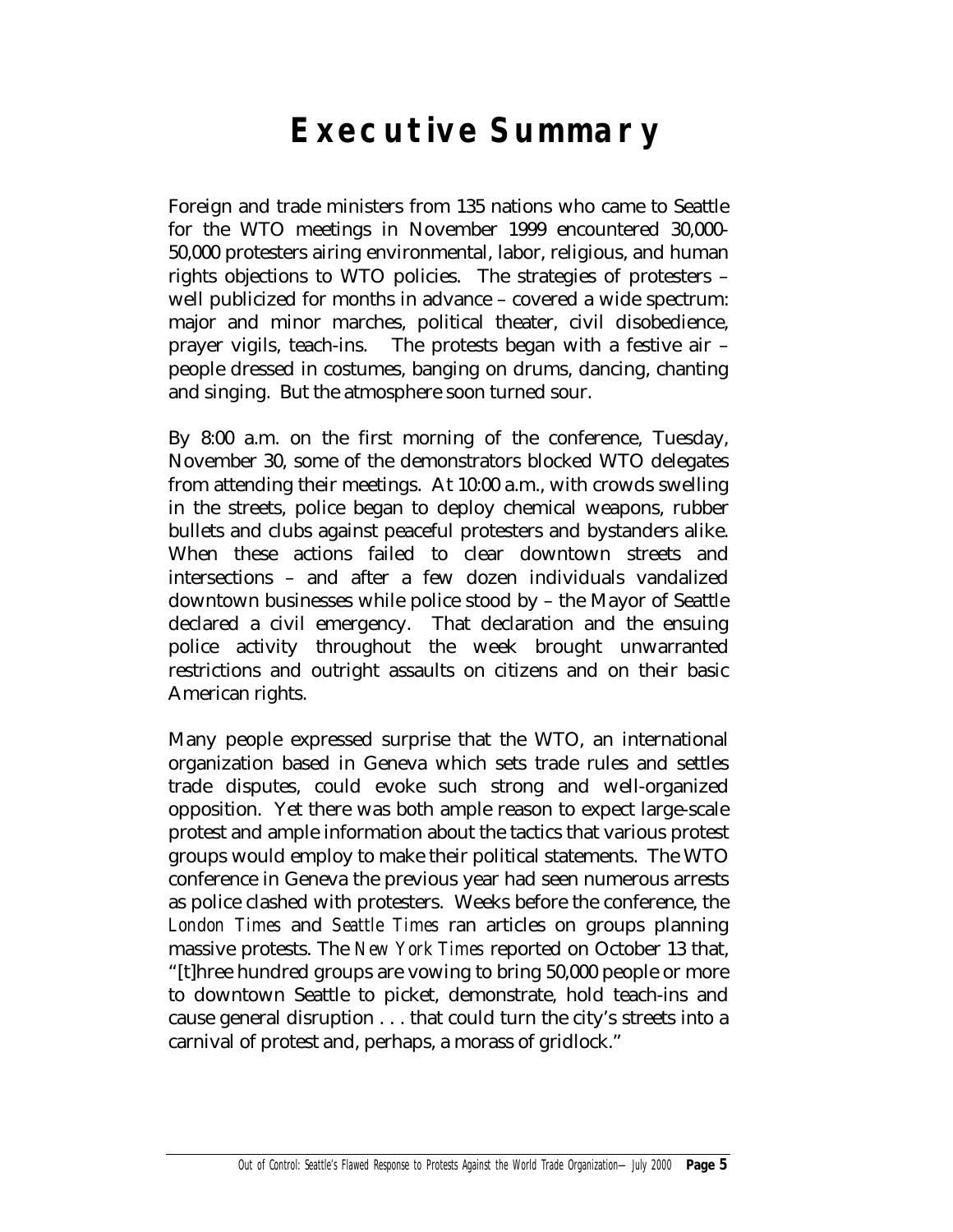#### **Lack of Preparation, Overreaction**

While Seattle officials could not know for certain what would happen on the streets during the conference, there had been plenty of discussion about what *might* happen. The City had both reason and opportunity to prepare appropriately for the range of possible situations, but it simply did not.

The Seattle Police Department, which was in charge of conference security, did not establish an effective security plan. Police officers did not receive adequate training for the operation at hand. As the conference approached, police leadership did not allow sufficient time to establish positions on the street and did not assign enough forces to do the job. Once the action began, the Department did not give officers on the line enough rest, bathroom breaks and food, and did not issue coherent orders.

Rank-and-file officers were responsible for carrying out strategies that were ill-conceived. The police forces on the street Tuesday morning could not get delegates to the start of the conference, resulting in the cancellation of the opening ceremony. Meanwhile, the police did not take action to stop and apprehend the few dozen individuals who vandalized downtown buildings.

Failures in anticipating the event do not excuse the violations of civil liberties that took place as the event unfolded. For any event that is expected to draw significant protest, the City has the duty both to accommodate lawful protest activities *and* to protect access to the event for delegates, press, and other attendees. City officials started out with the right idea – allowing demonstrators to be close to the targets of their protest – but they executed it badly. Their security plan led them to ignore the rights of delegates as well as the City's legitimate security obligations. Having under-prepared, the City then over-reacted.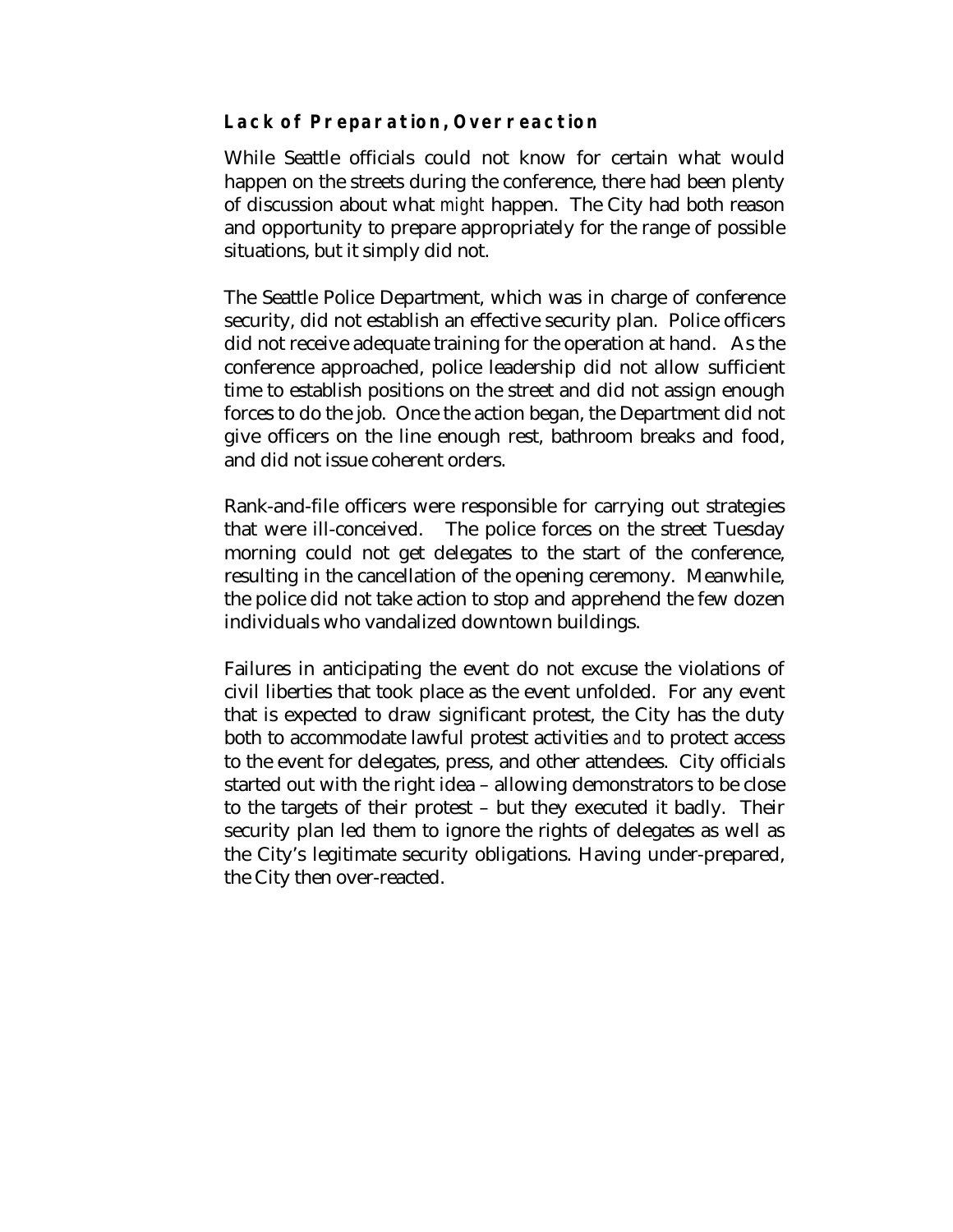## **By Creating a "No Protest Zone," the City Violated Rights of Free Speech and Assembly**

For several days, it was illegal publicly to express anti-WTO opinions in a large section of downtown Seattle.

With police unable to control the movement of protesters, and concerned over the conference's disruption and the imminent arrival of President Clinton, the Mayor declared a civil emergency and issued an order establishing a 25-square-block "limited curfew zone" or "no protest zone" in the heart of downtown. The area was essentially a militarized zone, with entry controlled by police and barred to people expressing views critical of the WTO. The suppression of free speech was not needed to protect security, nor could the "no protest zone" have accomplished that aim.

In responding as it did to the WTO protests, the City violated fundamentals of our free society which require that any governmental restriction on speech be as narrow as possible to accomplish its legitimate purpose and be "content-neutral" – that is, not favoring any particular view. The City ignored both these principles.

Though the Mayor and other officials have insisted that the City did not unduly restrict constitutional freedoms in downtown Seattle, this assurance does not square with people's actual experiences on the street. Scores of citizens reported being prevented by police from engaging in peaceful, lawful expression within the zone. Police ordered citizens to remove buttons or stickers from their clothing, confiscated signs and leaflets, and blocked citizen entry to the core of downtown

The City Council failed to take timely action to ratify or rescind the "no protest zone." Instead, the Council ratified all of the emergency orders the following week – after the WTO conference had adjourned and the orders expired.

The implementation and enforcement of the "no protest zone" violated rights of free speech and assembly, and did so without even the possibility of providing any real security.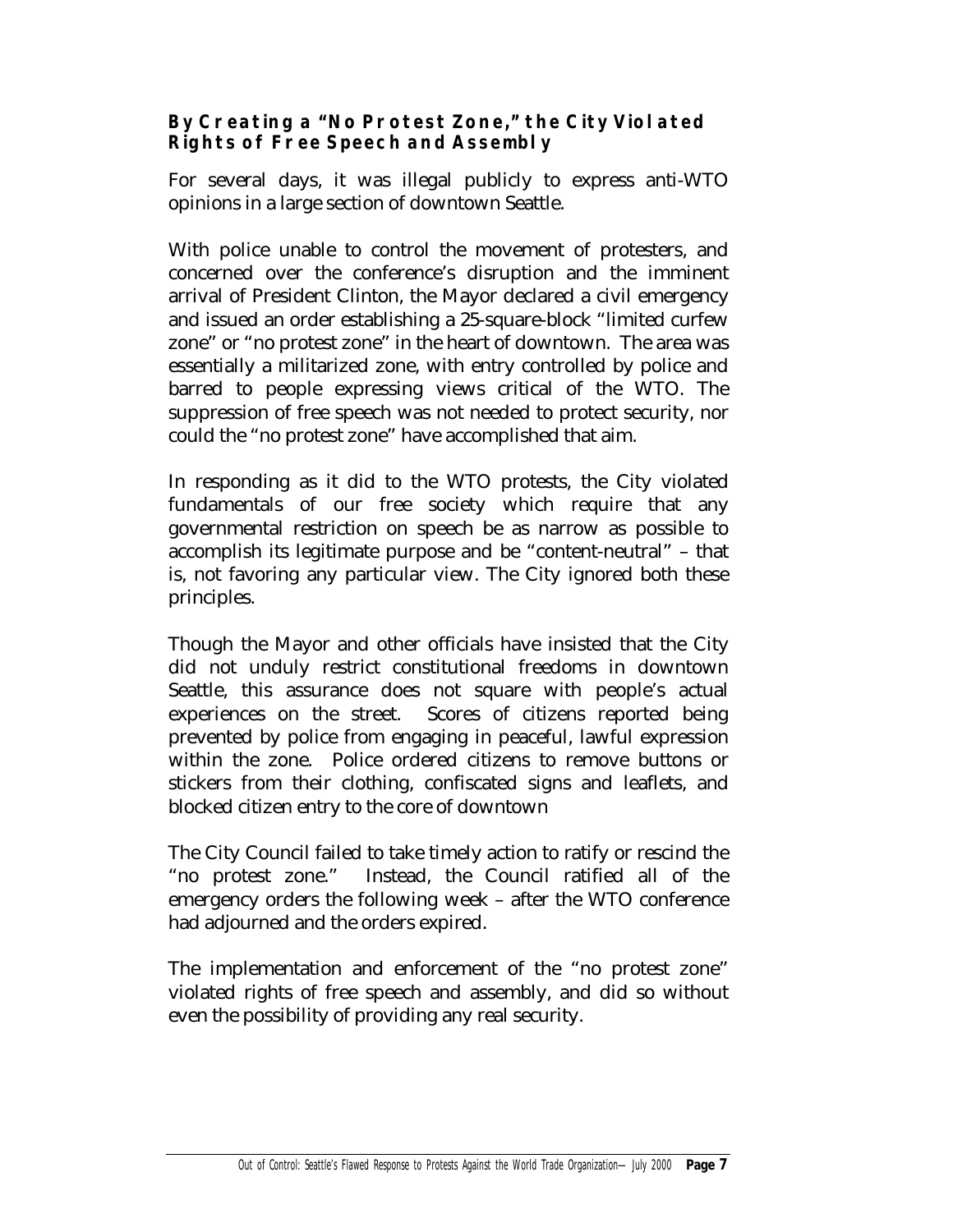#### **Police Officials Authorized Chemical Weapons and Other Inappropriate Force Against Peaceful Crowds**

Policing theory recognizes that it is sometimes better to allow crowds to mill about in streets than to employ the level of force that would be needed to clear the streets. For example, if thousands of sports fans spilled into the streets to celebrate a Seattle Mariners World Series triumph, police commanders would not order the use of tear gas, pepper spray, and rubber bullets.

Despite police and media descriptions to the contrary, the protests during the WTO conference did not constitute a riot. They were noisy and disruptive, yet demonstrators were overwhelming peaceful. Not so the police.

Police commanders authorized the use of force at inappropriate times and levels, and directed it against inappropriate targets. They approved the use of tear gas, pepper spray, rubber bullets and clubs against people who were demonstrating peaceably, against demonstrators who had not received or who were trying to obey police orders, against bystanders, and to quell disturbances the police themselves had provoked. The level of force simply was not proportionate to the threat.

The Seattle Police Department used massive amounts of tear gas against crowds even when such use was not necessary to protect public safety or the safety of officers. Tear gas was used in heavily populated areas where it inevitably affected large numbers of innocent bystanders.

The Seattle Police Department used pepper spray repeatedly against nonviolent protesters who posed no threat to public safety or to the safety of officers. Police department reliance on pepper spray was misplaced. Virtually no one has published scientific research about the effects of pepper spray on human health, and no agency regulates the manufacturing process.

Rubber bullets were used against people who posed no threat. They were also used against largely nonviolent crowds and against individuals who were engaged in passive resistance or fleeing.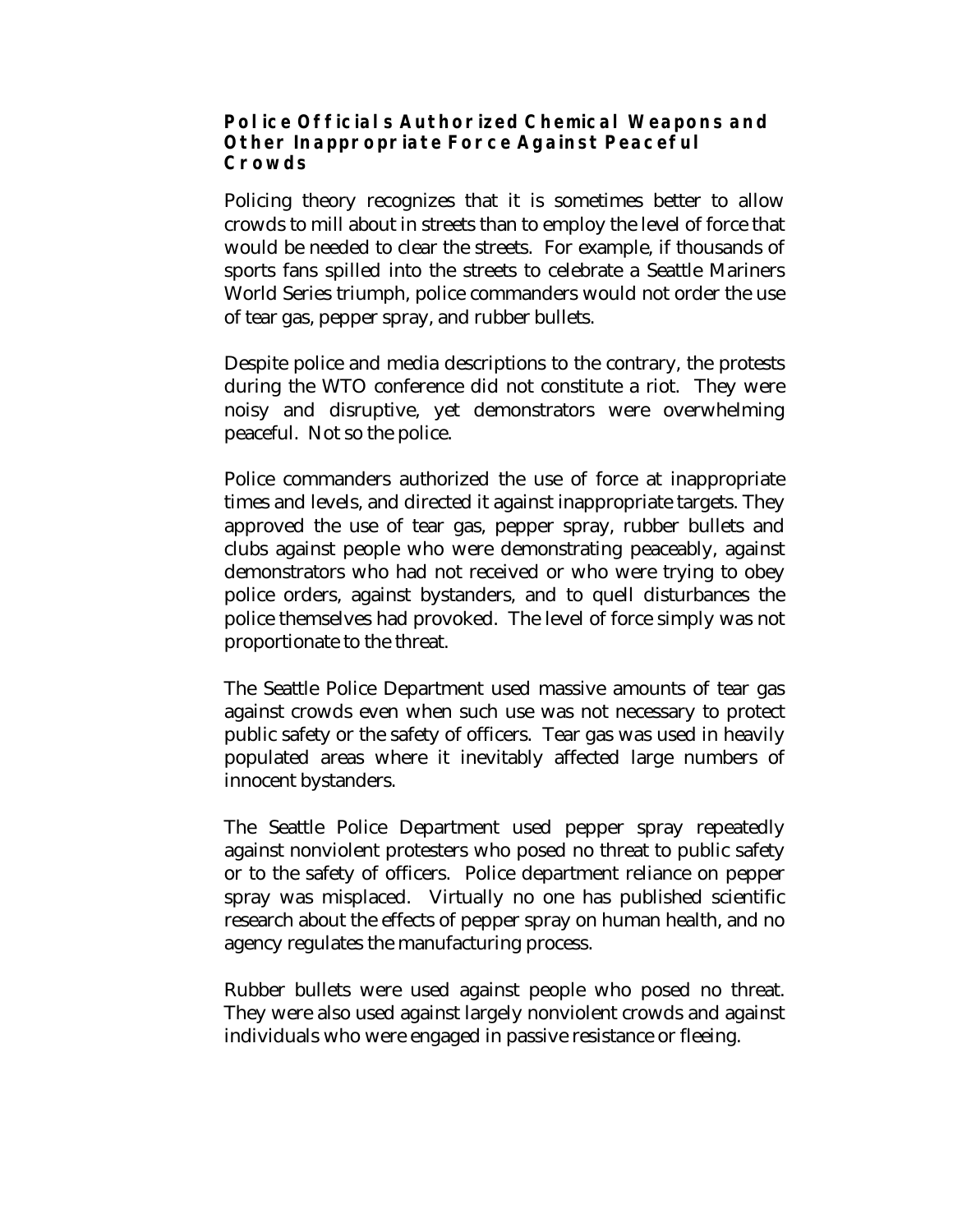# **Acts of Abuse by Individual Officers**

Beyond the bad decisions made at the command level, police discipline broke down, and rank-and-file officers engaged in acts of brutality.

Brutality was not the norm for the hundreds of officers who reported for duty, but there are widespread reports of police using excessive force against persons who posed no physical threat, were not resisting arrest, or were simply trying to leave the area. In their riot gear, officers were visually indistinguishable from one another. Lacking visible identification, some of them took advantage of their anonymity to assault protesters. And, some officers refused direct requests to provide names or badge numbers. Others tried to preserve their anonymity by targeting people carrying cameras.

Although police brutality was not limited to one area, the events in the Capitol Hill neighborhood – where police invaded a residential area and gassed, pepper-sprayed, and bullied local residents and shoppers – were particularly egregious. Police officers were not making split-second decisions in emergency situations. They were simply using their weapons on people who offended them or who merely caught their attention. Officers also used clubs, tear gas, pepper spray and rubber bullets against individual bystanders in downtown Seattle.

To date, neither the City nor any other jurisdiction involved in WTO security has acknowledged that police misconduct was more widespread than a few isolated instances. Until the problem is acknowledged, it will not be solved.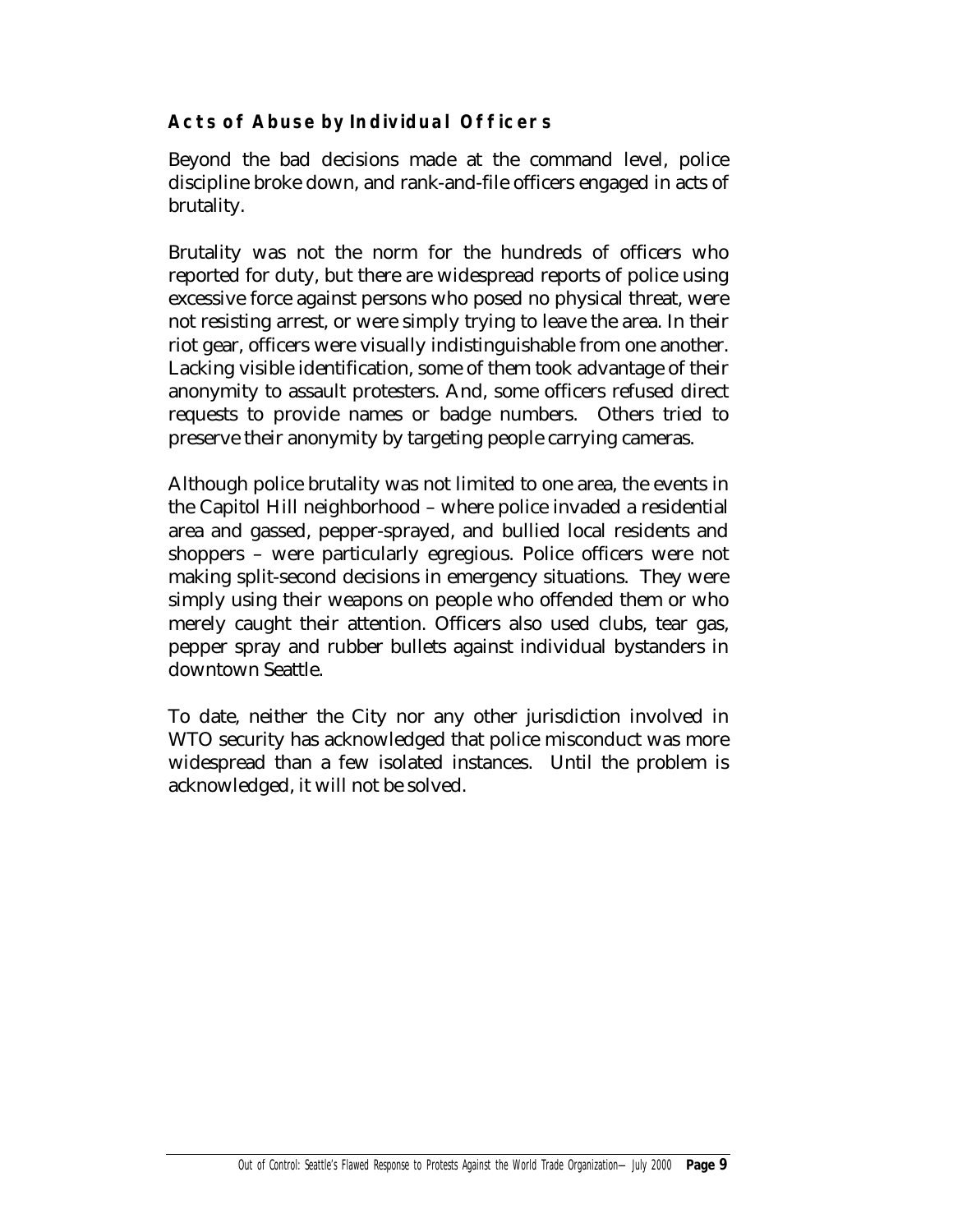#### **Improper Arrests and Mistreatment of People in Custody**

The police made hundreds of improper arrests, detaining for days people who would never stand trial. Then, after the demonstrations were over, charges were dropped. The City Attorney doggedly pursued other charges that either were dismissed or did not lead to convictions.

Individuals arrested during the anti-WTO demonstrations were mistreated and witnessed others being mistreated by jail officers. Some of the mistreatment was directed at protesters who made demands to see their lawyer. Some officers singled out, threatened and assaulted individuals for exercising or demanding their constitutional rights. Some officers used pepper spray against nonthreatening prisoners who posed no threat to officer safety.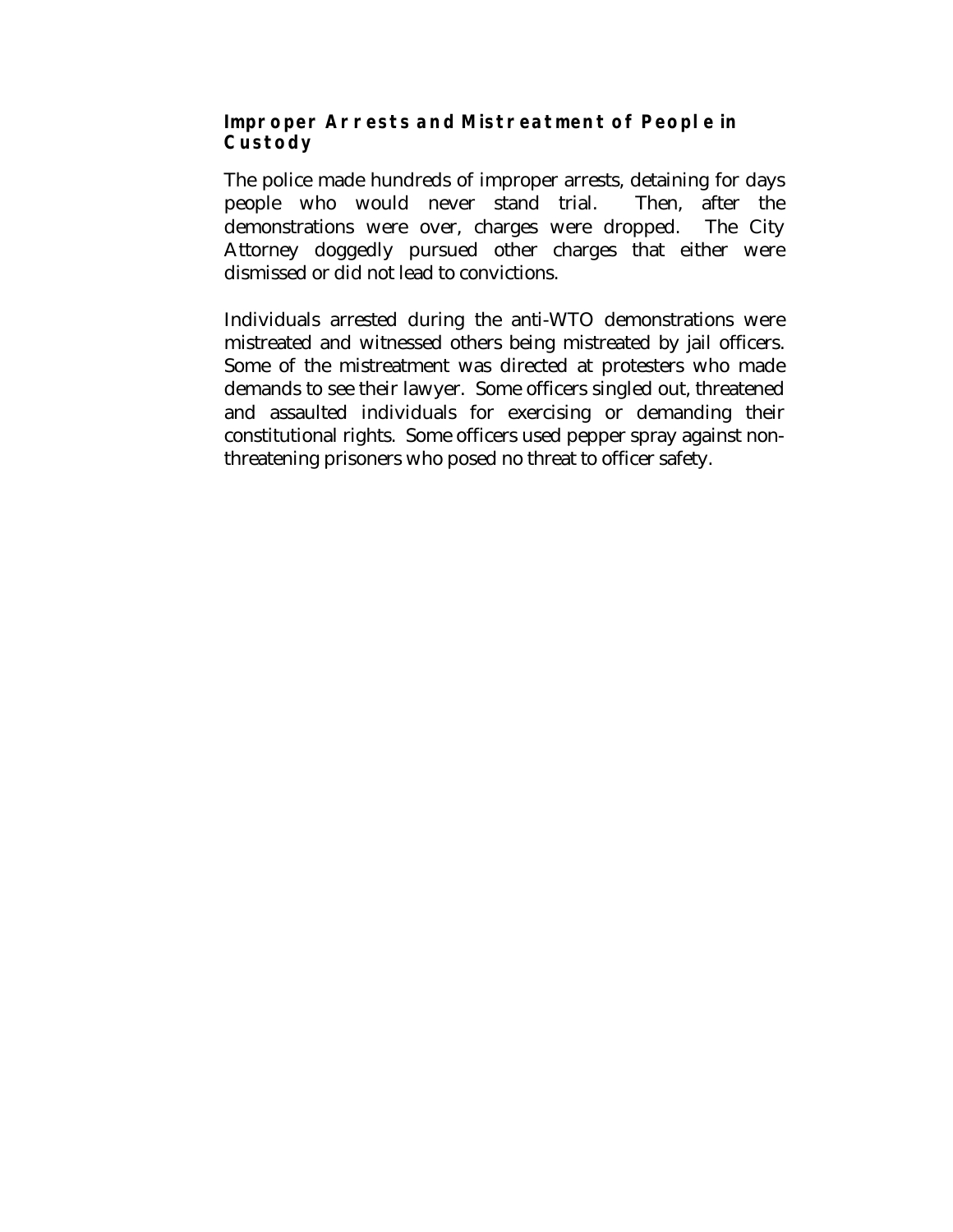# **Recommendations**

Once is more than enough. Seattle, King County, and other jurisdictions involved in policing during the WTO Ministerial conference should learn from the mistakes of 1999, and they should incorporate these recommendations into their policies and planning:

*In situations where there is potential for confrontation between demonstrators and others, there may be times when police need to establish corridors or security perimeters to ensure safe passage of meeting-goers. The City must ensure that it designs such security corridors and perimeters narrowly, so that they do not unduly restrict protest activities and are no larger than necessary to accomplish the specific safety aim.* 

*The Seattle Municipal Code should be changed to require the City Council to ratify any declaration of civil emergency within 48 hours.* 

*When a major event is to take place with a potential for large-scale demonstrations, the City should prepare an impact statement to address the resources needed for crowd management, crowd control, and the protection of civil liberties.* 

*Law enforcement agencies in Washington should see to it that their police officers receive training on civil liberties as it relates to crowd management and crowd control.* 

*Law enforcement agencies in Washington should suspend the use of tear gas until the presiding city or county determines that adequate studies have been conducted to prove it does not present health risks to affected individuals.* 

*If the city or county accordingly authorizes the resumption of tear gas usage, tear gas should only be deployed in open spaces and where it will not affect large numbers of bystanders. The decision to use tear gas should be made at the command level, and only officers specifically trained in the use of tear gas may be authorized to carry or use it.* 

*Law enforcement agencies in Washington should suspend the use of pepper spray until the presiding city or county determines that adequate studies have been conducted to prove it does not present health risks to affected individuals.*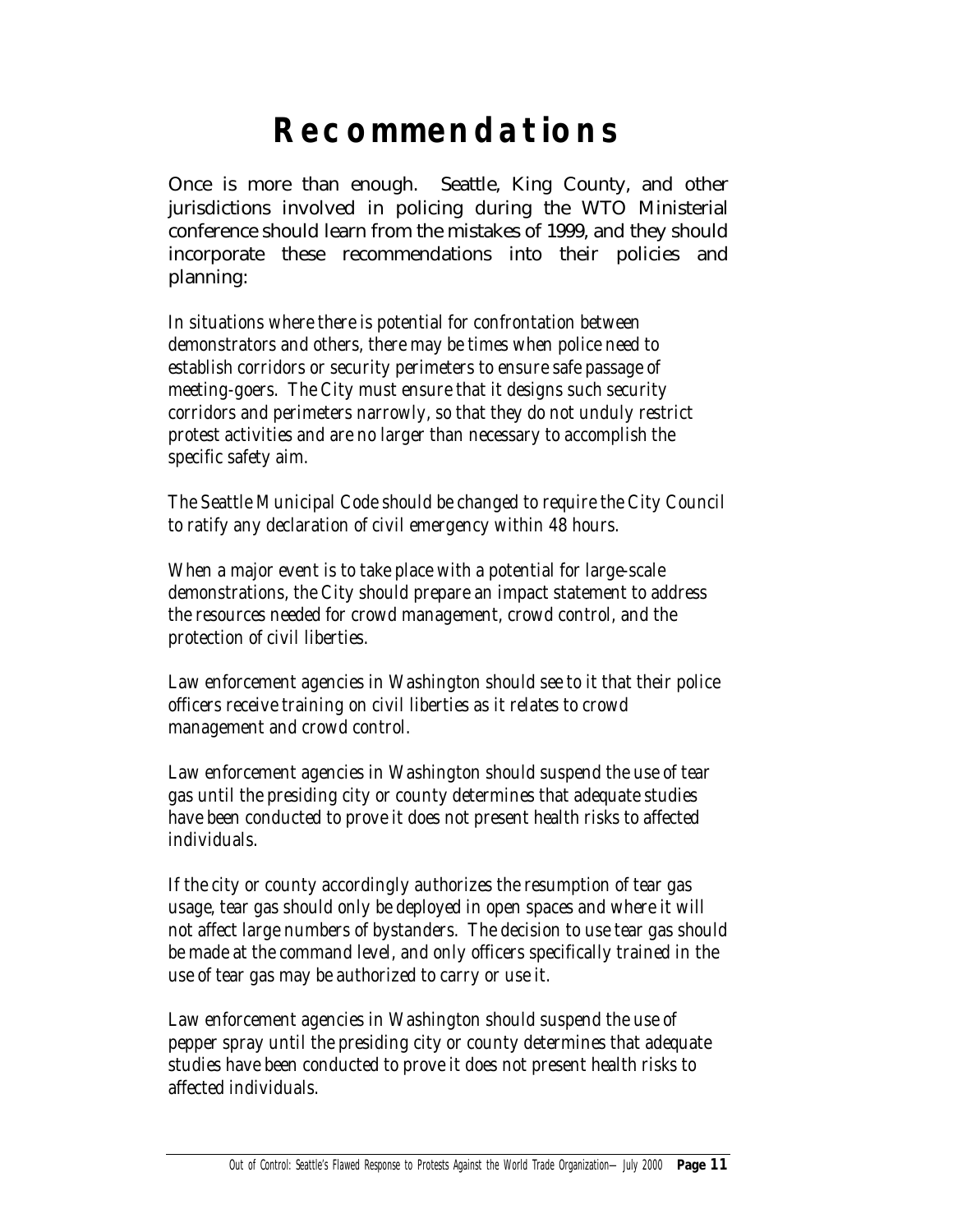*If the city or county accordingly authorizes the resumption of pepper spray usage, the following policies on the use of pepper spray should be adopted:* 

*Pepper spray may be used only when an individual poses an immediate threat to officers or others. It may not be used to disperse a crowd. It may not be used against an individual who is fleeing or complying with orders, or against a nonviolent demonstrator passively resisting arrest. Officers using pepper spray must comply with all other manufacturer's recommendations, including that it not be used in bursts longer than one second, in repeated bursts against the same target, or at a range of less than three feet.* 

*The Seattle City Council and other jurisdictions that were involved in WTO policing should require that their police departments develop policies and procedures for managing crowd control in ways that:* 

*do not unduly restrict civil liberties; provide clear instruction on the use and continuum of force; and provide adequate notice and time to disperse along a safe and clear dispersal route.* 

*All police officers must at all times be clearly and readily identifiable by name and department.* 

*The outermost layer worn by police personnel, including riot or rain gear, should bear easily visible identification numbers. When outer-layer gear is issued, the department should record the name of the officer receiving each number.* 

*Law enforcement agencies in Washington should have mechanisms in place to properly investigate allegations of police misconduct.* 

*King County Jail officials should investigate allegations of misconduct at the jail during the WTO protests and hold accountable any personnel found to have committed acts of misconduct.* 

*Jail personnel must wear clearly identifiable badges or nametags at all times.* 

*King County Jail administrators should review their policy on the use of pepper spray, restraint chairs, and other compliance techniques by jail personnel. Pepper spray should not be used on an individual in a restraint chair.*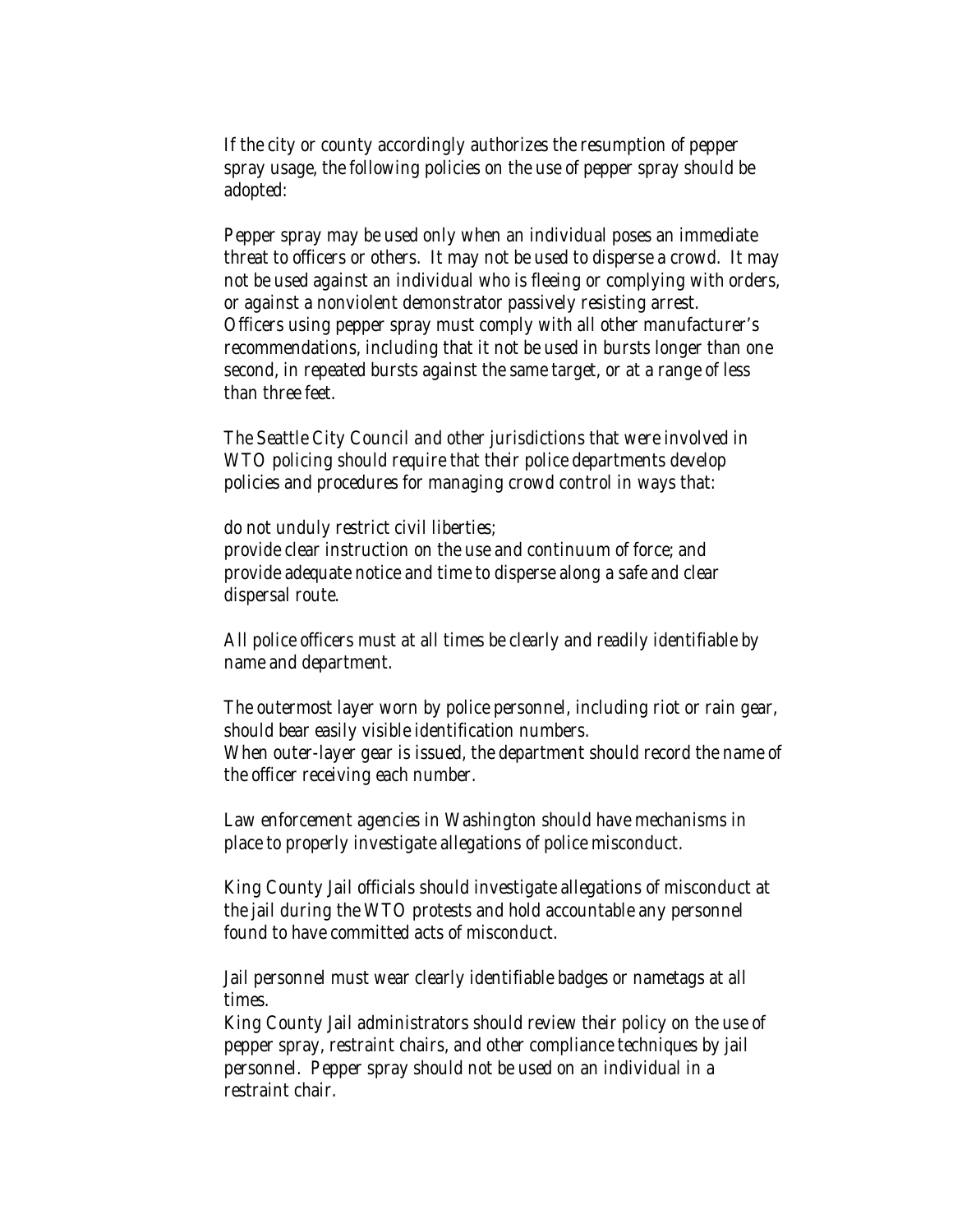**I** 

# **BY CREATING A "NO PROTEST ZONE," THE CITY NEEDLESSLY VIOLATED RIGHTS TO FREEDOM OF SPEECH AND ASSEMBLY**

efore the WTO conference began, the Mayor's office hoped to accommodate the expected vigorous protest and high-level multi-national talks. City officials correctly recognized their efore the WTO conference began, the Mayor's office hoped to accommodate the expected vigorous protest and high-level multi-national talks. City officials correctly recognized their duty to accommodate both lawful protest a assembly rights of delegates, press, and other attendees.

Confronted with the prospect and then the reality of massive demonstrations against the WTO, the City made choices every step of the way about how to handle the evolving situation. All too often, it simply chose wrongly.

As downtown streets became choked with several thousand demonstrators and bystanders on Tuesday morning, conference delegates could not reach their opening meeting. The City had ample intelligence indicating that protesters had been planning for months to "shut down the WTO." Yet the City failed to protect delegates and enable the smooth running of meetings the first day. In response to its own tactical failure, the City declared a civil emergency and improperly established a 25-square-block area commonly referred to as the "no protest zone," in which lawful protest was banned. The zone was overly broad and was not needed for security.

The Independent Preliminary Report on the City's handing of WTO, commissioned by the Mayor and authored by three retired law enforcement officials, suggests that the City erred by taking "extraordinary steps to accommodate protesters and ensure their First Amendment rights."

This analysis is way off the mark.

The problem was not that Seattle planned to accommodate protest. If the police had prepared properly before the demonstrators converged on Seattle, they could have found a middle ground between heavy-handedness and naively hoping for the best. Adequate site preparation and delegate transportation plans,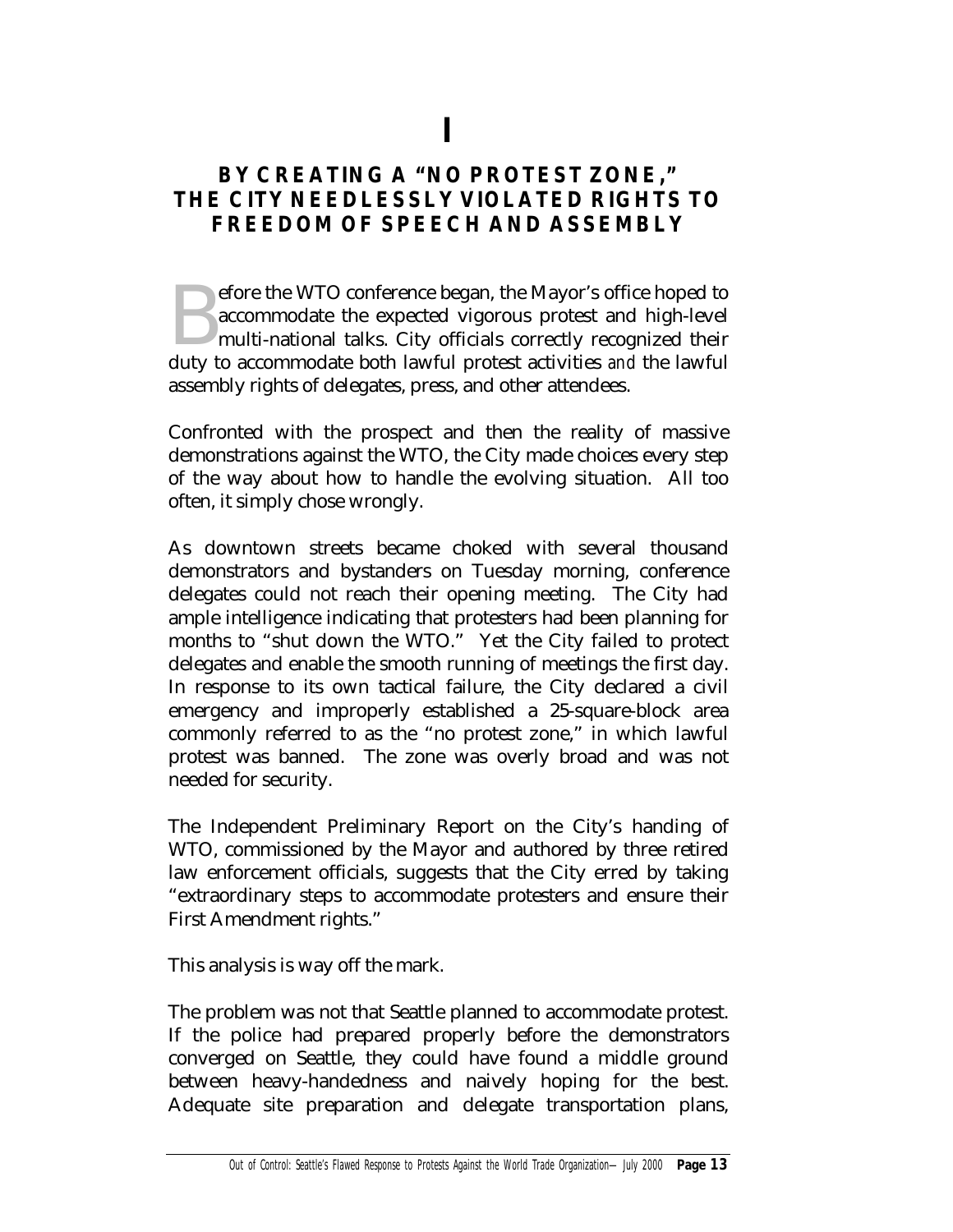executed with a sufficient number of properly trained officers, could have allowed demonstrations within sight and hearing of the Washington State Convention and Trade Center while also ensuring security.

City officials have tried to excuse their poor preparation by claiming that the large number of protesters and their tactics, such as the use of cell phones and walkie-talkies to coordinate protest activities, surprised them. With cell phone usage common among the public today, and with ample information about expected protest groups and numbers, the City should not have been surprised.

The Seattle Police Department's post-WTO After Action Report claims that police were not prepared to deal with a "worst-case" scenario. But it seems questionable to characterize a large-scale protest, some broken windows and dumpster fires as a worst-case scenario. A true worst-case scenario might involve a major act of terrorism, such as the Oklahoma City bombing or the use of nerve gas or biological weapons. In fact, the police did plan for such possibilities – the Public Safety Committee's Operations Plan for conference security details plans for Explosive Detection Teams, Bomb Response Teams, Hazardous Material Teams, and Hostage Taking and Mass Fatalities plans.

The WTO protests did not even constitute a "riot," as the Seattle Police Department claimed in its After Action Report. Seattle faced large crowds of noisy people lawfully congregating in the streets, several thousand people engaging in nonviolent civil disobedience, and several dozen people committing acts of vandalism. This was the situation that Seattle was not adequately prepared to handle.

The City disregarded a host of clear predictions and warnings and failed to prepare adequately for the prospect of large-scale protests. Together, these elements set the stage for the problems that followed.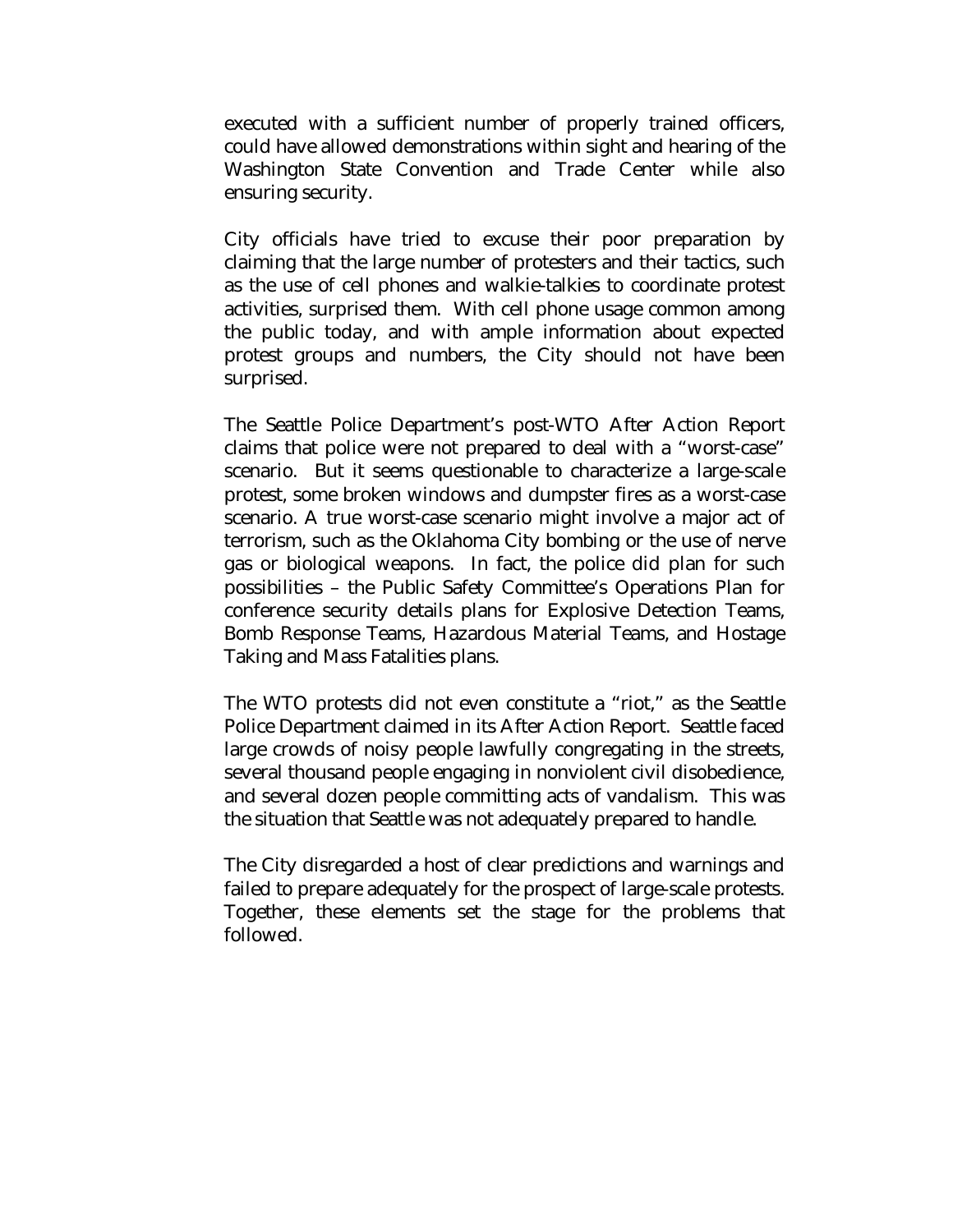## **Setting the Stage: Failure to Protect Delegates' Rights to Assembly**

The City's failure to protect the ability of delegates to attend the opening session of the WTO conference on the first day, Tuesday, November 30, set the stage for what happened later in the day and week. The United States Constitution protects the rights of all to travel and to peaceably assemble. The City had an obligation to make sure that delegates, as well as protesters, could move freely through the streets and peaceably assemble. It did not.

On Tuesday morning, security measures – barricades, fences, and officers – should have been in place. Instead, by the time Seattle police began attempting to secure lines around the Paramount Theatre and the Convention Center, the primary meeting sites, large groups of demonstrators had already assembled. Demonstrators in long lines linked arms to keep delegates from entering the Paramount and the Convention Center, or from leaving their hotels. Police had failed to safeguard access to the buildings' entrances and had not created corridors for safe passage *between* buildings. The opening ceremony of the WTO conference was cancelled.

Officers in command ordered police *not* to assist delegates even when they could have. As Seattle Police Department veteran Brett Smith said in an opinion column in the *Seattle Post-Intelligencer* on December 4, "We were ordered to hold our ground. It was embarrassing for me as a police officer to see a foreign delegate, three feet away from me, getting grabbed by protesters and pleading with me to do something and I had to hold my ground."

The protesters who sat in the streets to block access to the WTO conference were committing acts of civil disobedience – that is, they had chosen to take nonviolent action that breaks the law in support of their political views. From the civil rights movement to the peace movement to the anti-nuclear movement, nonviolent civil disobedience has long been a tactic of protest. A standard police response to civil disobedience is to arrest the protesters. Protesters were well aware of this possibility, and many accepted it as the price to be paid for acting on their political views.

Yet on Tuesday police took no steps to arrest protesters who prevented delegates from entering the Paramount. This set in motion a dynamic in which City officials concluded the streets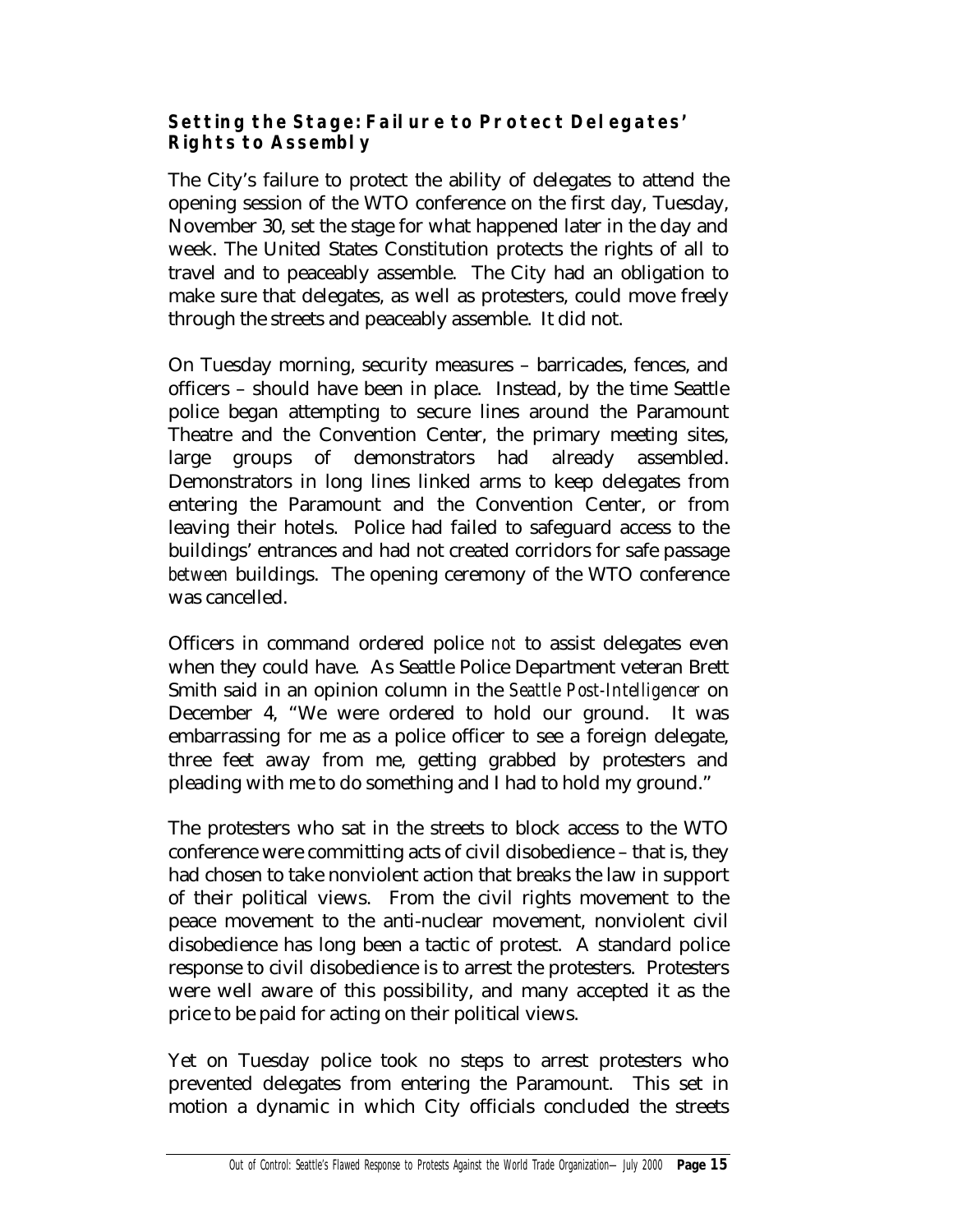were out of their control and engendered a misguided belief that they needed to take drastic measures to regain control.

#### **Proper Security Measures: How to Protect Everyone's Rights**

The City can and should take reasonable steps to protect everyone's rights in large-scale protest situations. Security measures must be narrowly designed to achieve legitimate security goals and must not place protesters so far from the targets of protest that their message cannot be effectively conveyed.

Prior to the WTO meetings, the City failed to establish a secure way for delegates to enter the conference site. To protect delegates' rights to attend the conference, the City should have had its forces and physical barriers (the kind of barriers with signs people often see at sporting and major civic event sites) in place 24 to 48 hours *in advance*. They were not. In addition to establishing lines around the entrances to the Convention Center and Paramount Theatre, the police should have protected key approach routes and intersections.

By early Tuesday morning, police were already taking measures to reassert control of the streets because they initially left the streets up for grabs. At 6:30 a.m., several hundred demonstrators blocked traffic north of the Convention Center and 20 minutes later, demonstrators began arriving at Sixth Avenue and Pike Street and other streets surrounding the Convention Center. The City did not plan to deploy its forces until 7:30 a.m., by which time the facility was already surrounded by thousands of demonstrators.1

Despite the large numbers of protesters outside the Paramount, the City could have protected delegates' access to the WTO's opening session. Seattle could have had additional officers of its own and from surrounding jurisdictions readily available without stationing them conspicuously on the streets. Police leadership should have figured out how many officers it needed to reinforce barricades, intersections, and other security points if nothing went wrong. It should then have increased that number sufficiently to provide periodic relief during the day, and then increased that number to provide adequate reserves, who could have been kept close by but not necessarily visible. Knowing full well that there would be civil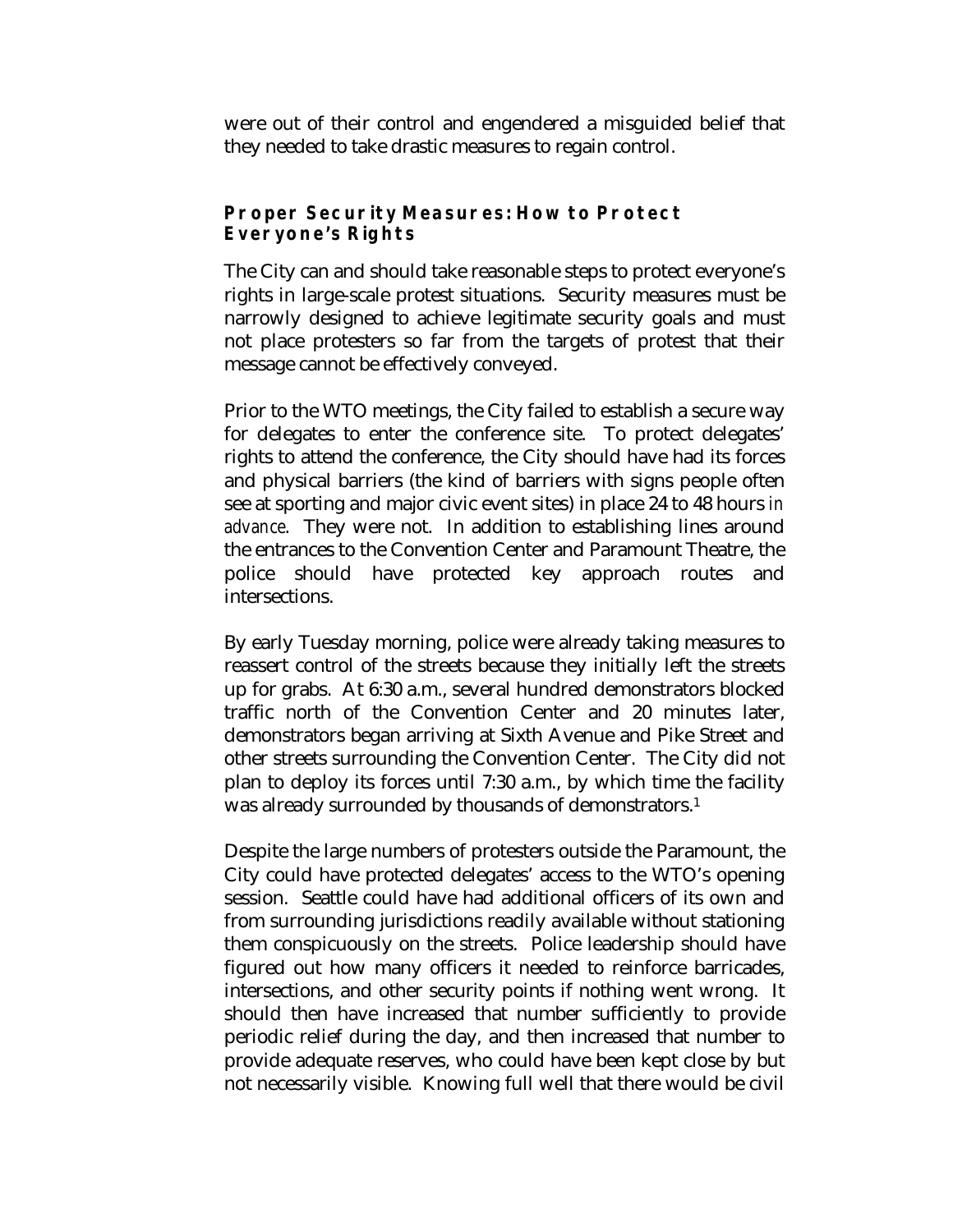disobedience, police leadership should have had many more officers on duty.

The retired law enforcement officials who wrote the Mayor's Preliminary Report suggested that Seattle could have guaranteed security only by cordoning off much of downtown. That would have been impractical and prohibitively expensive – as well as unconstitutional.

People not only have a right to express their opinions, they have a right to make their expression heard and seen by the people they are trying to influence. For example, during the 1996 Republican national convention, the city of San Diego and its police planned a protest area across the street from the convention site. When the Republican National Committee tried to have demonstrators moved three blocks away, a federal judge would not allow it. The judge's decision stated that the Republicans' plan "was a desire to place the protesters as far away from the convention center as possible, *because of* the protesters' anticipated disagreement with the RNC's own speech activities." (*National Organization for Women v. City of San Diego*, No. 96-114B (LSP) (S.D. Cal. July 22, 1996)) The judge ruled that such content-based motivation for limiting speech is unconstitutional. The protests were allowed across the street and there were no problems.

The City's initial decision to keep downtown open and to let protesters get close enough to the meeting sites to be seen and heard was both pragmatic and principled. But a narrow security perimeter must be truly secure by use of adequate supplies of physical barriers and well-trained officers. The City had the right idea – allowing demonstrators to be close to the targets of their protest – but executed it badly.

**Recommendation #1:** *In situations where there is potential for confrontation between demonstrators and others, there may be times when police need to establish corridors or security perimeters to ensure safe passage of meeting-goers. The City must ensure that it designs such security corridors and perimeters narrowly, so that they do not unduly restrict protest activities and are no larger than necessary to accomplish the specific safety aim.*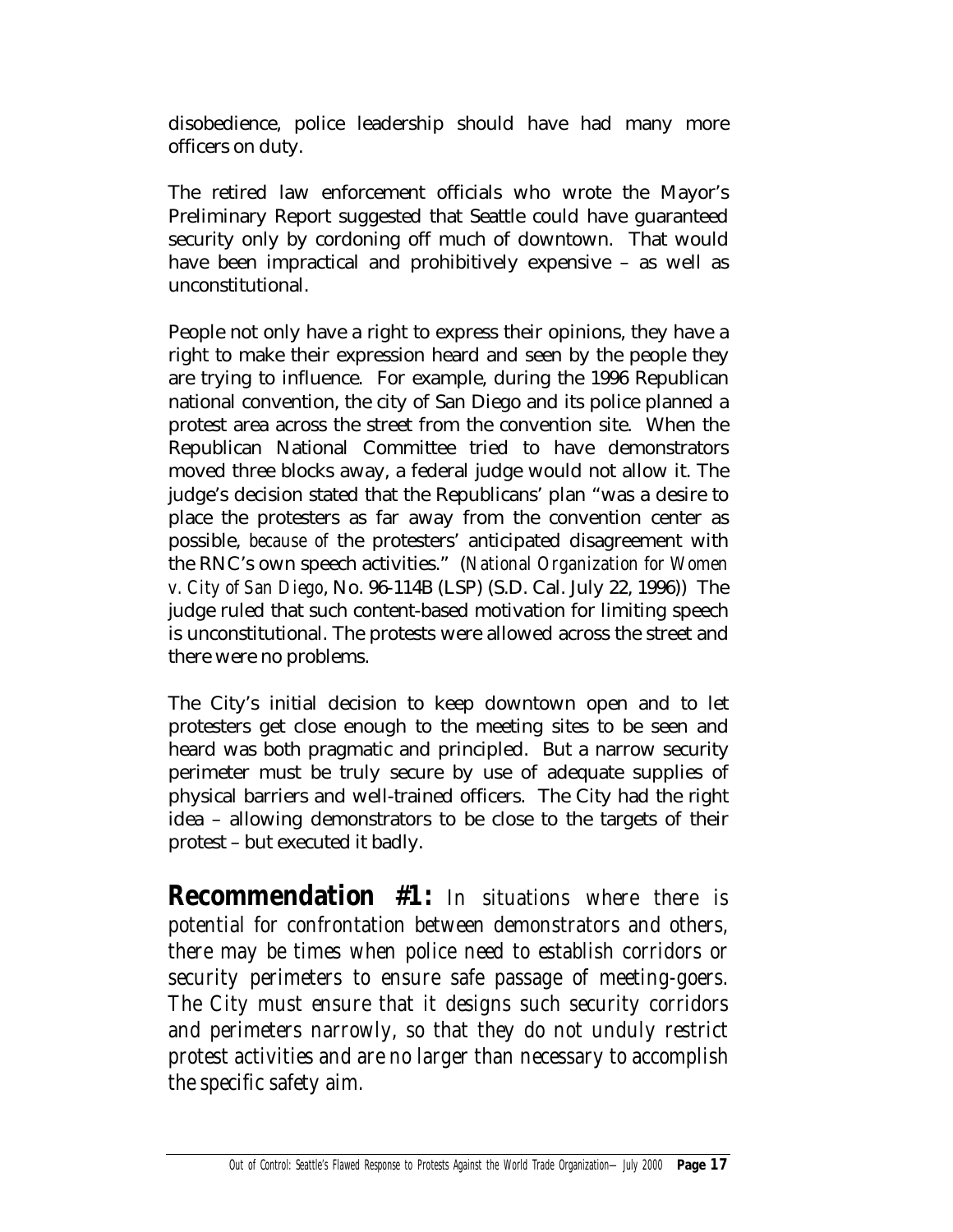#### **The "No Protest Zone:" A Militarized Zone That Suspended Civil Liberties**

The City created a militarized zone, with entry controlled by police and barred to people expressing views critical of the WTO. The Mayor and other officials have insisted that the City did not unduly restrict constitutional freedoms in downtown Seattle. The assurance that Seattle respected the First Amendment and other rights does not square with people's actual experiences on the street.

On Tuesday, November 30 at 3:24 p.m., the Mayor issued a Proclamation of Civil Emergency and asked the Governor to send in the National Guard. In all, a series of seven emergency orders were issued throughout the week. One order established a nighttime curfew barring the general citizenry from a large swath of downtown Seattle from 7:00 p.m. on Tuesday until 7:30 a.m. the next day (Appendix A). This order was subsequently extended through the morning of Thursday, December 2.

Another order, which went into effect the second day of the conference, Wednesday, December 1, barred entry into a 25-squareblock area in the downtown retail core, an area referred to variously as a "limited curfew area" and a "no protest zone" (Appendix B). The order permitted the following categories of people to enter the zone: WTO delegates and authorized personnel; owners, employees and other necessary personnel of downtown businesses; downtown residents; and emergency and public safety personnel. In other words, those whose purpose was to demonstrate were denied entry.

At a press conference Thursday, the Mayor encouraged people to shop at downtown stores, ostensibly creating another exception. The order was revised twice that week – to permit members of the press with credentials into the area and to narrow slightly its boundaries. With police relying heavily on chemical weapons as a primary means for crowd control, the City also issued an order banning the possession, sale or purchase of gas masks. This was later revised to exempt law enforcement and military personnel, and credentialed members of the press.

The City asserted on its web site that, "The term 'no protest zone' is a misnomer. The City established a 'limited curfew zone' or buffer zone around the Convention Center and nearby hotels housing WTO delegates. …Anyone permitted in the zone could lawfully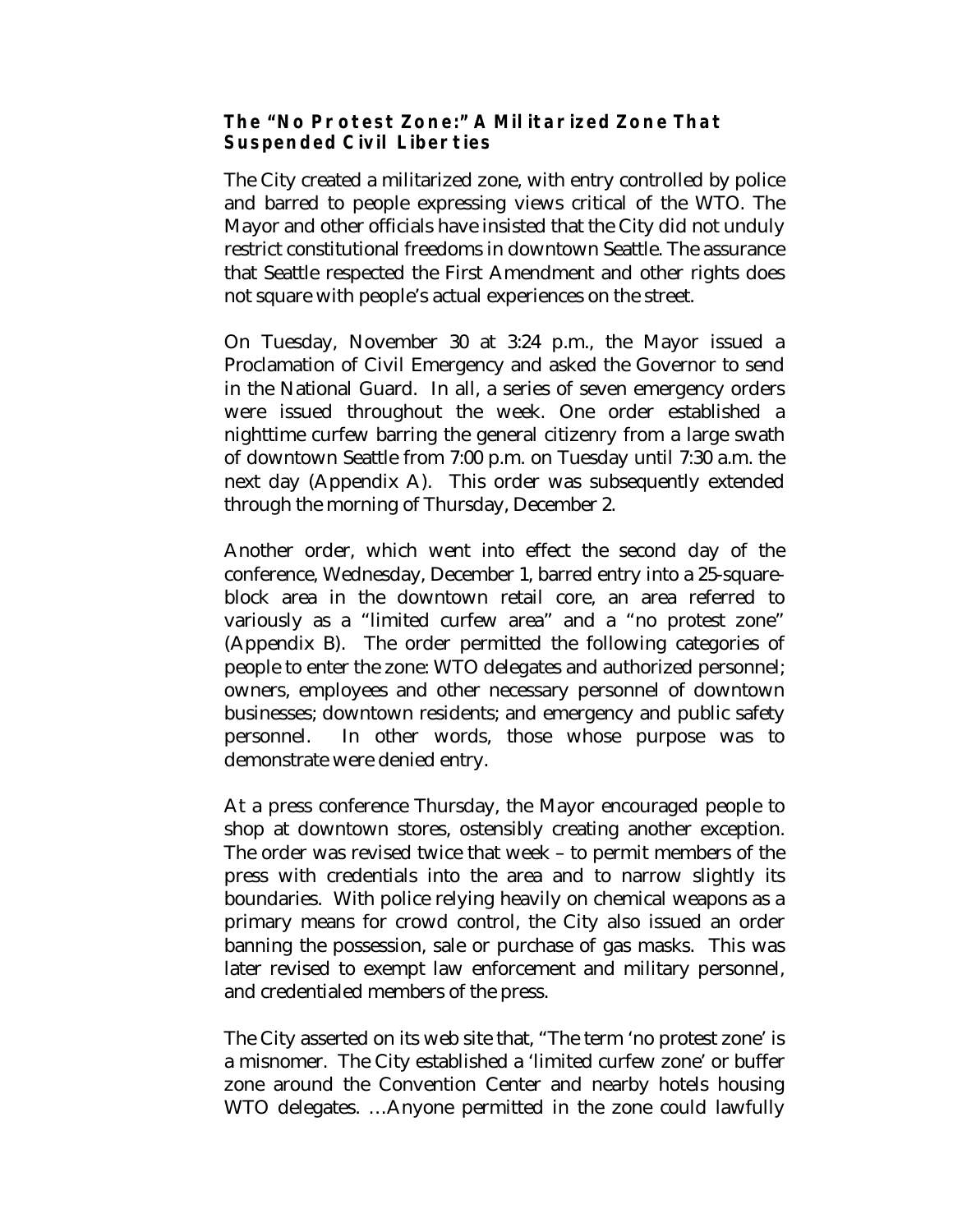exercise his or her First Amendment rights."

In reality, "no protest zone" accurately describes what was created. The ACLU received numerous accounts of citizens who were prevented by police from engaging in peaceful, lawful expression within the zone. These incidents are typical:

*"I was walking down the sidewalk on the west side of Fourth Avenue heading north with two other people when we encountered a line of police officers blocking the street and sidewalk. I was stopped by an officer of the Seattle police and told that I was entering a 'no protest' zone and could not continue while wearing the button on my jacket (it said 'WTO' with a red circle and slash around it). One of my companions asked if I would be allowed to continue if I put the button away. The officer replied that I would. So I took it off and we continued down the sidewalk."*

**[On Wednesday, the speaker handed out photocopies of an op-ed article to pedestrians downtown. Around 1:15 p.m., heading north on Sixth Avenue at Pike Street,]** *"I was approached by an officer of the SPD who told me to stop handing out leaflets . . .[and] told me I had to turn around and go south on Sixth Avenue. . . . There were other pedestrians traveling in the direction I was moving. . . . I turned around and began to walk south on Sixth Avenue as the officer had ordered. . . . [A] well-dressed man approximately 58 years old, with silver hair. . .wearing glasses and a beige camel hair top coat over a three-piece suit. . .held out his hand to me as he approached. I asked him, 'would you like a flyer?' and he said 'Yes.' . . . Upon handing the man a flyer I was tackled to the ground by a team of Seattle police officers. They stood on my arms and legs and had at least one foot on my back as they put plastic handcuffs on me. . . . The police pulled me up the steps at the edge of the Sheraton Hotel. . . . I asked if it was a crime to possess a xerox copy of a New York Times op-ed article. A group of the policemen became very angry with me and I was reminded that I was in a 'no protest zone.''* 

In enforcement of the "no protest zone," even copies of the Bill of Rights of the federal and Washington constitutions were confiscated: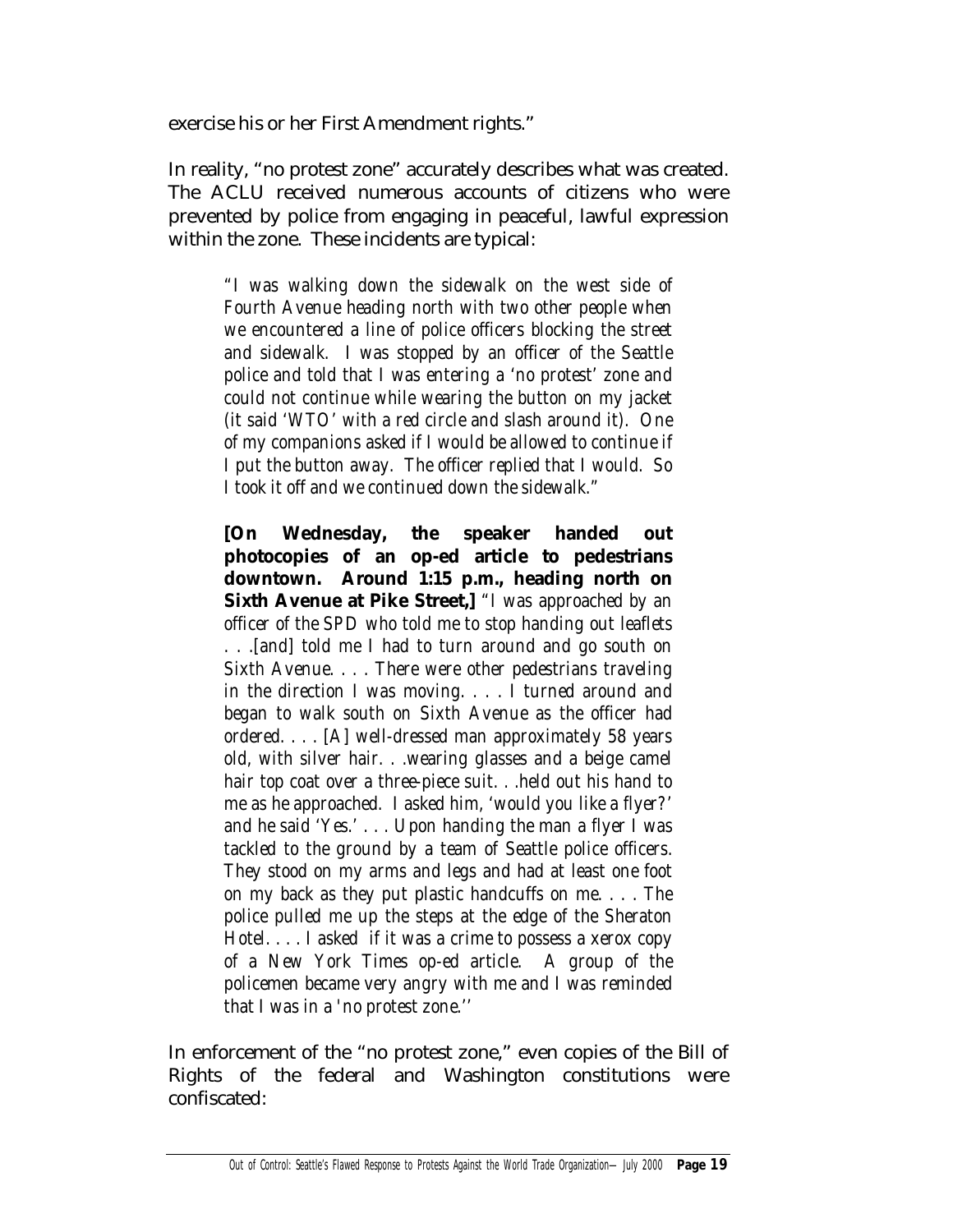**[On Wednesday morning,]** *"I made 500 copies of the First Amendment, underlining the part about the right to peaceably assemble. I was going to hand these out within the no protest zone. . . . After handing out only 5 of my 500 copies, I approached the southwest corner of the 'no protest zone.' There were about 10 riot police on the corner, and I smiled and handed a copy to one of them. He shouted, 'What's this?' I replied, 'I'm not protesting, I'm educating.' He responded, 'Not with this you're not!' and immediately ripped the copies I was holding away from me. I was only holding half of my copies and had the other half in a cloth sack I was holding around my arm. The riot policeman proceeded to open the sack and dig into it. I told him, 'You need a search warrant to look in there.' He yelled, 'No, I don't!' and took the remaining copies away from me. The Seattle Police Department had just confiscated the First Amendment."* 

**[Before going to work on Wednesday, the speaker]**

*"printed multiple copies of the free speech clause of the Washington Constitution in a large font. . . . On my way to work, at about 10. . .I stepped across to the northeast corner of the intersection of Fourth Avenue and University Street, the edge of the supposed 'No Protest' zone, and displayed my copy of the. . .free speech clause to the Seattle police officers who were present. They had a full opportunity to read it. The officers then tore up and seized my paper and explicitly declared that I was in a 'No Protest' zone and would be arrested if I did not immediately leave."*

In the case of Victor Menotti, the police arrested a WTO conference attendee who was simply expressing his views of the conference within the zone. Menotti is employed by the International Forum on Globalization and was accredited as a non-governmental delegate to the WTO conference. On Wednesday he stood on the corner of Fifth Avenue and Pike Street talking to a small group of people about his concerns about WTO forestry policies. As an authorized participant in the WTO conference, Menotti was allowed to be in the zone according to the Mayor's "no protest zone" order. Suddenly, without warning, police in riot gear ran across the street toward Menotti and took him away. Police did not arrest or disperse other people standing in the street listening to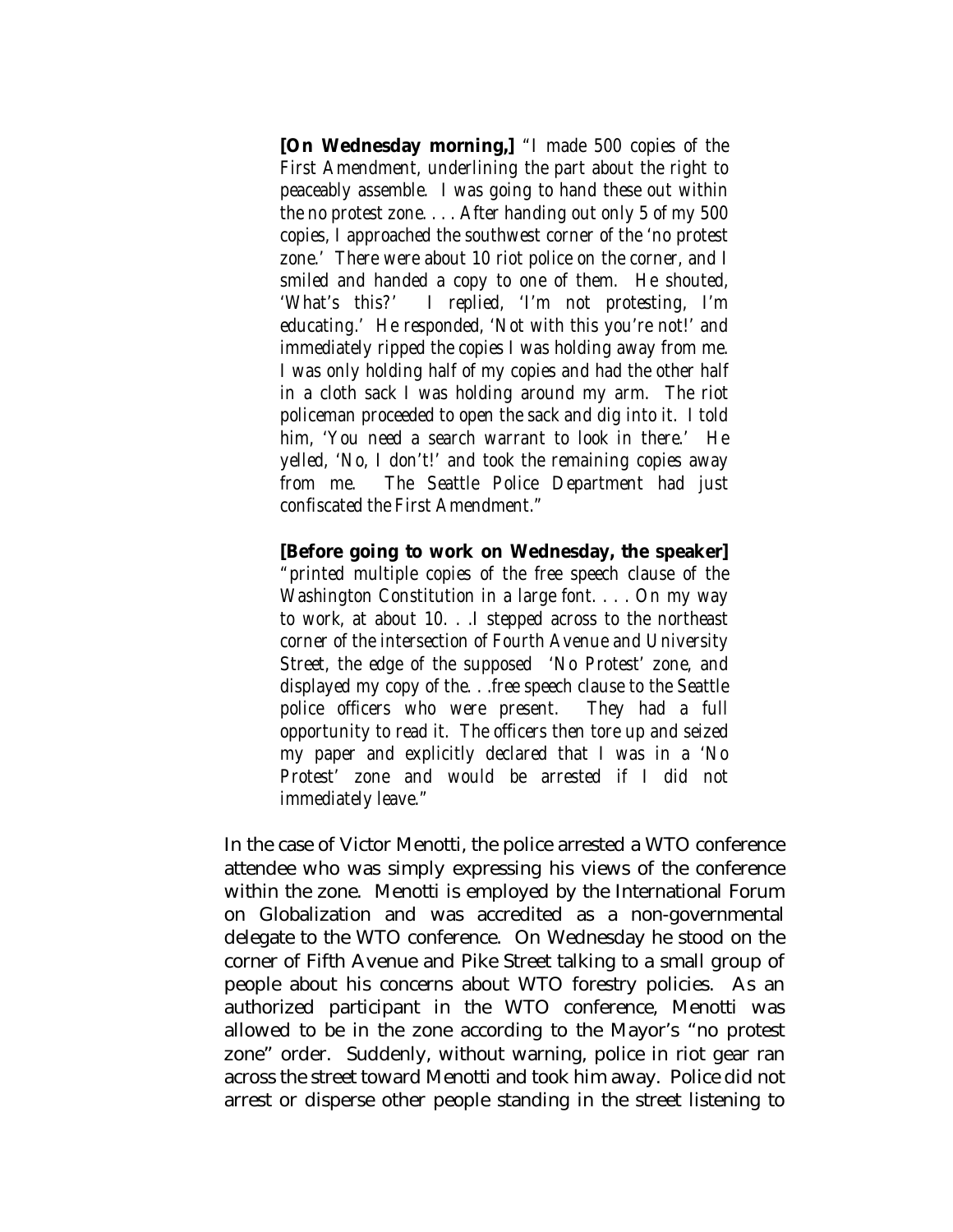him. Although his arrest report indicates he was arrested for obstructing a police officer, charges were never filed. Menotti spent one night in jail.

The U.S. Constitution permits reasonable time, place, and manner restrictions on speech, but restrictions must be narrowly tailored to address only the problem at hand. And any restrictions must be "content-neutral;" that is, they may not prohibit speech expressing some views while allowing expression of other views. Government may in some cases regulate the act of speaking but may not prohibit only the speech that its agents find offensive.

Enforcement of the "no protest zone" ignored this principle. Police singled out speech critical of the WTO, as the following incident reports received by the ACLU illustrate:

**[At 7:45 a.m. on Wednesday morning the speaker was walking near the Westin Hotel with three friends. Hundreds of other pedestrians walked near them.]** *"Suddenly, I was ambushed by three unknown people. My rain poncho was pulled over my head. My arms were pushed up behind my back in break-threatening position. I was pushed up against a wall and told to sit down and be quiet. . . . Finally, after thinking they had nabbed the wrong man, I demanded to be formally charged. The arresting officer said, 'you are in an illegal area.' I said, does that mean all of these people walking around freely are also breaking the law? The arresting officer said, 'That's right.' I said, 'so you just picked me out, ambushed me and arrested me because I'm wearing an anti-WTO pin on my hat?' The officer responded. . .'exactly' and proceeded to throw me into a paddy wagon."* 

**[The speaker walked toward the "no-protest zone" Thursday morning carrying a sign that said "The Power elite are hiding behind Troops from the People that they Disregard and Screw Everyday."]** *"I started to walk. . .across Fourth Avenue when I was stopped by Seattle police and told I was not allowed across Fourth. . . . The officers on Pine told me that proceeding with my sign would make me liable to arrest. . . . While [I was] on the northwest corner of Fourth and Pike, a woman stopped by with a sign that read 'Smiles Needed.' She then proceeded with her sign across (east of) Fourth Avenue,*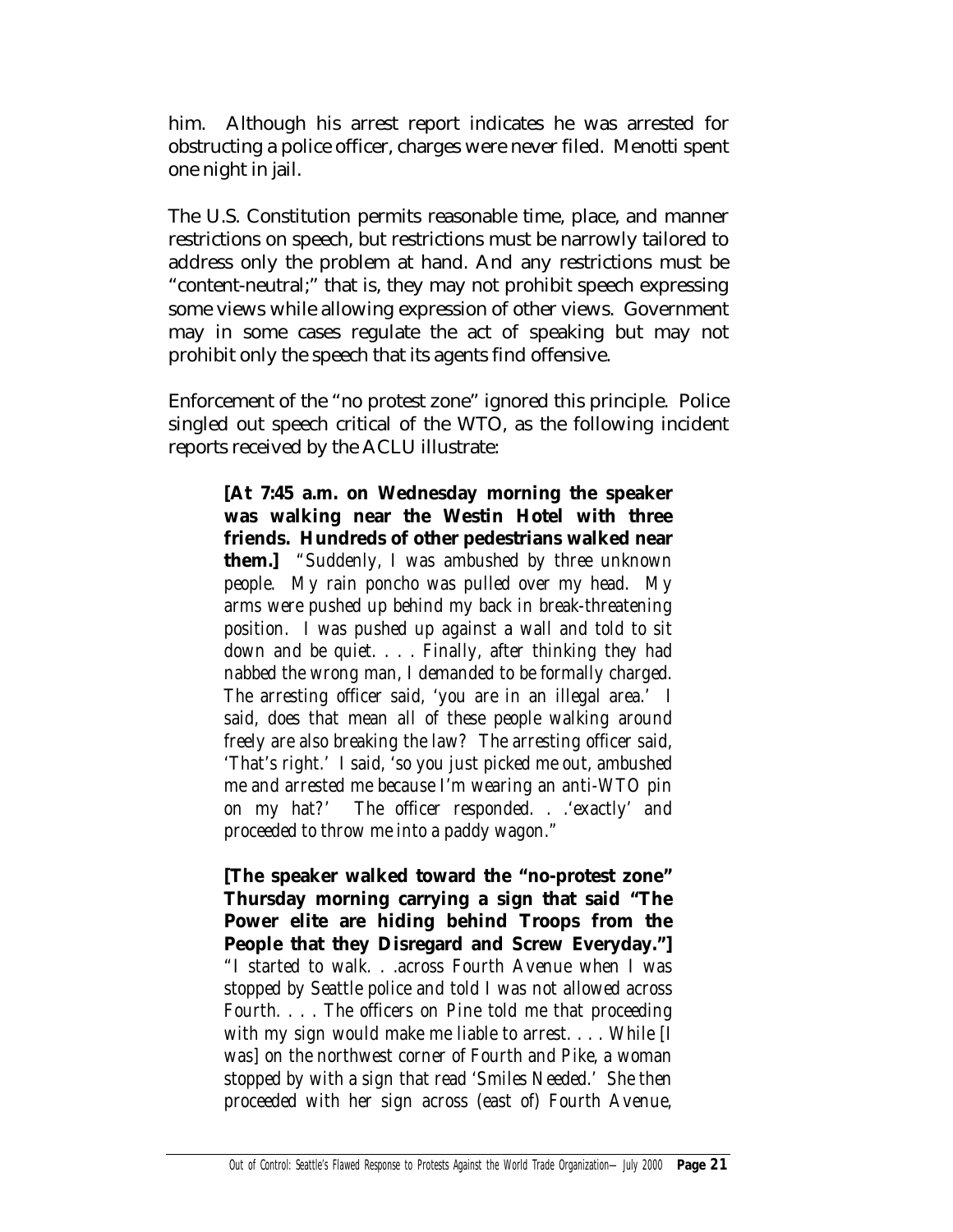#### *chatted (with her sign) with police. . .and then proceeded walking into the 'No Protest Zone,' yes, with her sign."*

Lacking directions from city decision-makers, officers did not know what they were supposed to do to enforce the Mayor's "no protest zone" order. The Seattle Police Department has told the ACLU it has no documents or materials that instructed officers how to enforce the order.

#### **"No Protest Zone" Not Designed for Security**

The City did not have to suppress free speech in order to protect the delegates, and the "no protest zone" had nothing to do with security. On Wednesday there was no real emergency. Having imposed a curfew the day before, the City had all night during which it could have established police lines at the meeting sites and along travel corridors. This would have been an appropriate response that would have secured access to conference facilities while preserving everyone's constitutional rights.

If one excludes protesters but lets thousands of people who claim to be workers, shoppers or residents into a security zone, as the City did, security is not really the goal. Eyewitnesses reported that people wearing suits had no trouble getting through police lines – unless they wore or carried anti-WTO slogans – while people who fit the stereotypical appearance of a protester were stopped. It is both foolish and dangerous to make assumptions about a person's security threat based simply on their apparel.

## **"No Protest Zone" Not Needed to Protect Property**

The City did not need to exclude protesters and political speech from a 25-block area in order to prevent broken windows. The City does, of course, have a duty to protect property. As both the Mayor and Police Chief told the press on Tuesday, the sound of breaking store windows and the sight of graffiti spray-painted on some downtown stores partly inspired the decision to declare a state of emergency. Yet once the streets filled with protesters, the police hardly responded to acts of property destruction. People intending to commit acts of vandalism took advantage of the vacuum left by the City's tactical decisions and a lack of personnel.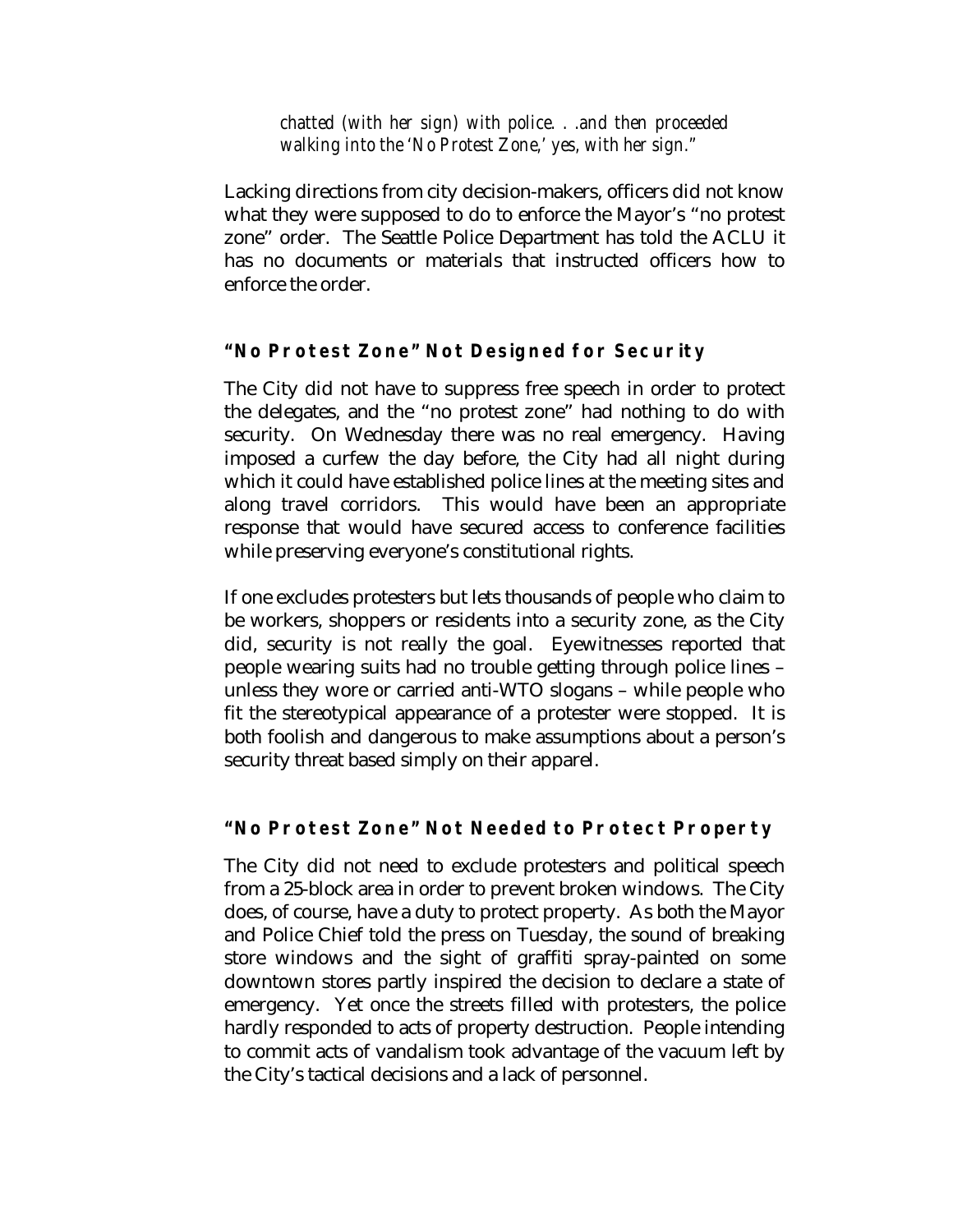The police had known far in advance that stores owned by large national chains, such as the Gap and Nike Town, might be targets of vandalism. Indeed, the downtown Gap store had already been attacked on November 1. The Police Chief acknowledged in a press conference on Thursday that the police expected "anarchists" (presumed to be the chief instigators of the vandalism) to be in town and expected violence. And the Police Department acknowledged in its After Action Report that it had reason to expect vandalism on Tuesday.

The police could have prevented the vandalism from occurring in the first place or at least stopped it once it began. On Monday, before the conference began, the police *were* protecting downtown store windows. The press published pictures of them lined up on the sidewalk to guard against acts of vandalism at Nike Town. On Tuesday, however, those protective lines were nowhere to be seen. As ordered, police held their formations in the street while a group of approximately 30 people smashed windows from the sidewalks. These people were not difficult to spot or to track. A KIRO-TV camera operator and reporter followed them around and filmed their exploits. Television footage showed them walking, not running, around city blocks on wide-open sidewalks, not shielded by buildings or crowds.

Police had plans to use a "flying squad" – a group of officers formed to pursue people committing acts of vandalism and other lawbreakers. But police leadership decided to reassign these officers to crowd control duty instead. While a small group of officers could have had significant impact on the vandalism, the same group redeployed could not have contributed much to crowd control efforts.

# **Ratification Process for Emergency Orders Flawed**

Once the Mayor issued the emergency orders, the Seattle City Council had to decide to ratify them. Yet it did not vote to do so until Monday, December 6 – six full days after the initial declaration of emergency the previous Tuesday and three days after all the orders had expired. The City Council had scheduled a meeting on the emergency orders on Thursday afternoon, December 2, but abruptly cancelled it just before it began, claiming security concerns. With police officers present at and around the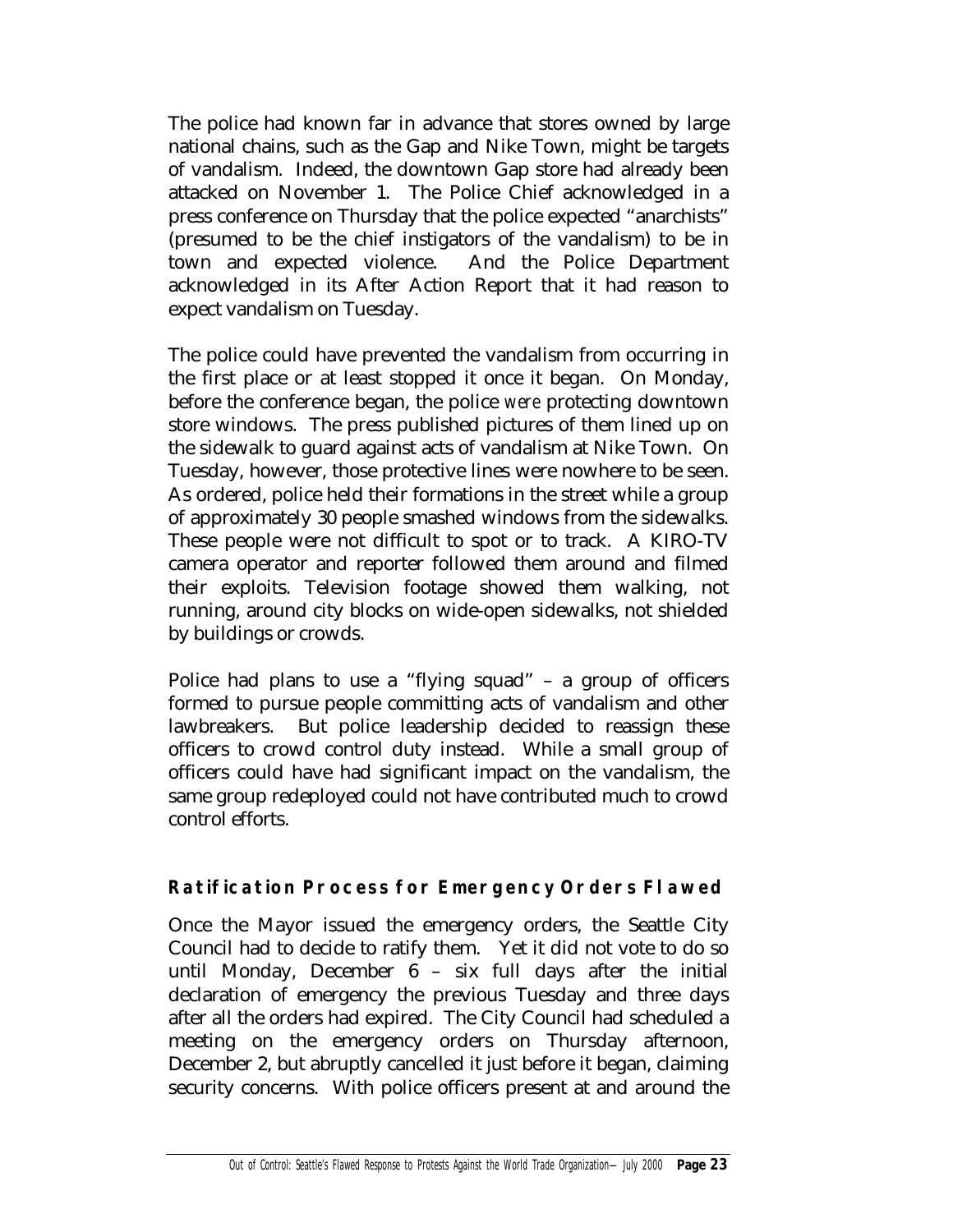downtown Municipal Building, it is unclear why the City Council chambers could not be adequately protected from whatever security breaches the Council feared.

The delayed consideration of the emergency orders calls into question the ability of the City Council to act as a legitimate check on mayoral power.

Declaring a state of civil emergency, where the ordinary rule of law is temporarily suspended, is a significant act that restricts the normal freedoms of citizens. It should not be entered into easily, and its provisions should not be ratified unless the facts determine that a true emergency exists. To that end, the law requires the City Council to ratify a mayoral declaration of civil emergency. Current statute, however, lacks the specificity essential to ensure such declarations are made for true emergency circumstances and do not contain unreasonable restrictions. The laws governing the approval of emergency declarations must be clarified to ensure a timely and fair application of emergency orders.

**Recommendation #2:** *The Seattle Municipal Code should be changed to require the City Council to ratify any declaration of civil emergency within 48 hours.*

## **Failure to Plan**

Failures in properly anticipating the event do not excuse the violations of civil liberties that took place as the event unfolded. The City's failure to protect civil liberties stemmed in part from a chain of decisions that Seattle officials started making long before the WTO delegates came to town. Typical of this lack of preparation was the approach to protecting the delegates. According to the King County Sheriff's Office draft final report on WTO, a dignitary protection committee established by the Seattle Police Department's security planning unit met a couple of times early in the planning process, and then did not meet again. The report suggests that, "this committee had no organizational direction and was very largely ineffective at identifying and planning for Dignitary Protection needs."

Seattle may have under-prepared because it was unwilling and unable to spend the money for the security preparations required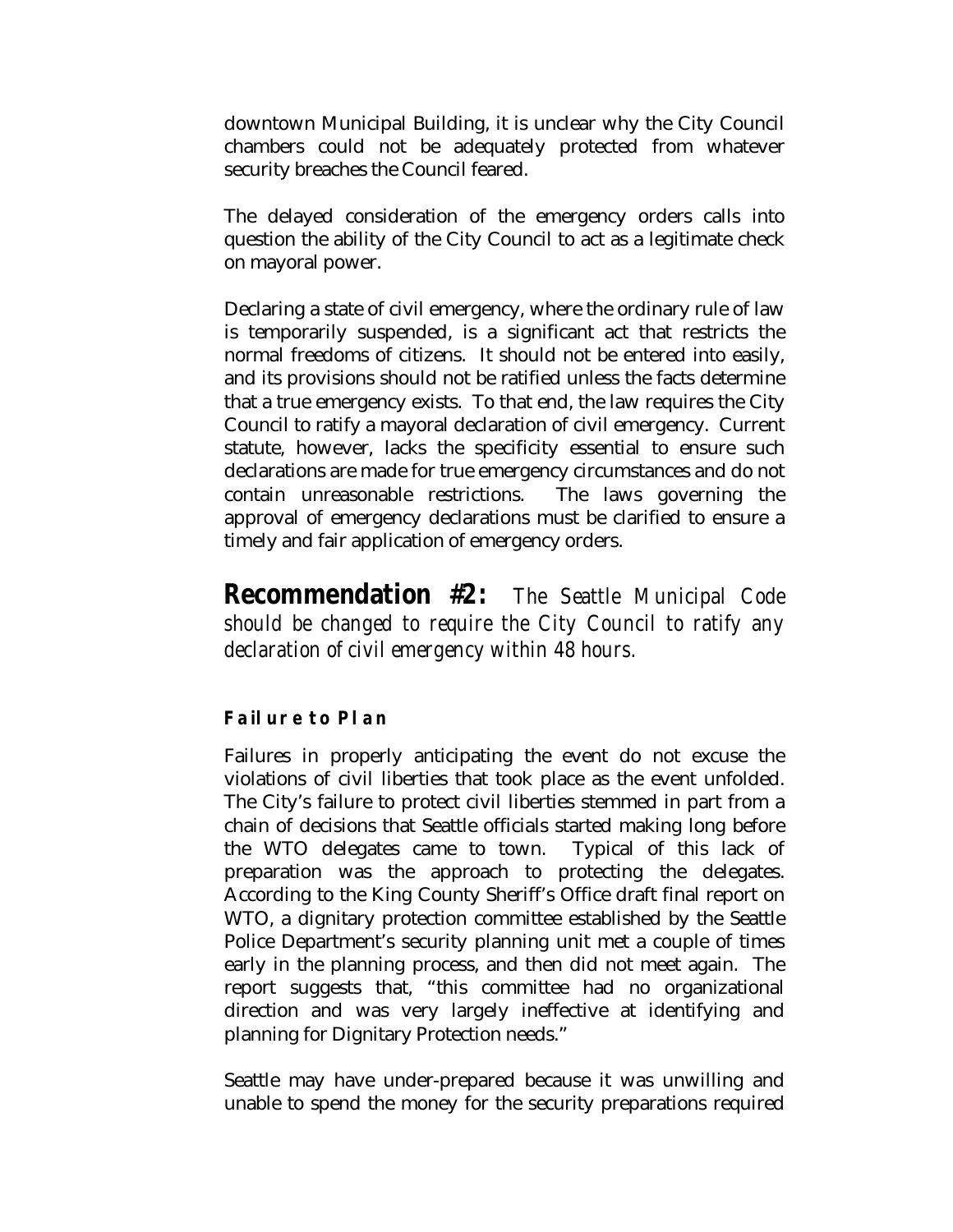for a major international conference. Fundraising by the Seattle Host Committee – a private consortium of business and local government leaders responsible for planning and raising money for the conference – lagged, and the federal government was reluctant to cover the shortfall. Training and additional police cost money, more money than Seattle was prepared to spend in advance. Instead, the City ended up paying later for official investigations and defense against lawsuits.

The City should have assembled enough officers to respond to a civil disturbance – which the Seattle Police's Operations Plan for conference security called "one of the most likely threats" – and the numbers and tactics that protest groups had advertised in advance. Not only did the Police Department not solicit advance help from other agencies, it turned down offers of help. "(Major William) Dickinson [of the King County Sheriff's Office] offered our resources each day and was rebuffed right up until the time the shit hit the fan," said King County Sheriff's Captain Larry Mayes in "WTO Wrap-Up" notes in the Sheriff's Office report. "We offered 200 [officers for WTO duty]," Sheriff's office spokesman John Urquhart told the *Seattle Post-Intelligencer*, "but they only wanted 100."

The Seattle Police Department also did not welcome other agencies' help in planning. The Sheriff's Office report observes that Seattle's "security plan 'looked good on paper,' but as the WTO event drew nearer, several significant issues were identified, and it became clear that the WTO event was too large and complicated to be handled by SPD alone." Nevertheless, the Sheriff's representative was not invited to any meeting of the Logistics Committee, which was responsible for planning relief time, food and water for the officers, or to any meeting of the SWAT Committee. The report notes that "as the planning for the WTO gained momentum, it became increasingly clear that SPD was not including other agencies in the decision-making process. The [subcommittee] meetings were not forums for discussion and collaboration, but instead, were viewed more as 'briefings,' in which, SPD updated affected agencies of the plans made so far."

**Recommendation #3:** *When a major event is to take place with a potential for large-scale demonstrations, the City should prepare an impact statement to address the resources*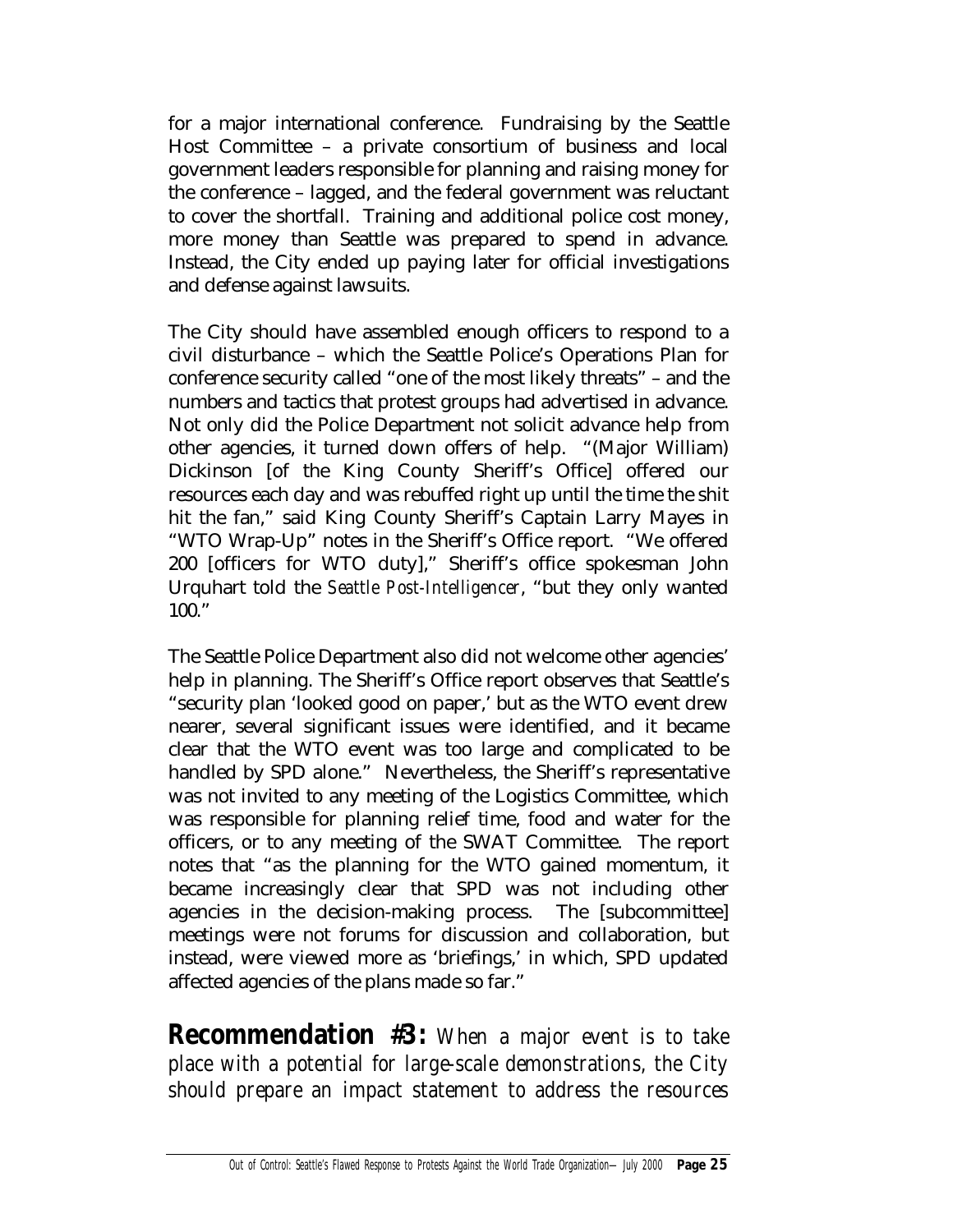*needed for crowd management, crowd control, and the protection of civil liberties.*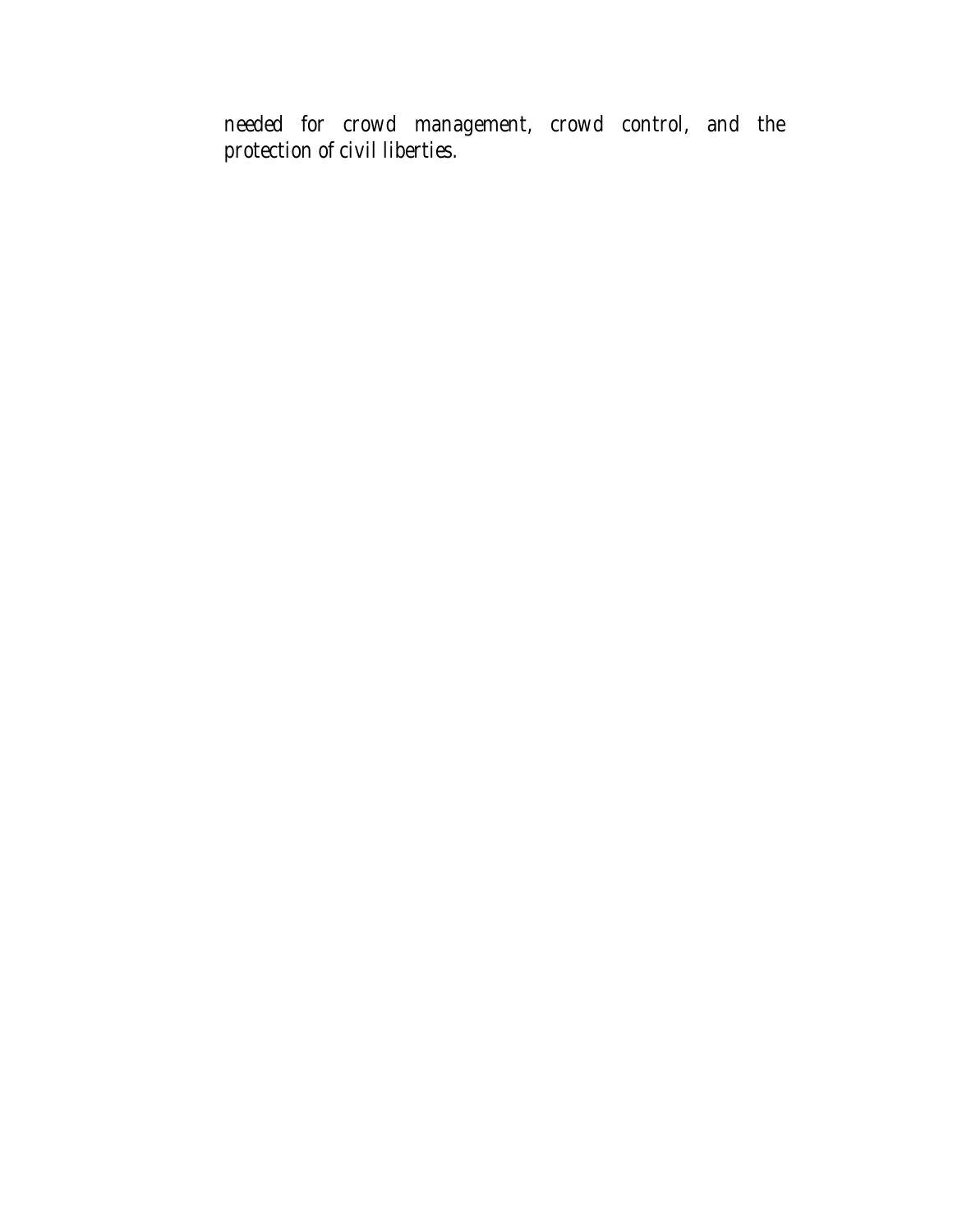## **Lack of Information Not a Problem**

Police officials from King County and other police agencies have criticized Seattle for poor intelligence or for failing to take intelligence reports seriously. The Sheriff's Office report concluded that Seattle ignored "clear indications" that it should expect massive civil disobedience. "Though intelligence reports prior to the WTO predicted a significant level of civil unrest, it appeared that when the predictions were realized, [Seattle Police Department] commanders were unprepared or unwilling to deal with them."

It is hard to see why the City was – or claimed after the fact to be – surprised by the scope of the protests. The Direct Action Network (DAN), a major organizer of the WTO protests, had a track record of mobilizing people to engage in civil disobedience in environmental protests in California. DAN and others mobilizing for the protest were quite open in advertising their intentions. A message posted on the Internet on September 6, 1999 proclaimed:

*"Tens of thousands of people will converge on Seattle and transform it into a festival of resistance. . . . We are planning a large scale, well organized, high visibility action to SHUT DOWN the World Trade Organization on Tuesday November 30."* 

The City should not have been surprised when demonstrators linked arms inside pipes to keep police from separating them or applying pain holds to their arms or wrists. Protesters against redwood logging had done exactly the same thing in a widely publicized demonstration less than three years earlier. A *Los Angeles Times* article describing the 1997 demonstration at Pacific Lumber's Scotia, California headquarters noted that seated protesters linked arms through metal tubes which prevented officers from applying pressure and pain to separate them. As one protester engaged in civil disobedience during the WTO conference reported,

**[At noon on Tuesday in front of One Union Square,** 

**I was]** *"in a group of about five people linking arms on the sidewalk. We were being very friendly to those who we weren't letting get past us. . . . As an organizer with the Direct Action Network I personally know that we had told*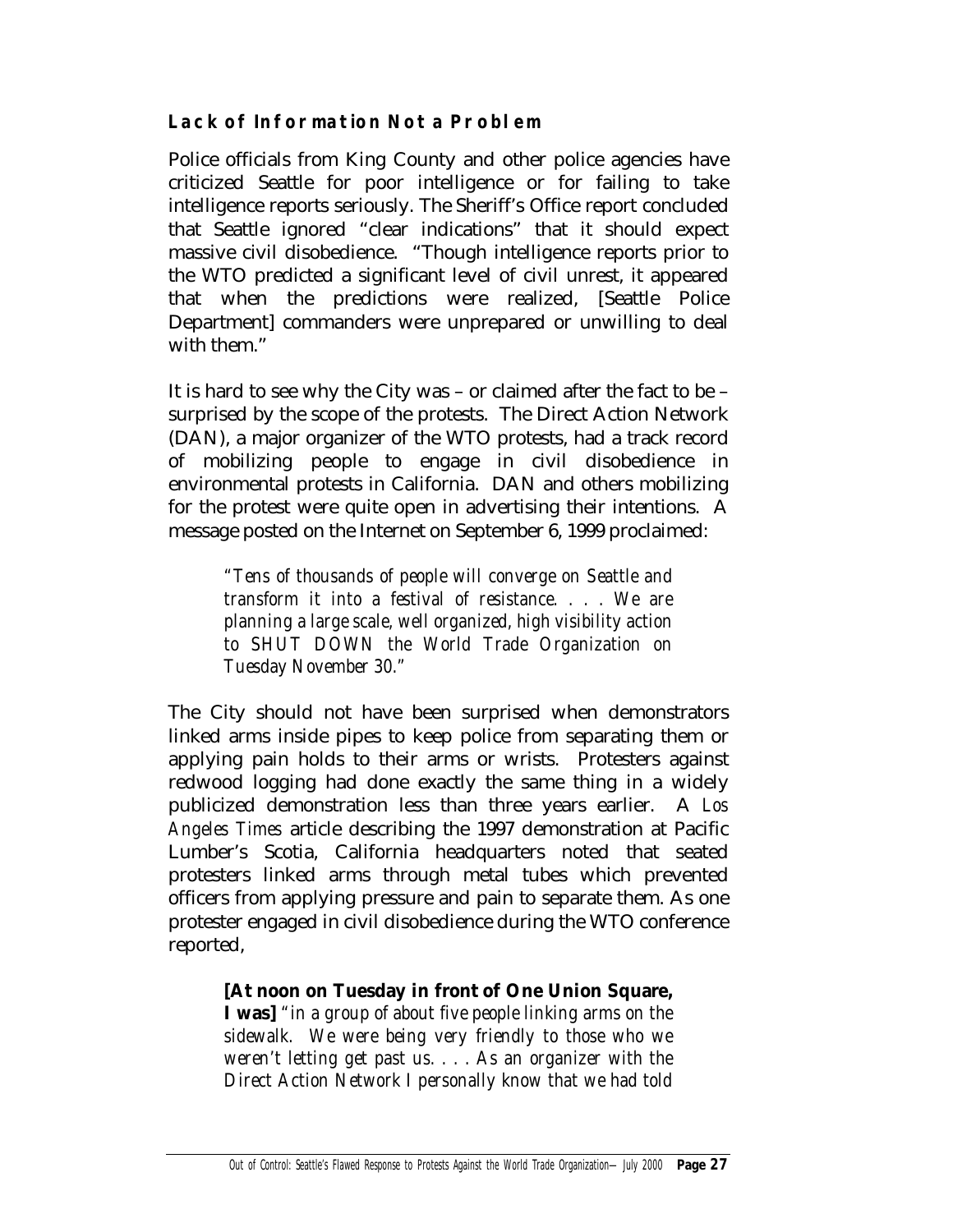*the Seattle Police Department that this is what we had planned."* 

DAN brought hundreds of people to Seattle to "Shut down the WTO." DAN's tactics and preparations were far from secret; weeks before the WTO met, DAN distributed a four-page newspaper that detailed plans for protest activities before and during the week of the conference. The paper also directed readers to web sites with further details about protest sites, times, and strategies. It stated clearly that DAN would organize by 7:00 a.m. on Tuesday morning, when "We will nonviolently and creatively block [the WTO] from meeting."

The Seattle Police After Action Report concludes that "SPD commanders put their faith in historical precedent – the Seattle tradition of peaceful protest – in assessing the needs for policing the WTO event. . . . [W]e relied on our knowledge of past demonstrations, concluding that the 'worst case' would not occur here." This statement contains a number of false assumptions. The fact is that most protest against the WTO indeed was peaceful, albeit disruptive. Acts of vandalism were committed by relatively few people and were far from the norm for the protests. Nor was Seattle a stranger to confrontational protest. Five years earlier, for example, Seattle police had donned riot gear and used pepper spray and tear gas to break up a demonstration of homeless youths on Broadway Avenue in the Capitol Hill neighborhood. Besides, any supposed "Seattle tradition" was presumably unknown to the thousands of protesters expected from around the country.

City officials had met for months with representatives of some protest groups to plan and, to some extent, choreograph the week's events. City officials have claimed they were misled by the protest group representatives with whom they had negotiated in advance. But those representatives – to say nothing of past history and common sense – had made it clear that they could not possibly speak for all the disparate groups that might show up in Seattle. Many of the protesters were expected to participate in decentralized, independent "affinity groups." If City officials believed that they had made a deal with representatives of all the potential protesters, that belief was not rational. This was not a labor negotiation or a business deal. A handful of insiders in a City meeting room could not speak for thousands of outsiders on the city streets.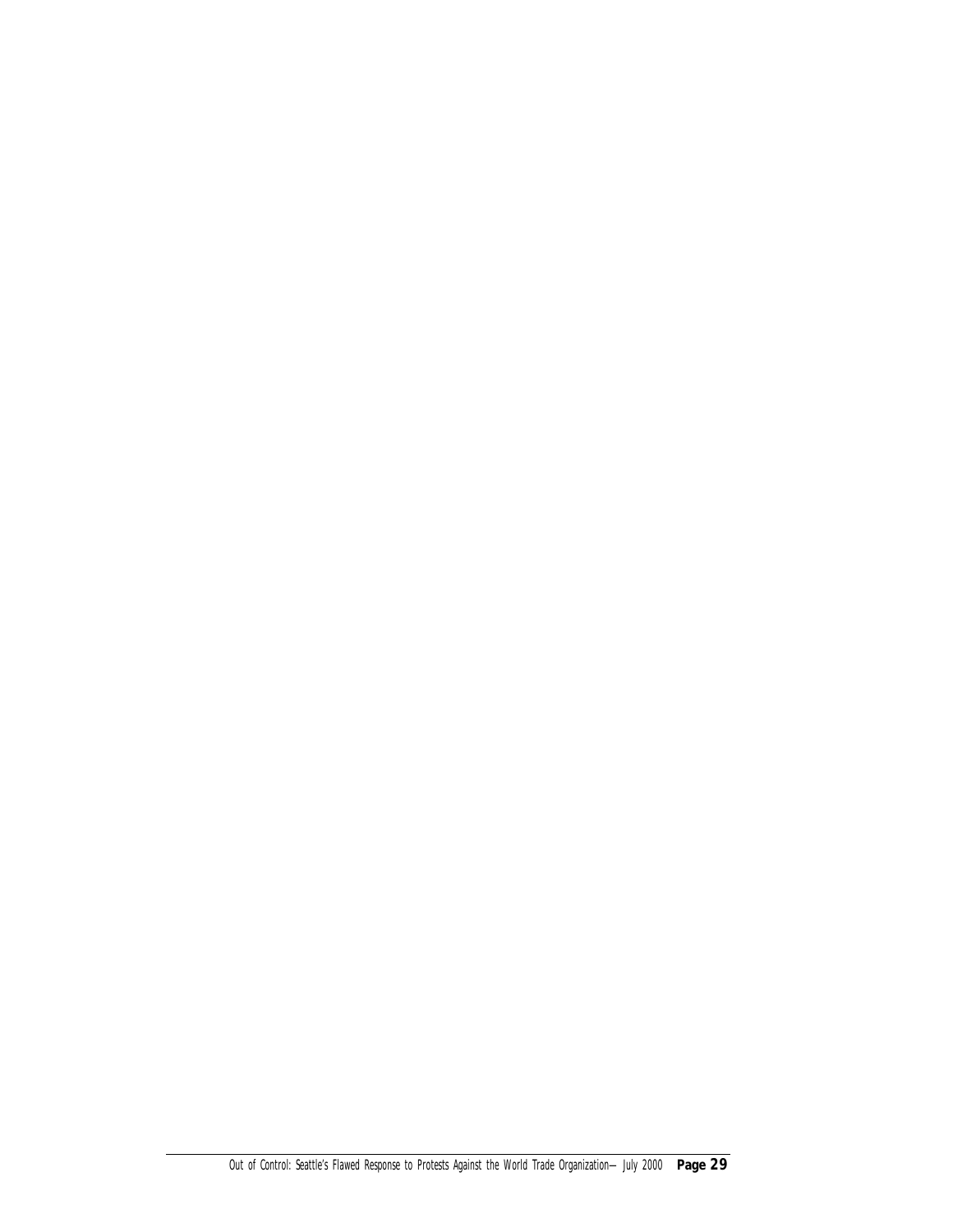#### **Intelligence Ordinance Not a Problem**

The After Action Report and the Mayor's Preliminary Report both make the misleading claim that the police were handicapped by Seattle's Police Investigations Ordinance. In so doing, they are using the ordinance as a rationale for the City's failure to acknowledge the obvious.

The law bars police from spying on and infiltrating groups based on their political views and requires a civilian auditor to review any political information that they do collect. It explicitly provides that police can investigate individuals or political organizations when there is a credible belief they are engaged in criminal activity. It makes special provisions for the need to protect dignitaries. Passed in 1979, the ordinance was sparked by revelations of secret police intelligence files on hundreds of Seattle citizens and political groups – all compiled without any evidence of criminal activity.

One hardly needed undercover methods to learn that protest groups hoped to have 50,000 people in Seattle, and some of them hoped to shut the city down. The groups talked freely about these goals. To find out what the protesters hoped to accomplish, one needed only to read a newspaper. In September, 1999 the *Seattle Times* ran a feature article on protest training exercises that were being held by the Ruckus Society, a group that provides training in civil disobedience skills for human rights and environmental organizations. A *Seattle Weekly* article that month profiled anarchists from Eugene, Oregon, including a discussion of their philosophical embrace of property destruction, and predicted their attendance at WTO. The *London Times* carried a front-page story about a European group coming to Seattle to protest aggressively. A *Seattle Times* article on September 10 hit the mark a full ten weeks before the protests hit Seattle:

*"When World Trade Organization negotiators from more than 130 countries arrive in Seattle in November, they will be greeted by giant puppets, street dancers, anarchists, activists dangling from skyscrapers and a mass of protesting steelworkers and Teamsters. Here, in one of the most trade-friendly spots in the nation, thousands of demonstrators are expected to take to the streets around the Washington State Convention and Trade Center on Nov. 30 in what is likely to be the biggest protest in America against the globalization of commerce. The goal of*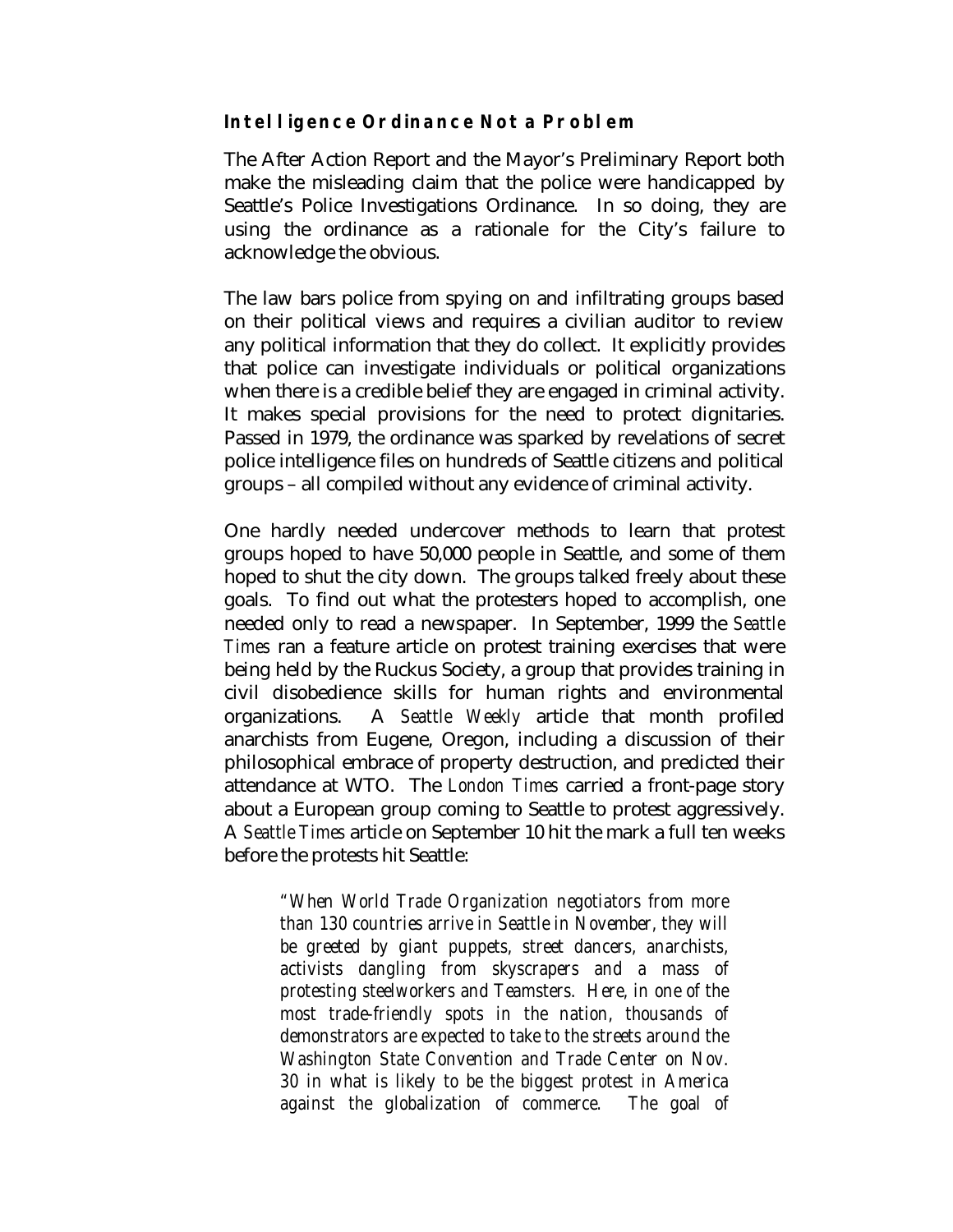*opposition organizers was bluntly stated in a recent e-mail circulated among protest organizers: 'SHUT DOWN THE WTO TUES NOV. 30.'"* 

The police in fact had access to intelligence information provided by other agencies, as well as a great deal of information published in the press about the prospects of disruptive protests and about a group of anarchists based in Eugene, Oregon who advocate property destruction as a political tactic. Minutes of a WTO planning subcommittee meeting dated September 13 state that "[i]f we have read the paper, we are up to speed." The Police Investigations Ordinance was not the obstacle to proper planning.

# **Use of Inadequately Trained Forces**

The conduct of officers and police command decisions made in response to WTO protests indicate a lack of adequate training. The need for extensive training to handle large-scale protests should have been obvious. The International Association of Chiefs of Police (IACP), an international membership organization of police executives, sets voluntary standards for police performance and conduct and produces training materials for police agencies. Its *Training Key #426 – Confronting Civil Disturbances* advises, "Special emphasis must be placed on training of law enforcement officers to confront civil disturbances. . . . Many agencies are unwilling or seemingly incapable of expending the time, energy, resources and money to conduct such training."

Seattle learned it would be hosting the conference in late January. Yet in response to an ACLU inquiry, the Assistant Seattle Police Chief said on October 14, 1999, just six weeks before the conference opened, "We have not produced or distributed any WTO specific training materials." The Seattle Police Department changed its Demonstration Management Committee leader four times, reducing the committee's effectiveness and cutting the lead time for training.2

When the conference arrived, some police on the front lines were ill-trained for duty at WTO. As two officers told the media,

> *"'No one really feels ready. Many of us are hoping to God that we don't get sent down,' one SPD sergeant (who wished to remain anonymous) told The Stranger."*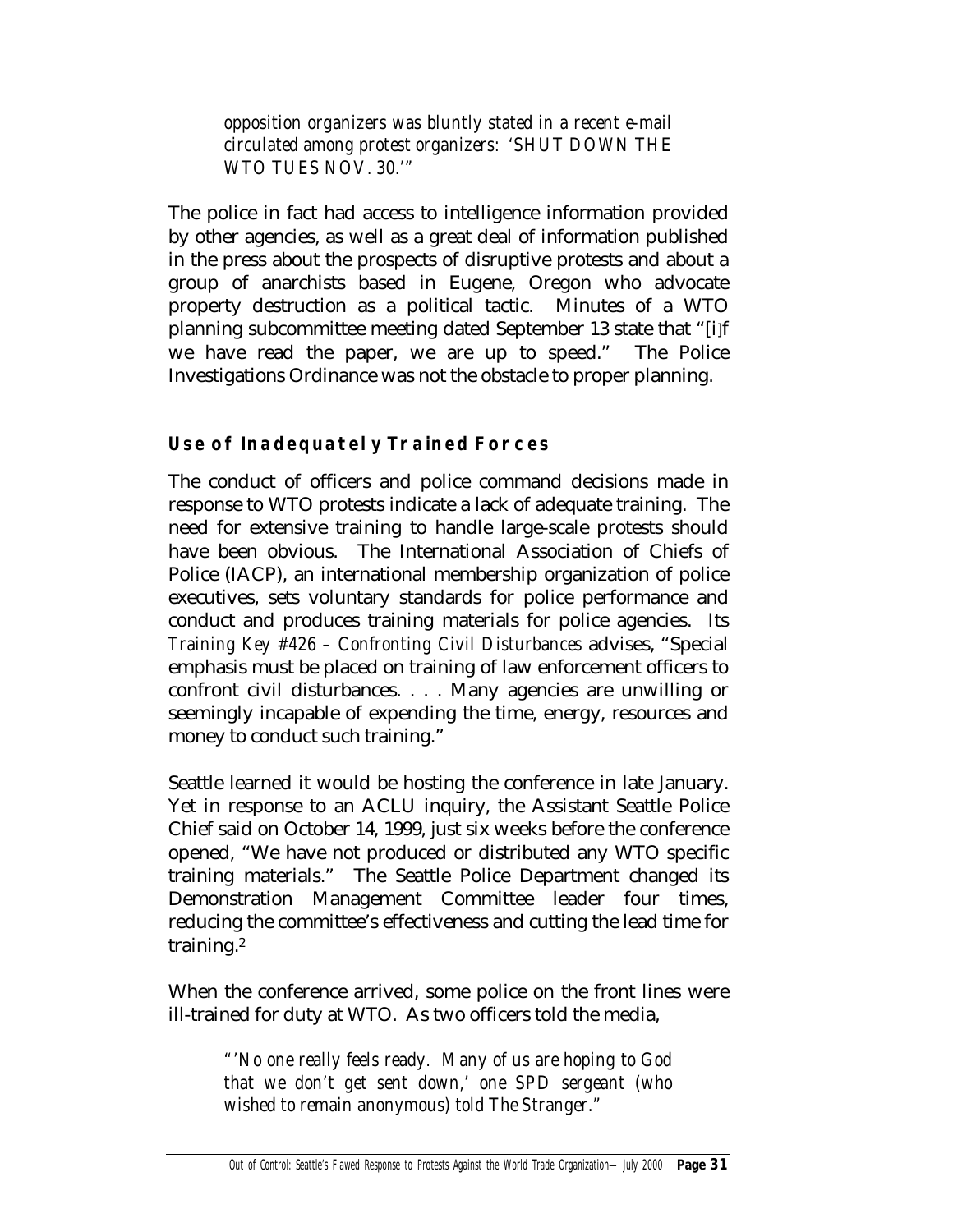*The Stranger,* November 25, 1999

*"We were trained at the last minute, more or less. We would have liked to have more training."*  Seattle police officer Chris Shean on *KIRO-TV* 

Our research and the report of a city consultant indicate that the police as a group were as ill-prepared as some officers evidently felt, and that their training had been seriously inadequate. Any officer assigned to crowd control duty during the WTO conference should have been specifically trained for at least a week. Los Angeles County Sheriff's Department Captain Richard Odenthal, an expert on riot control who Seattle hired as a training consultant to prepare its officers for the WTO, wrote critically in his own post-WTO conference assessment that most officers had only 8 to 16 hours of basic crowd-control training before the conference. Leaders had virtually no experience in responding to civil disturbances and only limited classroom training.3

According to the Washington State Criminal Justice Training Commission, all new police officers in the state receive basic training on containing disturbances, which involves primarily small-scale incidents and not large-scale civil disturbances. (Some officers undergo an advanced police training referred to as basic riot school, a 24-hour training spread out over three days.)

The many police officers called to duty from outside Seattle needed training in responding to protest. If the City had thought it might need to call on outside forces, as it eventually did, it should have brought them in months before for joint training. In its document, "Areas of Concern in Addressing Contemporary Civil Disorders," the IACP stresses the need to "[p]ractice coordination with other agencies, including the National Guard and active military, in preparation for major joint duty." The City did not follow that advice.

The following discussion recorded on police dispatch tapes from Wednesday illustrates the need for training so that officers understand their duty during demonstrations. At 7:56 a.m., an officer radios: "Heads up FYI we are having some legal observers probing our lines, taking notes on our posts. So if any officer around the Convention Center sees these folks, wearing green, legal observers – they're taking notes. Take the notes from them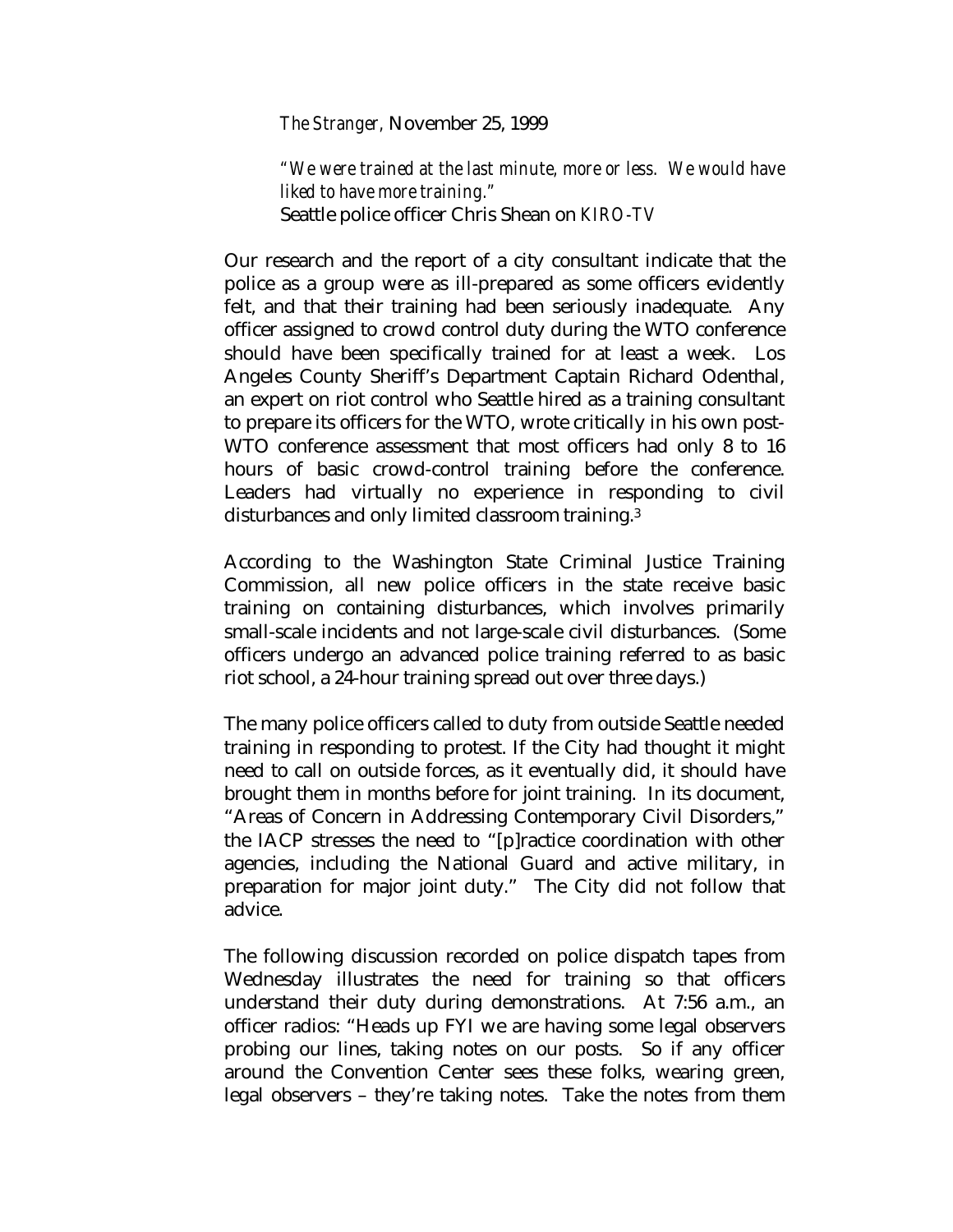and get 'em outta here." Twenty-five minutes later, the police radio broadcasts a clarification: "Information for units, per Chief Pirak, he does not want papers taken from the protesters. We cannot take papers from the protesters." The first speaker's apparent lack of knowledge about free speech rights is alarming. Officers responsible for enforcing a multi-block perimeter filled with demonstrators should have had a clear understanding of those rights from the beginning of their mission.

**Recommendation #4:** *Law enforcement agencies in Washington should see to it that their police officers receive training on civil liberties as it relates to crowd management and crowd control.*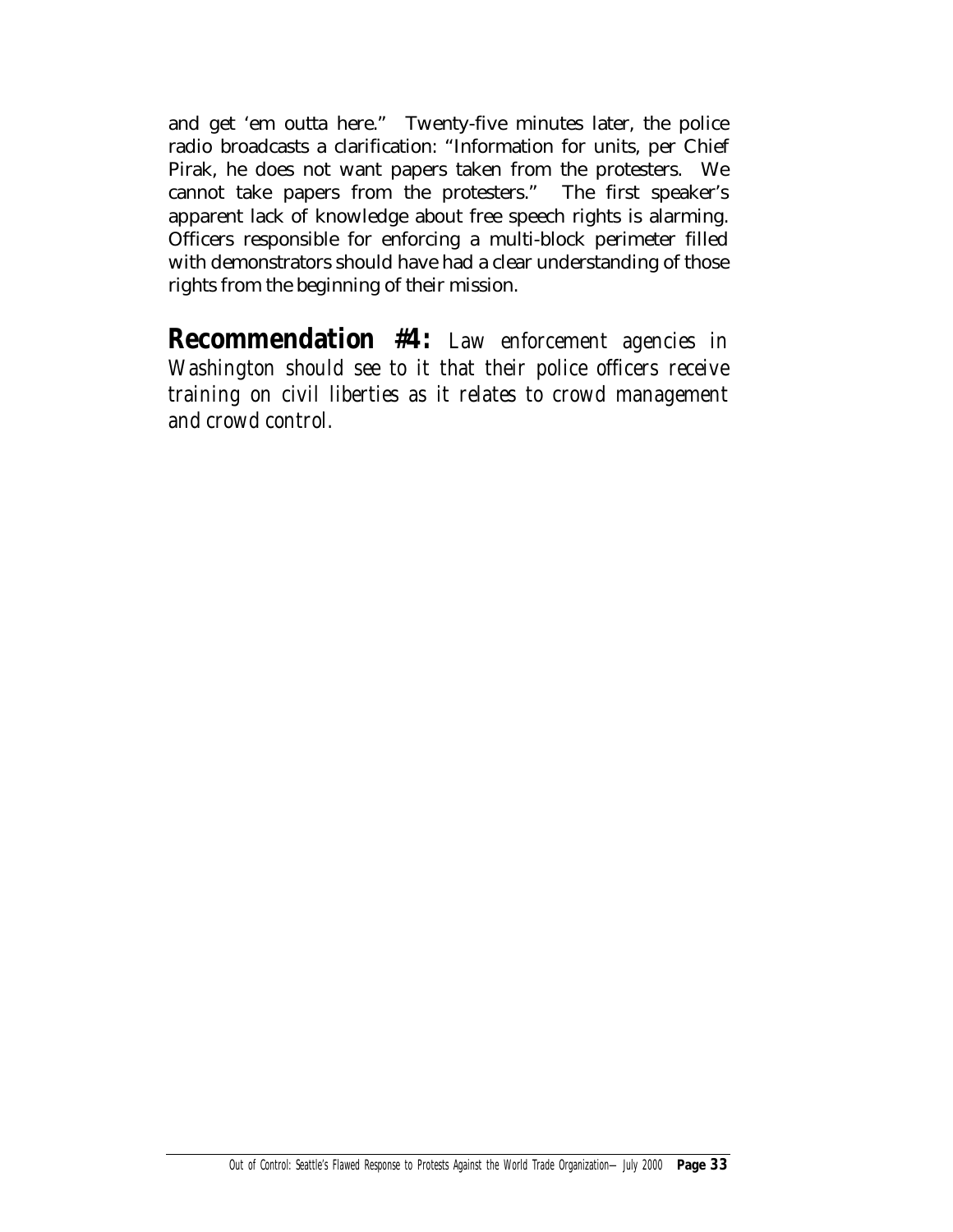# **POLICE COMMAND STRATEGY: EXCESSIVE USE OF CHEMICAL WEAPONS AND OTHER FORCE TO CONTROL PEACEFUL CROWDS**

emocracy is not always neat and orderly. Sometimes people march and demonstrate. The WTO protests were noisy and disruptive, but overwhelmingly peaceful. Police emocracy is not always neat and orderly. Sometimes<br>
people march and demonstrate. The WTO protests were<br>
noisy and disruptive, but overwhelmingly peaceful. Police<br>
– unclear about their mission, goals and objectives – used force that were inappropriate.

The "continuum of force" principle requires that force be proportionate to the threat to which it responds. The need for police to use one level of force does not provide blanket justification to use all levels of force. The choice of police tactics depends on the targets of force and the actions in which they are engaged. Repeatedly, tactics chosen by police during the WTO conference were not proportionate to the threat or lack thereof.

During the WTO conference, police actions affected several groups of citizens: tens of thousands of lawfully-congregated marchers; several thousand people who committed nonviolent acts of civil disobedience by sitting down on streets and sidewalks; bystanders who milled about in the streets; several dozen people who committed acts of vandalism; and office workers, shoppers, and neighborhood residents who did not participate in the protests.

#### **Principles of Proportionate Force Were Ignored**

Police decisions during the WTO conference did not adequately distinguish between the groups of people involved and the level of threat – or lack of threat – they posed.

**1) Tens of thousands of lawfully-congregated marchers:** In the months prior to WTO, representatives of the ACLU and other citizen organizations met with police and city officials to discuss concerns about the upcoming protests. The City acknowledged that protesters should be able to express their views within sight and hearing of their targets. The City followed through on its commitment to allow lawful protest, as a union-led rally and march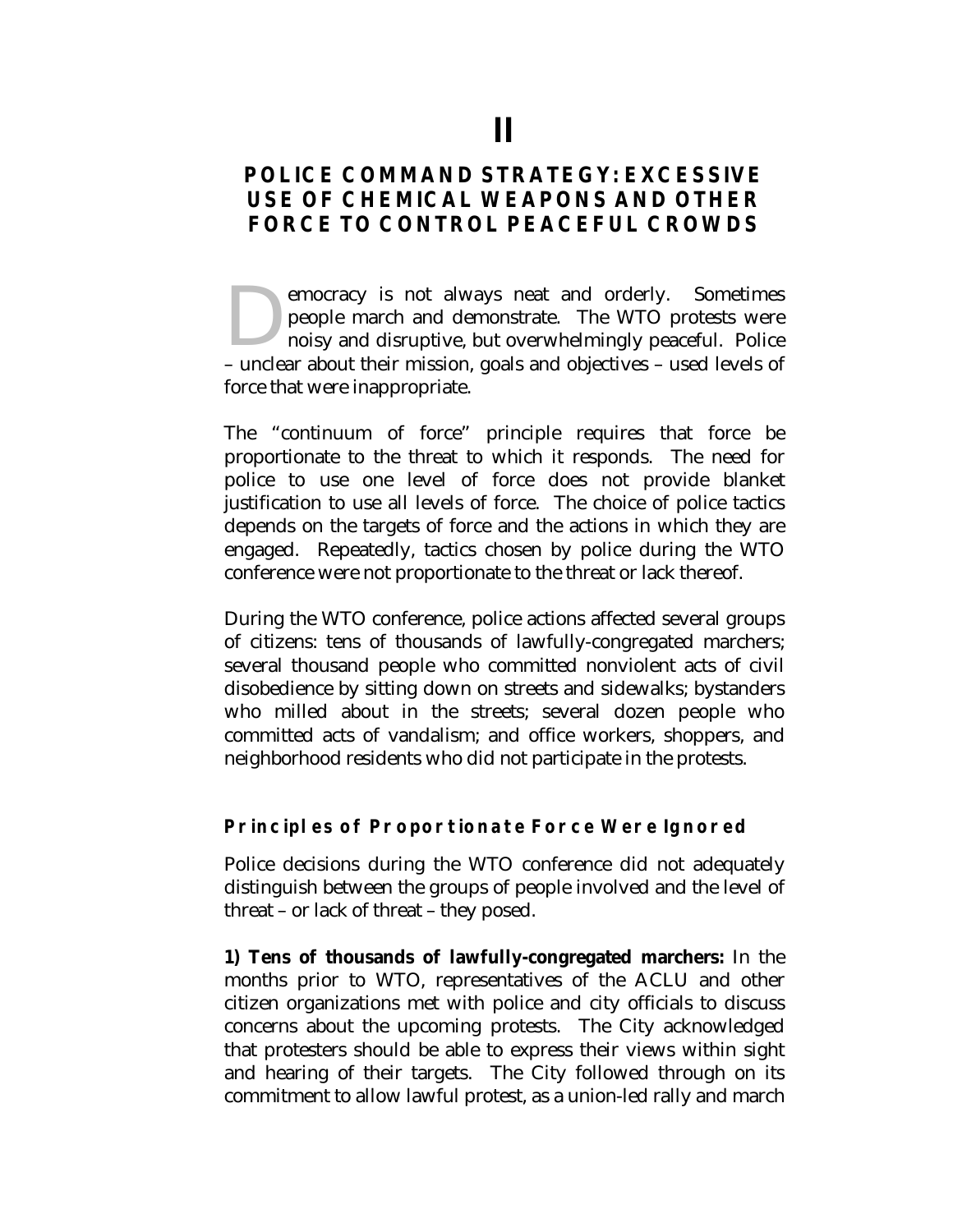involving tens of thousands of people took place without incident on Tuesday. Also, the City properly did not (as have officials in some other cities) force demonstrators into "protest pens" or designated areas for protest far from the site of WTO meetings. The City's subsequent creation of a "no protest zone" overshadowed its previous support for lawful protest.

**2) Several thousand people who committed nonviolent acts of civil disobedience by sitting down on streets and sidewalks:** The City had a legitimate goal in providing access to the conference for delegates on Tuesday morning. Police should have achieved this by securing routes of entry to the conference facility in advance and, if necessary, by arresting people who blocked entry. Having failed to take either approach, the City on Tuesday afternoon decided to clear away the masses of people in the streets downtown. There was no need to move against these nonviolent crowds. They posed no threat.

Once the City decided to take this action, police should have used only as much force as they needed to accomplish their goal. Using tear gas, pepper spray, or rubber bullets may be justified as a last resort when there is a threat to public safety or the safety of officers. But such weapons should not be used against nonviolent crowds.

**3) Bystanders who milled about in the streets:** When there are very large gatherings of people, law enforcement personnel frequently tolerate behavior that violates a law. Police recognize that it is sometimes better to let crowds mill about in the streets than to employ the level of force that would be needed to clear the streets. For example, if thousands of sports fans spilled into the streets to celebrate a Seattle Mariners World Series triumph, they would not be the targets of tear gas, pepper spray, or rubber bullets. In such cases, transportation corridors for emergency vehicles can be established along key arterials while citizens are allowed to congregate on other streets. This is appropriate action.

Use of tear gas, pepper spray, or rubber bullets may be justified when there is a threat to public safety or the safety of officers, but such weapons should not be used simply to move a crowd. During the WTO protests, the City made decisions to clear downtown streets well away from the conference facility and streets in the Capitol Hill neighborhood. The City did not do this to protect any person or thing from physical harm, but rather to pursue the ill-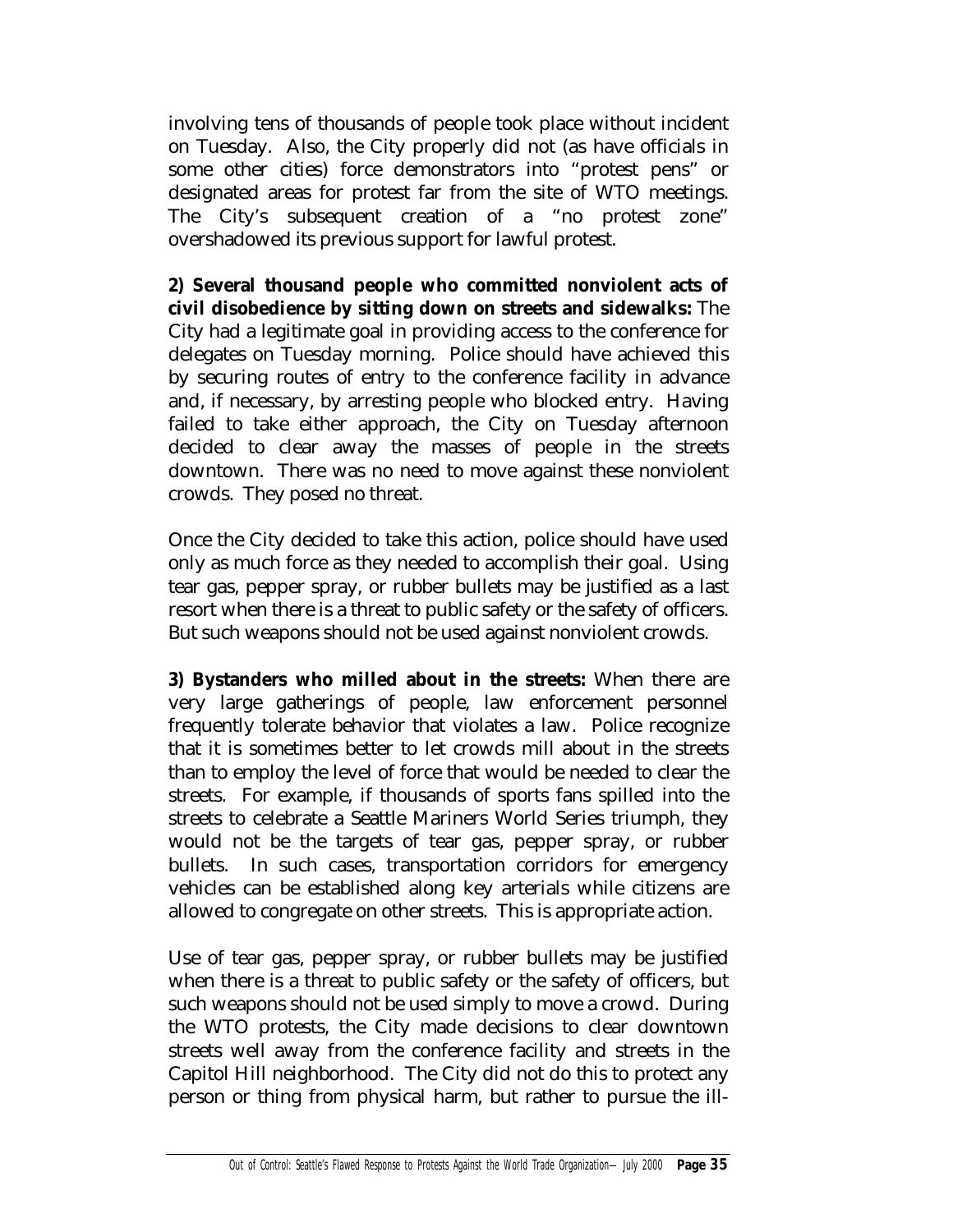defined goal of gaining control of the streets. The use of chemical and other weapons was therefore unjustified.

**4) Several dozen people who committed acts of vandalism:** Relatively few individuals among the thousands of people who participated in the WTO protests committed acts of property destruction. Use of force against crowds of nonviolent people was not an appropriate response to isolated acts of vandalism. Acts of vandalism should be dealt with by arresting the people who commit them.

**5) Office workers, shoppers, and neighborhood residents who did not participate in the protests:** In considering what level of force to use in enforcing the law, police must take into account the impact on innocent bystanders. During the WTO conference, police used chemical weapons in areas heavily populated with people not involved in protest activities. As a result, thousands of office workers, shoppers, and neighborhood residents were hit with tear gas and pepper spray.

The ACLU received numerous reports of police using inappropriate levels of force in a variety of circumstances. One such widely-reported circumstance involved assaults on nonviolent protesters sitting in the streets:

**[At Eighth Avenue and Seneca Street around noon on Tuesday, the speaker witnessed her friends and many others]** *". . .sitting down in a peaceful protest when the police. . .advanced on the people, ripped off their gas masks and [sprayed] them point blank in the face over and over again. [The police] were also ruthlessly beating them in the back with their nightsticks repeatedly."* 

**[At 10:00 a.m. Tuesday around Sixth Avenue and Union Street,]** *"I was sitting in the street, peacefully blocking the street with about 40 other people. . . . All of a sudden, the police tried to push their way through a crowd of people who were standing on the other side of the intersection. When the people didn't move immediately, the officers took out their billy clubs and beat people to the ground. . . . [T]he police walked behind those of us sitting on the ground and point blank [pepper-sprayed] us. They immediately started bean bag shooting people at point blank*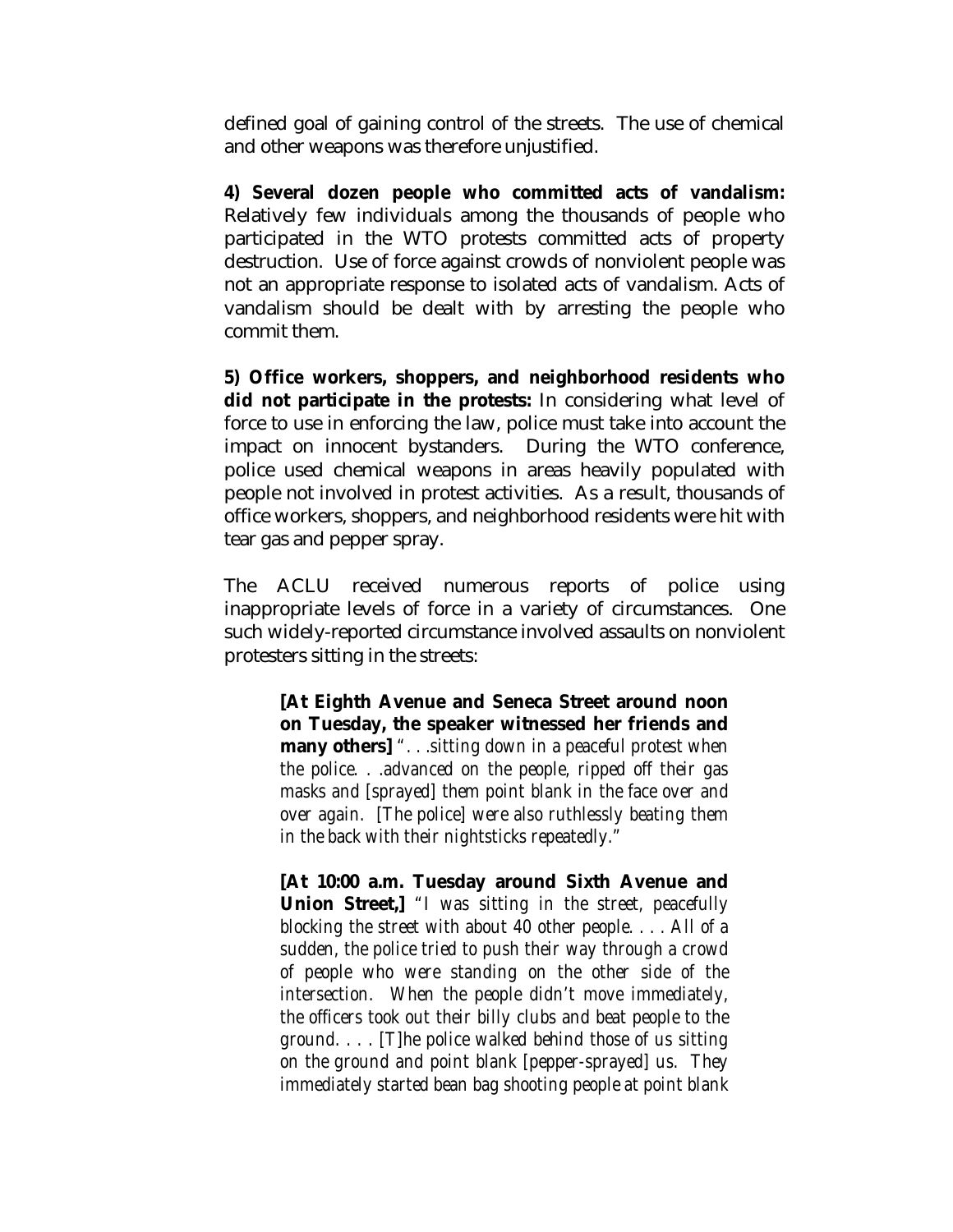*range. . .Simultaneously with this, other officers were shooting off cans of tear gas."* 

These tactics were unnecessary and shameful. Our elected officials have a duty to ensure that police policies and practices for the use of force against citizens are appropriate. Important considerations involve both the *amount* of force that is used and the *circumstances* in which force is used. Seattle Police Department policies and the conduct of police during WTO failed to make reasonable judgements as to when, why, and what type of force should be used.4

# **Excessive Force From Excessive Fears**

Outnumbered, knowing they had no backup, and facing demonstrators who in some cases were confrontational, some officers may have felt a sense of danger. But the record indicates that the actual danger was minimal. With perhaps 50,000 demonstrators in downtown streets on Tuesday and hundreds on Capitol Hill Tuesday and Wednesday nights, as far as the ACLU has learned, there is no record of a single firearm being taken from a demonstrator by police. Despite the overwhelming numbers of demonstrators, the tense atmosphere and verbal taunts, there is no record of any officer being seriously injured by a demonstrator during the entire week.

In fact, according to Seattle's After Action Report, of the 56 officers who reported injuries, many were hurt by the crowd-control devices they were using to disperse demonstrators. Deafening concussion grenade explosions, stinging clouds of tear gas, and pain-inducing bursts of pepper spray were a major cause of injuries. Seventeen officers reported hearing loss, four listed exposure to chemical irritants, one was burned by a hot tear gas canister, and another claimed a snug-fitting gas mask broke his teeth. A dozen complained of strained backs, hurt hands and sprained knees from handling protesters.

Only fifteen officers said they were struck by bottles or other objects thrown at them or injured while scuffling with protesters. That is fifteen too many, but given the size and scope of the protests, it does not indicate a pattern of officers in serious physical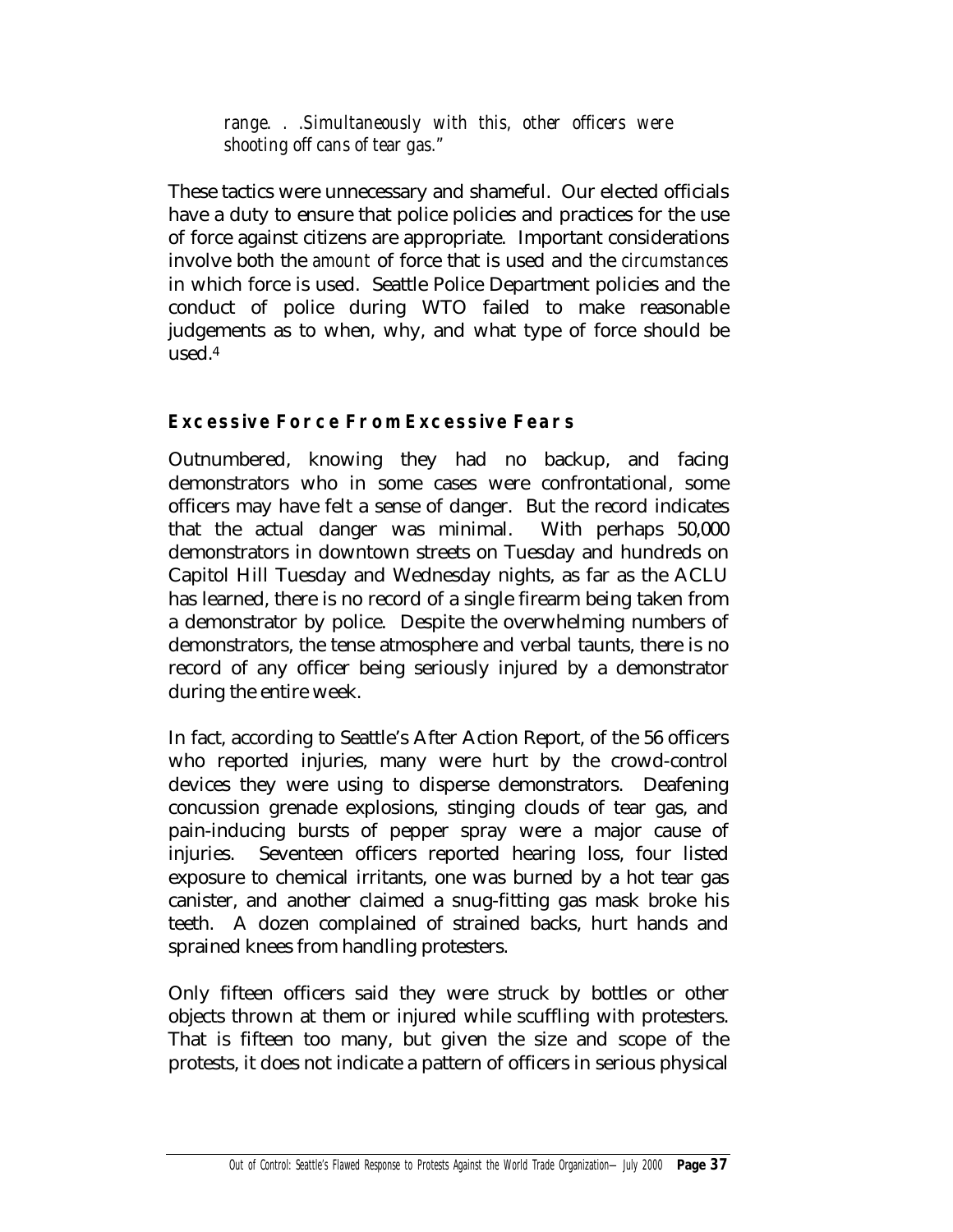danger or officers forced by circumstances to employ Draconian methods.

The police certainly were responsible for public safety and understandably were concerned about their own safety. But they also seem to have been operating in a vacuum of training and communication that permitted fears to multiply far beyond what was warranted by the reality of situations. This created a climate in which police felt a need to respond with heavy-handed tactics.

For example, on Wednesday morning an officer near Denny Park, outside of the "no protest zone," radioed, "Be advised, some of the signs that were taken off the protesters have two to three inch finishing nails. . .through the. . .1 by  $1 \frac{1}{2}$  . . . wood. . . . So, they are weapons." Picket signs are a staple of demonstrations. While a piece of wood with nails sticking out can be used as a weapon, those signs were more likely the result of hasty carpentry rather than violent intent.

Isolated threats by individuals should not provoke use of force against an entire crowd, as happened on Capitol Hill. The proper response is to subdue and/or arrest the individuals involved in the threatening behavior. On Capitol Hill shortly before 10:00 p.m. on Wednesday night, according to the police After Action Report, "an officer reported seeing someone carrying a Molotov cocktail." The report does not say that anyone else confirmed the sighting, or that the person reportedly seen carrying the weapon was arrested. There is certainly no innocent explanation for a Molotov cocktail. But a single person carrying one did not mean that the officers faced a menacing crowd, much less a whole menacing neighborhood, as suggested by their response.

In addition, the City should have considered the danger of escalating the confrontation by the use of heavy-handed tactics. Using tear gas, pepper spray, or rubber bullets to clear the streets inevitably raises the level of tension. The issue for many protesters and bystanders then becomes the action of police themselves, rather than the original cause of protest. And the confrontation resulting from the increased level of force attracts people who would not otherwise be in the streets. The following reports received by the ACLU illustrate the escalating effect of overreaction: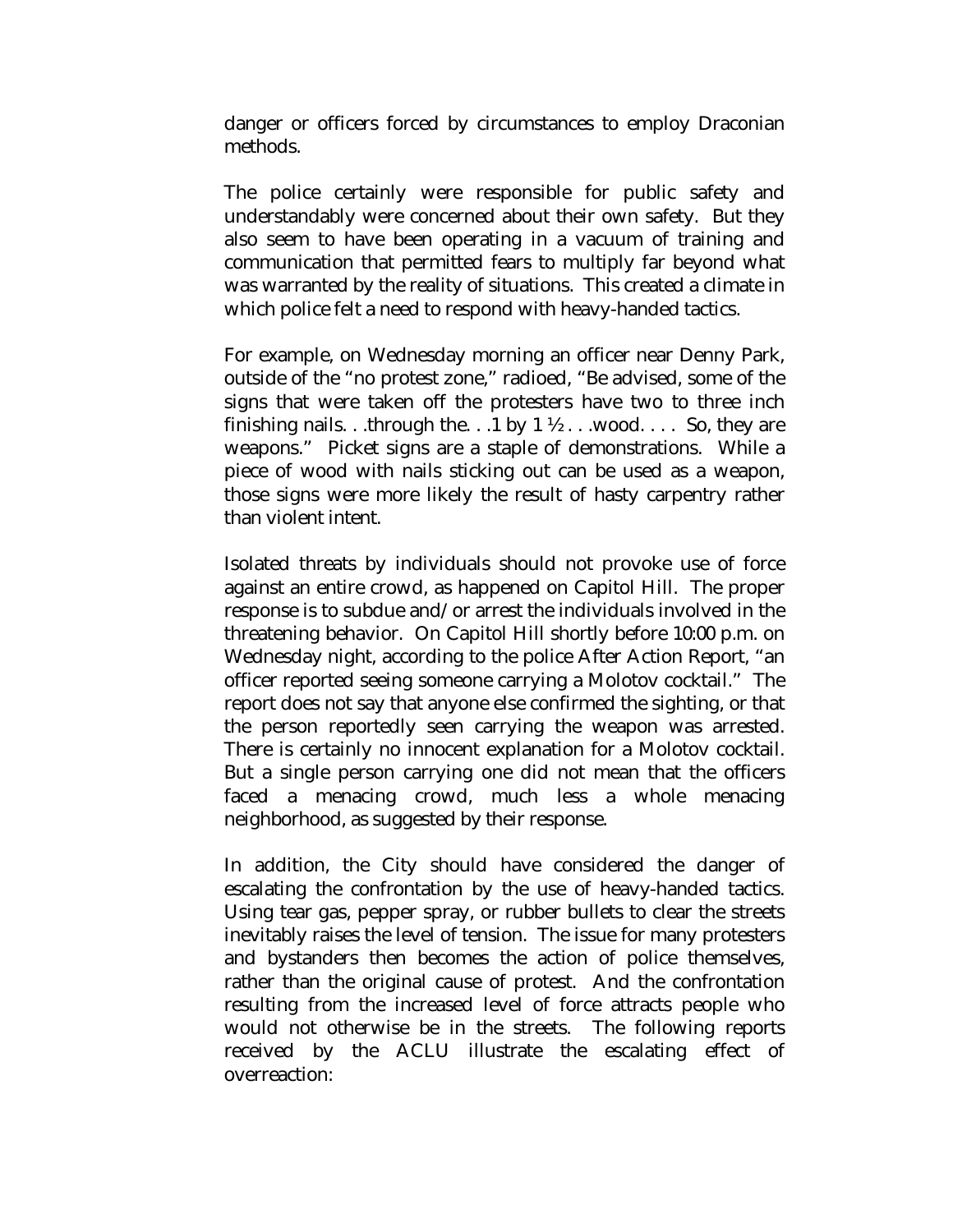**[Around 9:30 p.m. Wednesday on Capitol Hill, the speaker heard explosions and yelling coming from the area around Seattle Central Community College. He went in that direction to see what was happening and saw people being chased by police.]**

*"The great majority of the people that ran down the street to escape the gas and the charging officers were quite obviously people like myself who had no part in the protest, but had been drawn to the scene by the commotion. . . . [T]here were a few noticeable 'protesters' out, but. . .a growing number of residents of the neighborhood [were] gathering in the street, all of them angry at this invasion."* 

**[On Capitol Hill around the same time on Wednesday,]** *"My impression was that most people there, like myself, had come out to see why explosions were occurring in their neighborhood."* 

#### **Overreaction in Neighborhoods Outside the "No Protest Zone"**

The police response to people in the streets on Capitol Hill Wednesday night was a prime example of overreaction. Police invaded a residential neighborhood and gassed, pepper-sprayed, and bullied local shoppers and pedestrians. Officers were not making split-second decisions in emergency situations; their targets posed no threat. The following incidents are typical of those reported to the ACLU:

**[Around 9:15 p.m. Wednesday,]** *"My girlfriend and I left the Broadway Grill after a late dinner and walked about half a block south to the next corner. There we met a line of police in riot gear. We raised our hands and my girlfriend said our truck was parked a few blocks behind them on Pine. One of the officers yelled 'Get the fuck out of here,' and we turned around and started to leave when they fired tear gas at us, hitting my girlfriend in the foot."*

**[Around midnight Wednesday at Tenth Avenue and Pine Street,]** *"The police began to shoot tear gas at local residents. . .without warning. . . . I was walking on the sidewalk away from the police line and was hit from behind by a tear gas canister in the ankle. I went to the hospital the next day to find out my ankle [was] broken."*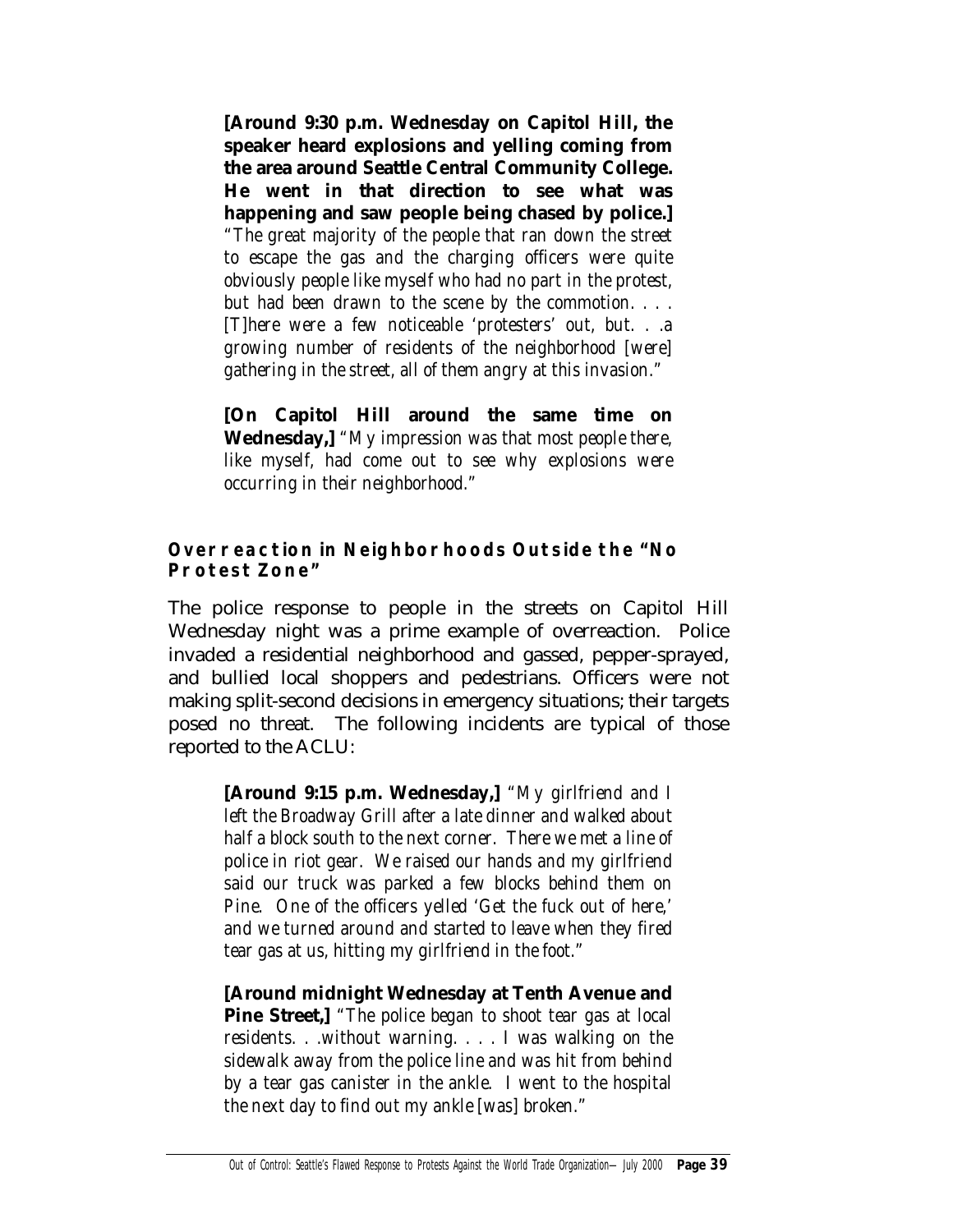**[The speaker was videotaping the scene at Eleventh Avenue and Pine Street very early Thursday morning.]** *"Protesters began singing Christmas carols and TV show themes. I remained on the sidewalk. . . without warning. . .police (at about 2 a.m.) began spraying pepper gas into the crowd and throwing stun grenades. . . . Two stun grenades exploded near my face and left hand. . . Two people saw me bleeding and took me to the hospital (Harborview) where I stayed for five hours and was treated for lacerations on my forehead and two fingers and two fractured finger bones."*

In its After Action Report, the Seattle Police Department says that while a platoon commander was trying to leave the area, "[s]ome from the crowd jumped on his car and began rocking it by the light bar while others lay in front of the patrol vehicle, preventing it from moving as he was besieged by the crowd. Chemical irritants were deployed to break up the riotous group." A city log of that night's events refers to a police lieutenant trapped in his car by "the mob," which rocked the car and clearly intended to turn it over. This description may suggest that police thought they were under siege.

But participants and onlookers present a strikingly different account of the same incident. According to several eyewitness reports received by the ACLU, the crowd turned hostile only after an officer drove straight into a mass of people. The following is one incident describing the event that kicked off what has been referred to as "the Battle of Capitol Hill."

**[The speaker had joined a group marching south on Broadway Avenue. He reported that the crowd was peaceful and happy.]** *"Some people driving down Broadway would honk and smile, although the occasional person would honk and swear. People were walking along in the street, talking, laughing and having a good time." [Near Pine Street,] "a Seattle police SUV turned its redand-blue lights on, pulled up again, slowed down, then sped up and drove into the crowd at what I estimated to be 10 to 15 miles per hour."* **[The vehicle stopped in the crowd. Then riot police arrived in Vanpool vans and started tear gassing people.]**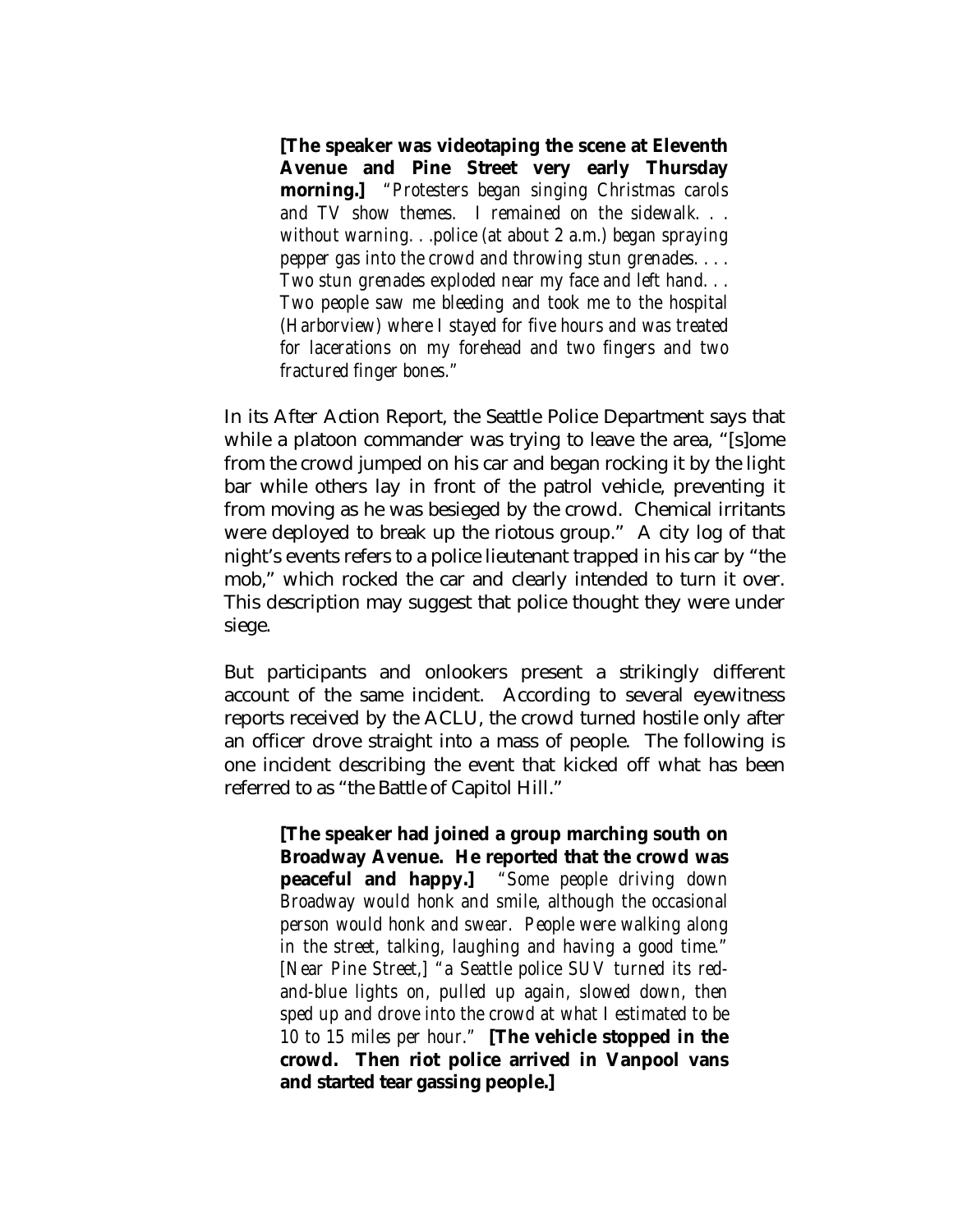Then-King County Councilmember Brian Derdowski spent four hours on Capitol Hill that night witnessing the activity and acting as an unofficial negotiator between the crowds and the police. In accordance with the above account, he told the ACLU, "I heard from several sources that the police were going around in vans, approaching groups of demonstrators and residents, jumping out of vehicles, using tear gas and rubber bullets on people, then jumping back into the vehicles and driving away. This story was repeated several times. . . ."

The After Action Report also claims that "radio dispatchers received information from an employee at the Broadway Chevron Station that people had taken over the station, and were attempting to fill small bottles with gasoline." That statement is an exaggeration of the Seattle Police Department's own dispatch tapes.

The tapes indicate there was not much of a crowd at the gas station. At 11:52 p.m., a police dispatcher told all units on Broadway Avenue that "at the Chevron station, callers [are] advising that there are about 200 protesters there and they're trying to get gas from the pumps. Station is open." Three minutes later, an officer reported that "there's only about seven people standing around the outside of the Chevron station.*"* Two minutes after that, a second dispatcher announced, "Both the Texaco and the Chevron stations have shut off their pumps for the evening.*"* The incident ended quickly. There is no indication that any officer tried to confiscate bottles of gasoline – if indeed there were any bottles – or make any arrests.

The After Action Report attempts to put a positive spin on some of the police actions. It reports, for example, that "[t]he East Precinct remained under siege until 0250 hours. In order to disperse the rioters, use of chemical irritants and less lethal munitions was required." But witnesses tell a far different story.

According to a *Seattle Weekly* reporter who was on the scene in the early morning, the "rioters" consisted largely of the people sitting in Pine Street singing songs. At 1:40 a.m., "They begin singing, earnestly: the theme from the Brady Bunch, then 'Kumbaya,' and finally 'Silent Night,'" wrote the *Weekly's* Eric Scigliano. "The chorus swells all along the block."These people posed no physical threat, and their presence created no emergency, but, five minutes after the singing broke out, Scigliano observed, "With no audible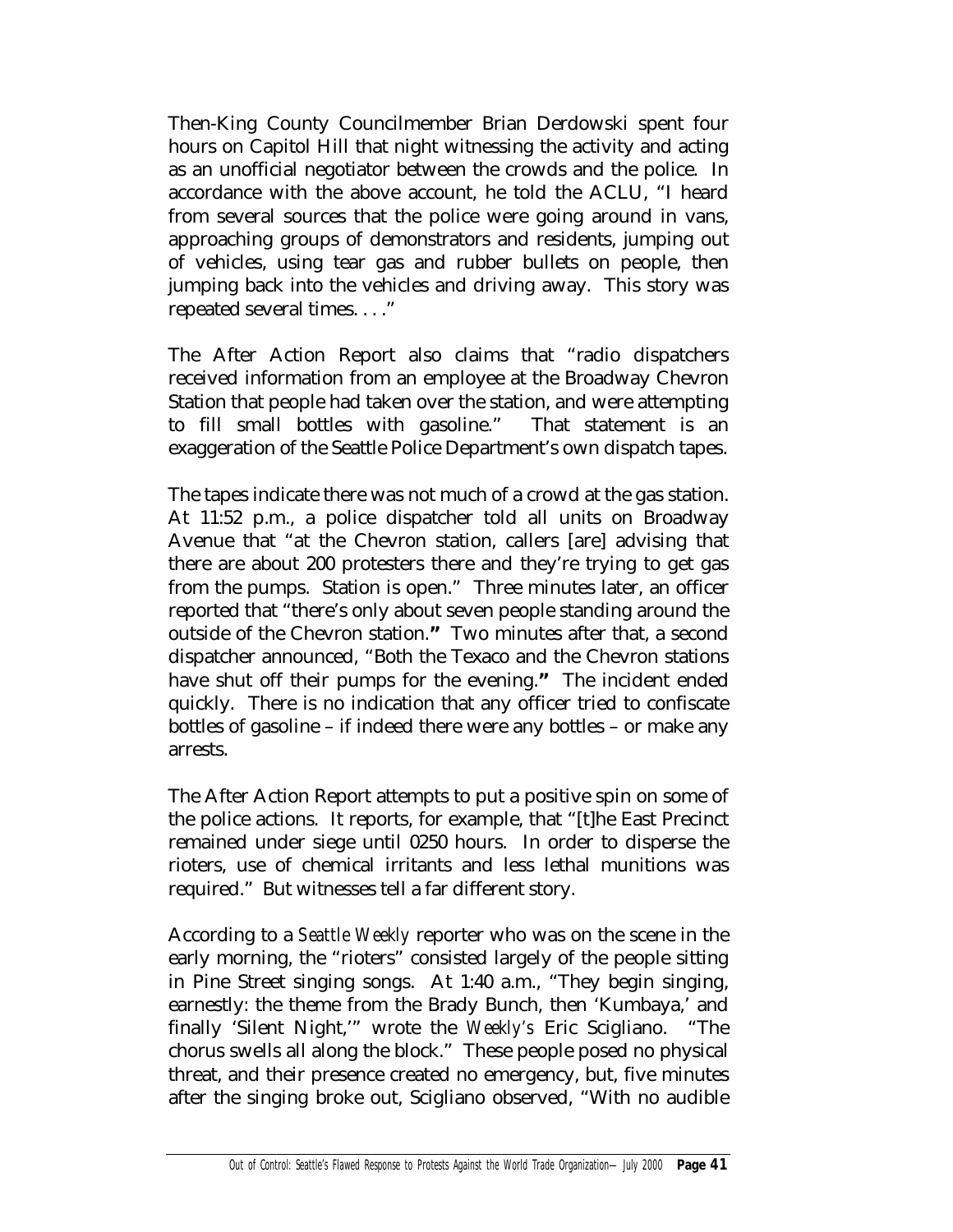warning, the loudest blast I've heard all week sounds, and a heavy volley of plastic bullets, flash grenades, and gas shells clears Pine Street again."

Brian Derdowski's recollections are nearly identical. He told the ACLU, "most people were very calm and friendly. . .the crowd was singing 'Silent Night,' and suddenly I was hit in the back with a tear gas canister or something. . .there was an enormous outpouring of gas and smoke and noise, and the police moved in formation toward the remnants of the demonstrators. . . . By the time the final assault by the police began, I had heard no warnings of any kind for over two hours."

Derdowski's summary of his experiences on Capitol Hill verifies the numerous accounts the ACLU received, indicating that it was the police – not a riotous mob of protesters – who lost control of themselves and terrorized citizens that night. He states:

*"In summary, the crowd that night at Broadway and Pine, and on 11th St. was mostly calm, and entirely non-violent . . . . I did not witness a single incident of violence or property destruction. . . . Any attempt to escalate by one or more of the 'hot-heads' was met with action by citizens rolling the situation back, including a citizen's arrest of a person who was seen committing vandalism. . . . During the approximate four-hour period that I was there, the situation gradually became less tense. . . . Much of the anger of the crowd was directed to the alleged earlier actions of the police on Capitol Hill. The final assault by the police came with no warning, and was over-kill, as the crowd had greatly diminished."* 

#### **Use of Chemical Weapons**

Groups of officers used chemical weapons repeatedly in areas with large numbers of bystanders, including downtown workers on their way home and residents of the Capitol Hill neighborhood. Sometimes chemical weapons were aimed deliberately at people who were not demonstrating or breaking any laws:

**[The speaker was leaving work near Third Avenue and Stewart Street around 6:00 p.m. Tuesday.]** *"The group I was with, approximately 12 to 15 people, was the*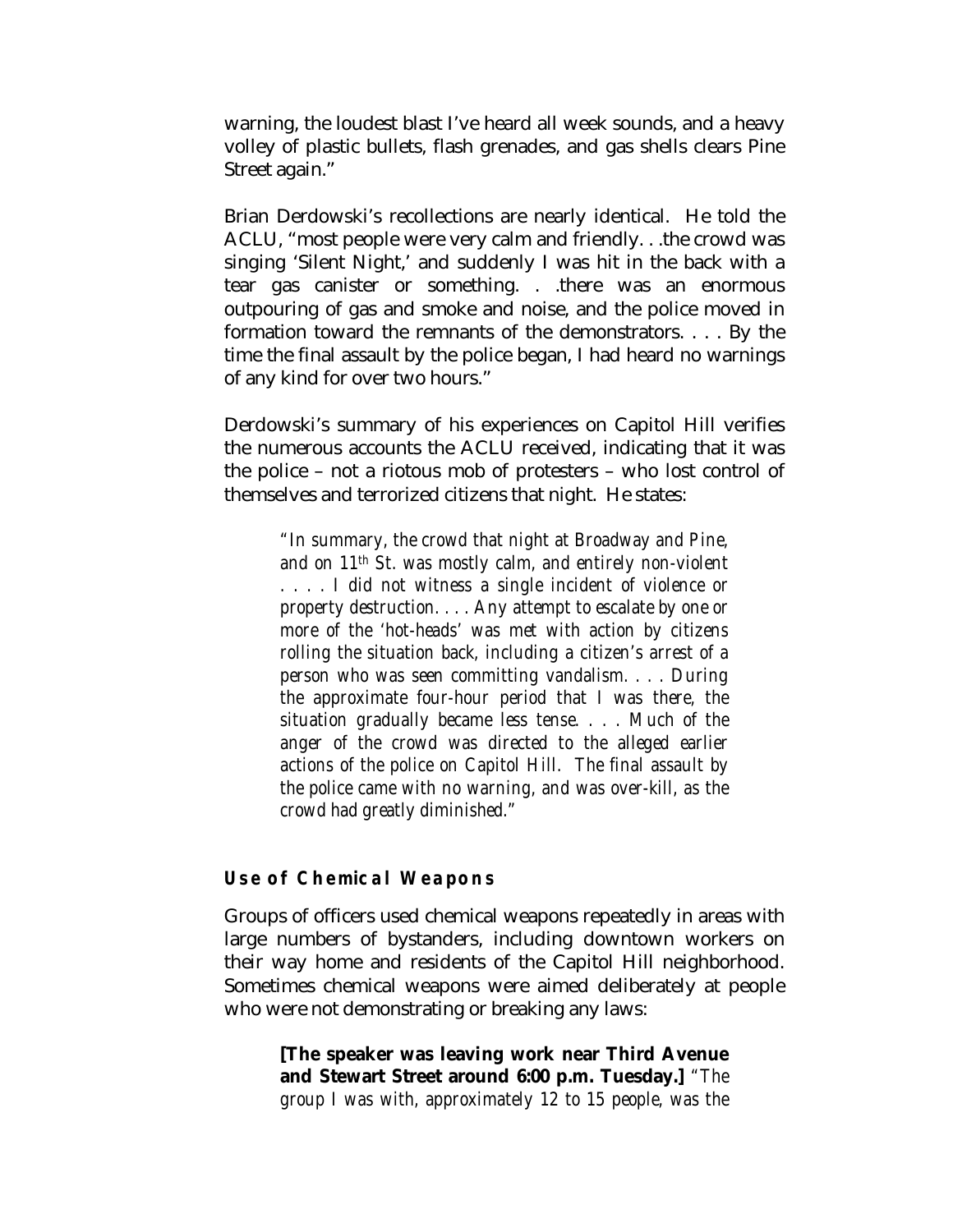*first out; although we had just exited our place of work, the line of riot police. . .fired several (three to four) tear gas canisters at us, one of which landed no more than five feet away from me. The group was on the sidewalk and had no information regarding the appropriate direction to take. . . or exactly what was expected of us. . . . It was literally three seconds after leaving our building that we were gassed without warning or provocation."* 

**[The speaker observed events near the Pike Place Market on Wednesday afternoon.]** *"To my amazement the police fired numerous gas canisters and shells within 20-30 feet of the market, engulfing a UPS delivery man, the market security officer, with gas wafting over to the fish stall at the entrance to the market. (The employees at the fish market immediately packed away all fish to avoid contamination.)"* 

**[The speaker was trying to leave her downtown workplace on Wednesday and get home.]** *"When I attempted to get into the bus tunnel at Westlake I was blocked and pushed. . .by the police. . . . I was forced down toward Second Avenue and could not get through the police anyway. I was sprayed with [pepper spray]. . . . The officers seemed to be enjoying themselves."* 

**[The speaker, a member of the press, witnessed peaceful protesters engaging in civil disobedience at Sixth Avenue and Union Street around 10:00 a.m. on Tuesday**.] *"Without provocation, the police sprayed excessive amounts of tear gas and then let off larger charges of tear gas. I witnessed protesters, media, trade delegates, and bystanders be completely incapacitated by the gas and they had to be dragged to safety by other bystanders."* 

When the City banned the possession of gas masks, it kept nonprotesters and innocent bystanders – including people whose age or physical condition made them especially vulnerable – from protecting themselves against tear gas or pepper spray. Adding insult to injury, the ban on gas masks was not accompanied by efforts to ensure that chemical weapons, which are easily blown by the wind, reached only their intended targets.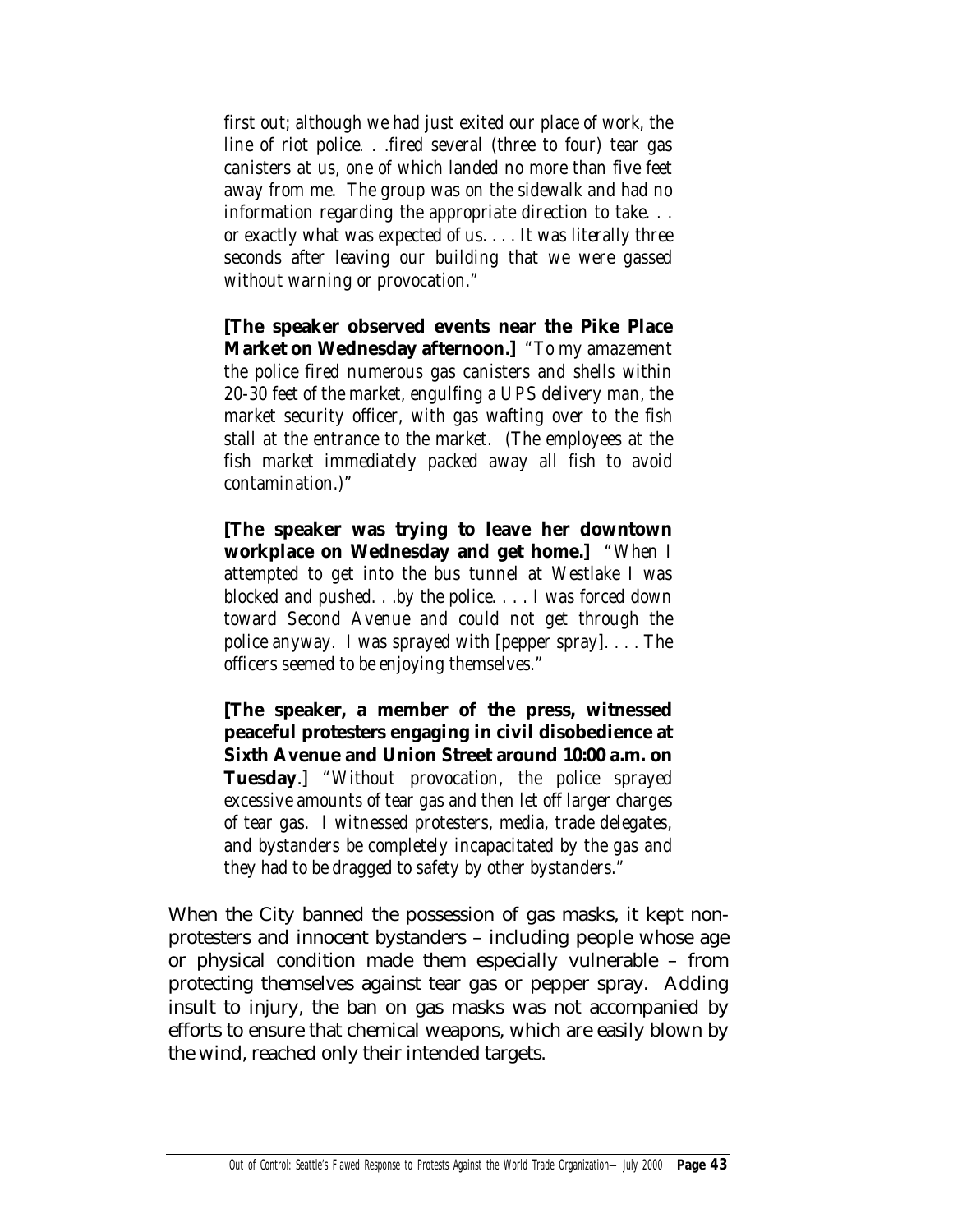## **Use of Tear Gas**

During the WTO conference, police used large amounts of tear gas to disperse crowds. In addition, the ACLU received reports from citizens that officers threw "smoke bombs" directly into the storefronts of businesses on Capitol Hill. Other citizens reported that tear gas wafted into the homes and apartments of residents. Its use often served no strategic purpose, and its effects reached well beyond its intended targets. State Patrol Chief Annette Sandberg observed critically that police officers at times engaged in pointless "gas and run" tactics.

The Seattle Police Department told the ACLU that it used two types of tear gas agents – CS (o-chlorobenzylidenemalononitrile) and CN (1-chloroacetophenone). These chemical agents have been widely used by the military and police. CN is generally acknowledged to be more toxic and to cause more serious effects than CS. For both agents, first aid procedures require fresh air and flushing eyes with water.

Tear gas is intended to cause discomfort. On contact, tear gas can cause: burning and involuntary closing of the eye, tearing, temporary blindness, burning of the skin, gagging, vomiting, sneezing, coughing, tightness in the chest, irritation of the throat and lungs, burning of the mucous membranes of the nose and mouth, salivation, and diarrhea. Tear gas may also exacerbate the symptoms of people with lung disease, asthma or emphysema.

During the WTO conference, police used massive amounts of tear gas in heavily populated areas where it inevitably affected large numbers of bystanders and without adequate rationale. Given its effect on health, we reject its use for most crowd control and believe it should be further evaluated before used at all.

**Recommendation #5:** *Law enforcement agencies in Washington should suspend the use of tear gas until the presiding city or county determines that adequate studies have been conducted to prove it does not present health risks to affected individuals.*

**Recommendation #6:** *If the city or county accordingly authorizes the resumption of tear gas usage, tear gas should*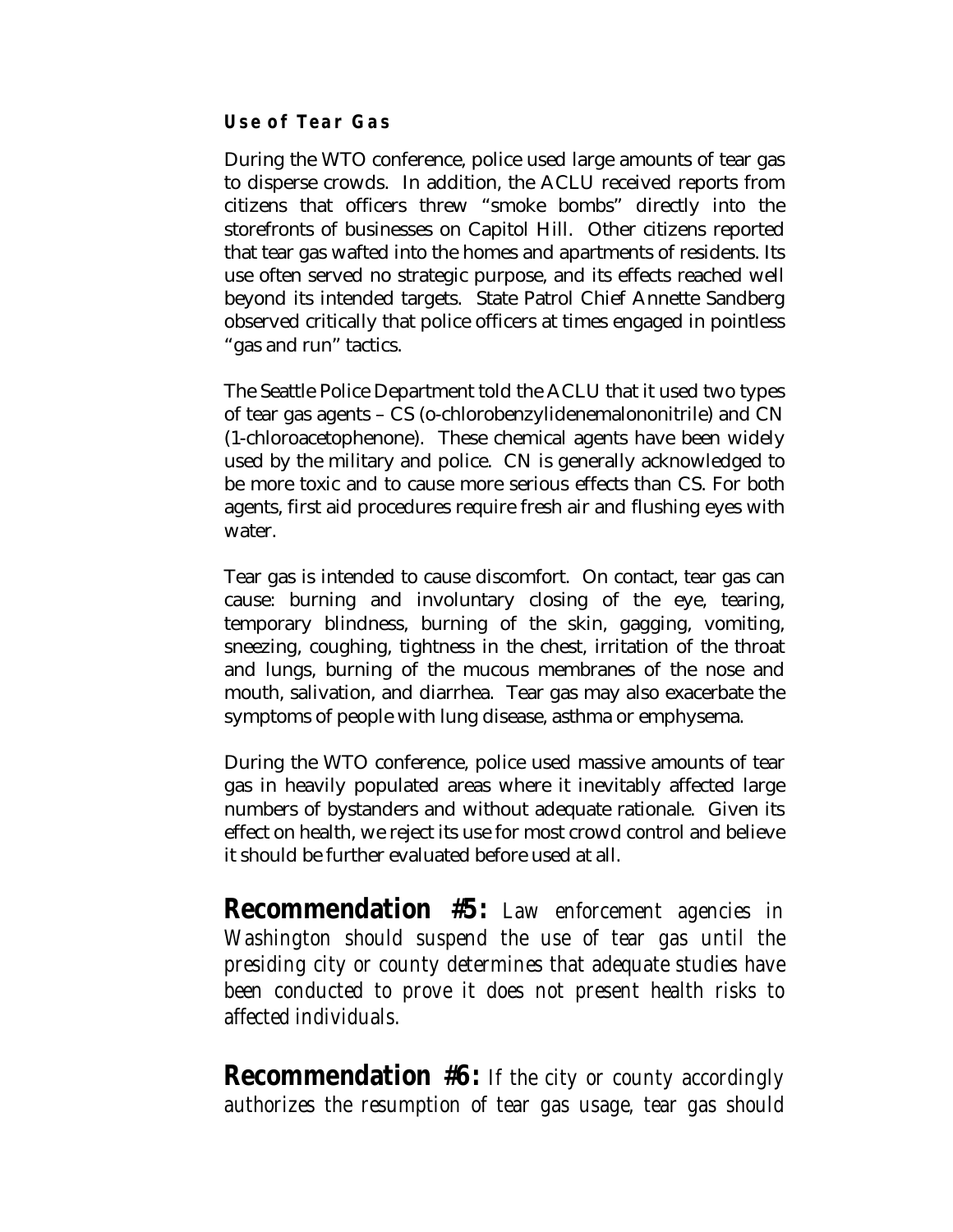*only be deployed in open spaces and where it will not affect large numbers of bystanders. The decision to use tear gas should be made at the command level, and only officers specifically trained in the use of tear gas may be authorized to carry or use it.*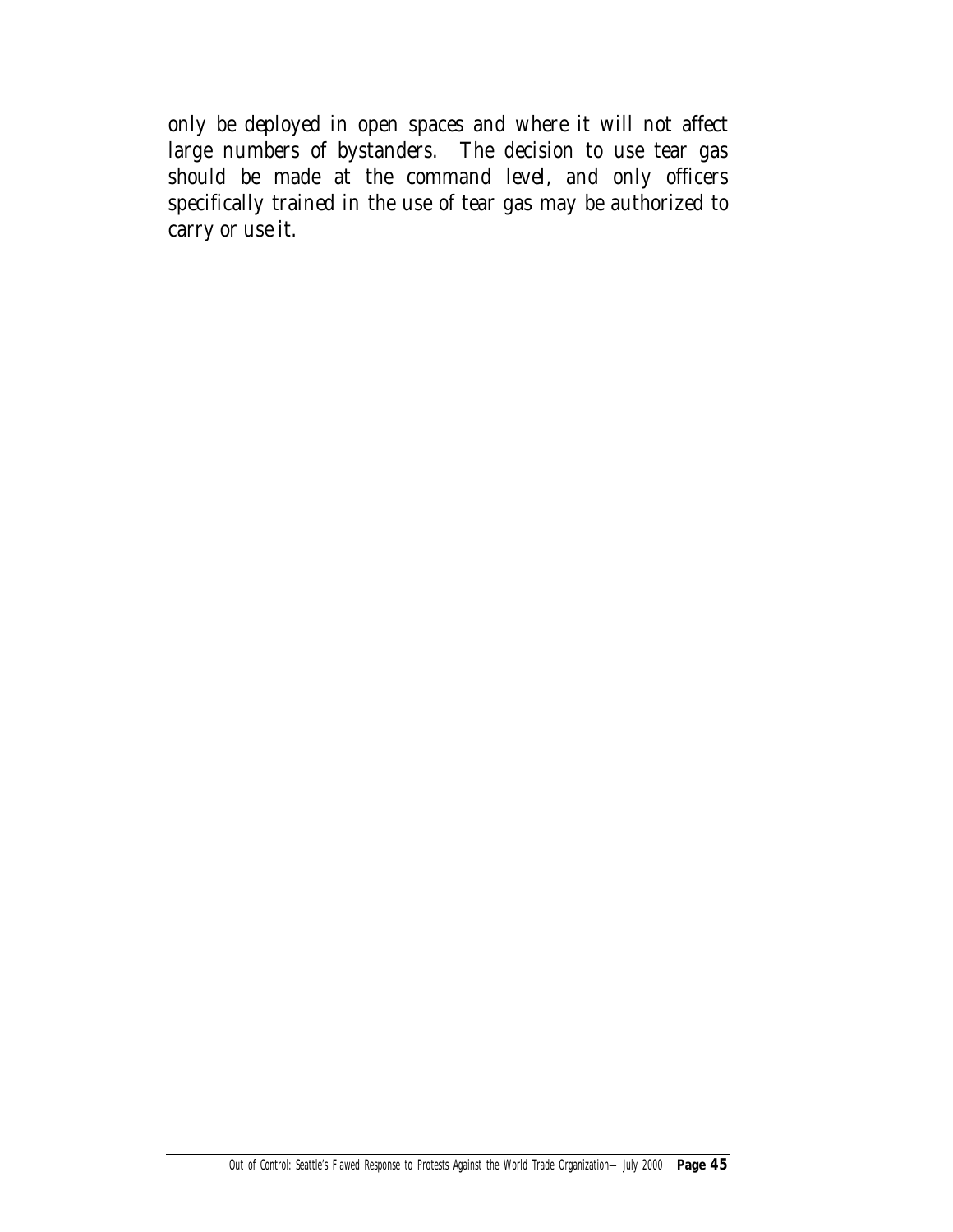## **Use of Pepper Spray**

Oleoresin capsicum (OC), the foundation of pepper spray, comes from a naturally occurring, oil-based substance found in cayenne and other varieties of pepper plants. It is combined with other substances, either an alcohol-based carrier or non-alcohol-based carrier, to atomize it into a fine spray. The effectiveness of the spray depends on its strength, which is usually from five to ten percent for law enforcement uses. OC works by causing an almost immediate burning sensation of the skin, and tearing and swelling of the eyes, causing them to close involuntarily. When inhaled, it inflames the respiratory tract and restricts breathing.

Police agencies' reliance on pepper spray is tainted by the lack of scientific research on its effects. Pepper spray has not been sufficiently monitored, tested, or regulated by any government agency to determine its effectiveness or toxicity. The few studies that have been conducted on pepper spray and its components show that it has damaging short-term and long-term effects on bodily functions, particularly in people with preexisting medical problems, in children, and in those with respiratory conditions such as asthma.

Nevertheless, pepper spray has become an increasingly popular weapon. Due to the lack of regulatory oversight, police agencies currently base their guidelines for the use of pepper spray on manufacturers' claims.

Seattle police used pepper spray manufactured by Defense Technology Corporation of America (Def-Tech) in Casper, Wyoming. Def-Tech advises against using pepper spray at a distance of less than three feet. It also advises using only a single one-second burst. Eyewitness reports and television news coverage indicate that Seattle police routinely ignored the manufacturer's advice by spraying at close range and in steady streams.

Pepper spray should be used only in limited circumstances. The Seattle Police Department's procedures for "Use of Chemical Agents in Civil Disobedience, Crowd or Riot Situations Involving Unlawful Activity" state:

> *"The authorized use of chemical agents during civil disobedience, crowd, or riot situations involving unlawful*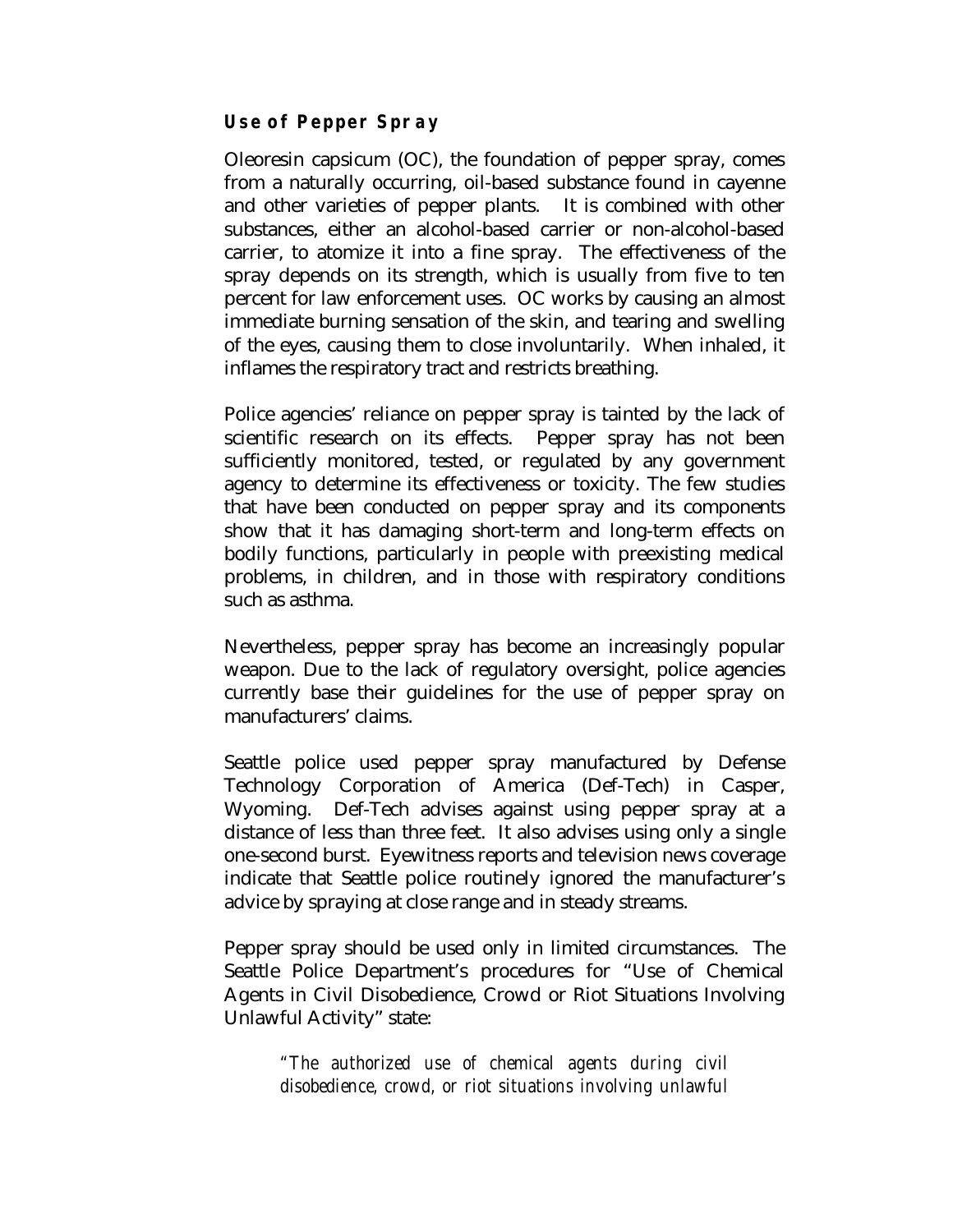*activity shall have as a primary objective one of the following: (1) Prevention of violence. (2) Suppression and dispersal of unlawful assemblies with minimum hazard to the public and law enforcement. (3) To aid in the overcoming of either passive or aggressive resistance to affect arrest.5 (4) Area or building deprivation to prevent further destruction of property when other means are not practical.* 

*These devices shall only be deployed subsequent to a verbal dispersal or movement order."* 

These criteria are flawed, and the police did not even follow them.

In Eugene, Oregon, site of civil disturbances in the past year, police have changed their policy for the use of pepper spray. It can now be used only to immobilize people who pose threats to themselves, officers, or third parties. It may not be used simply because an officer thinks it is necessary, may not be used to disperse a crowd, and may not be used repeatedly against a single person (Appendix C).

The U.S. Ninth Circuit Court of Appeals ruled in May, 2000 that the use of pepper spray against nonviolent protesters in some circumstances is an unconstitutional "unreasonable use of force." (*Headwaters Forest Defense v. County of Humboldt*, 211 F.3d 1121 (9th Cir. 2000)) The ruling stemmed from a 1997 incident in Humboldt County, California in which sheriff's deputies swabbed pepper spray in the eyes of environmental protesters. "The evidence suggests the protesters suffered excruciating pain" from the use of pepper spray. Because of the pain inflicted, and the fact that the protesters posed no danger to others, the Ninth Circuit reversed a judgment in favor of defendants. It held that the protesters were entitled to a trial on their claims for excessive force against the Humboldt County Sheriff's Department and the individual law enforcement officers involved.

**Recommendation #7:** *Law enforcement agencies in Washington should suspend the use of pepper spray until the presiding city or county determines that adequate studies have*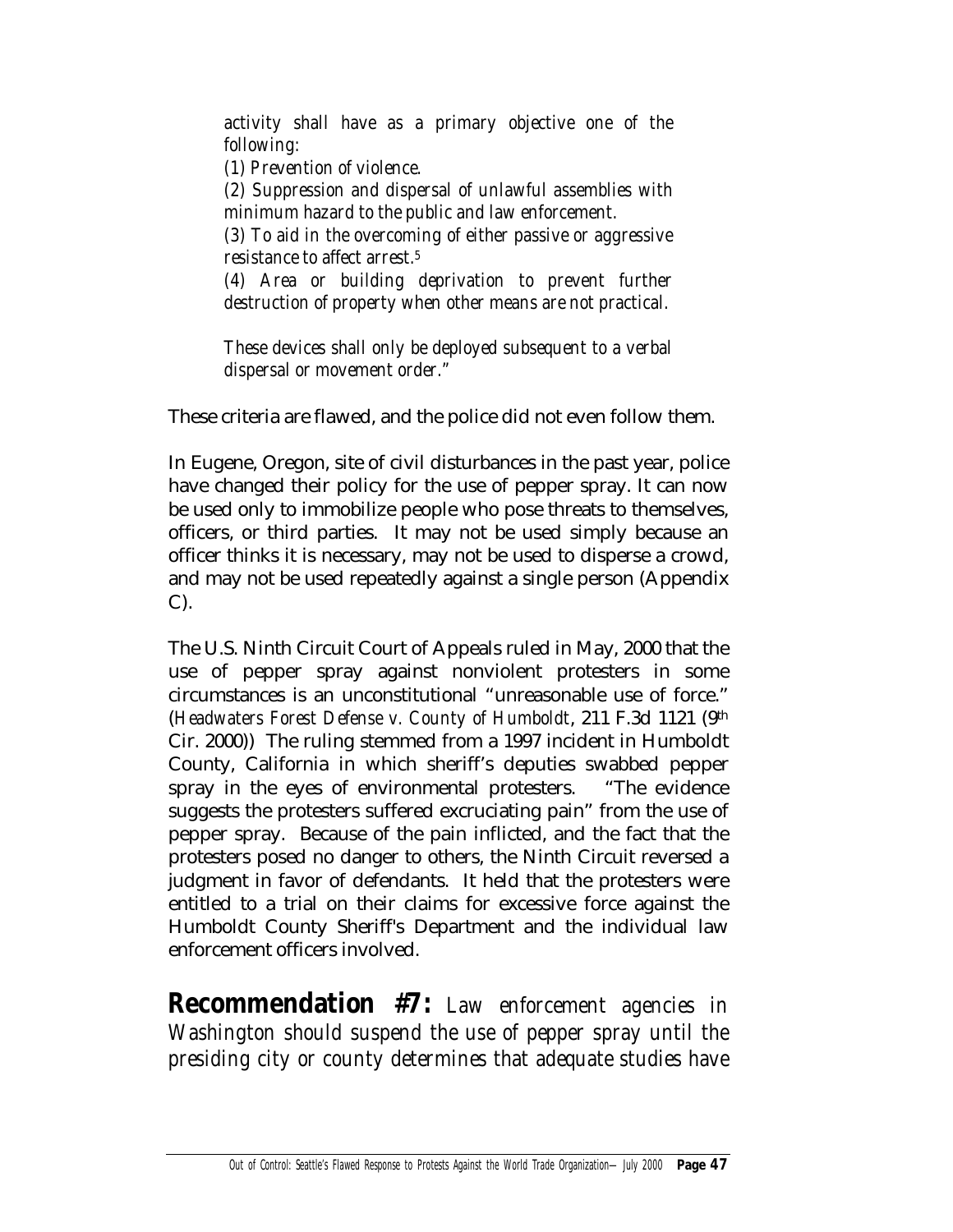*been conducted to prove it does not present health risks to affected individuals.*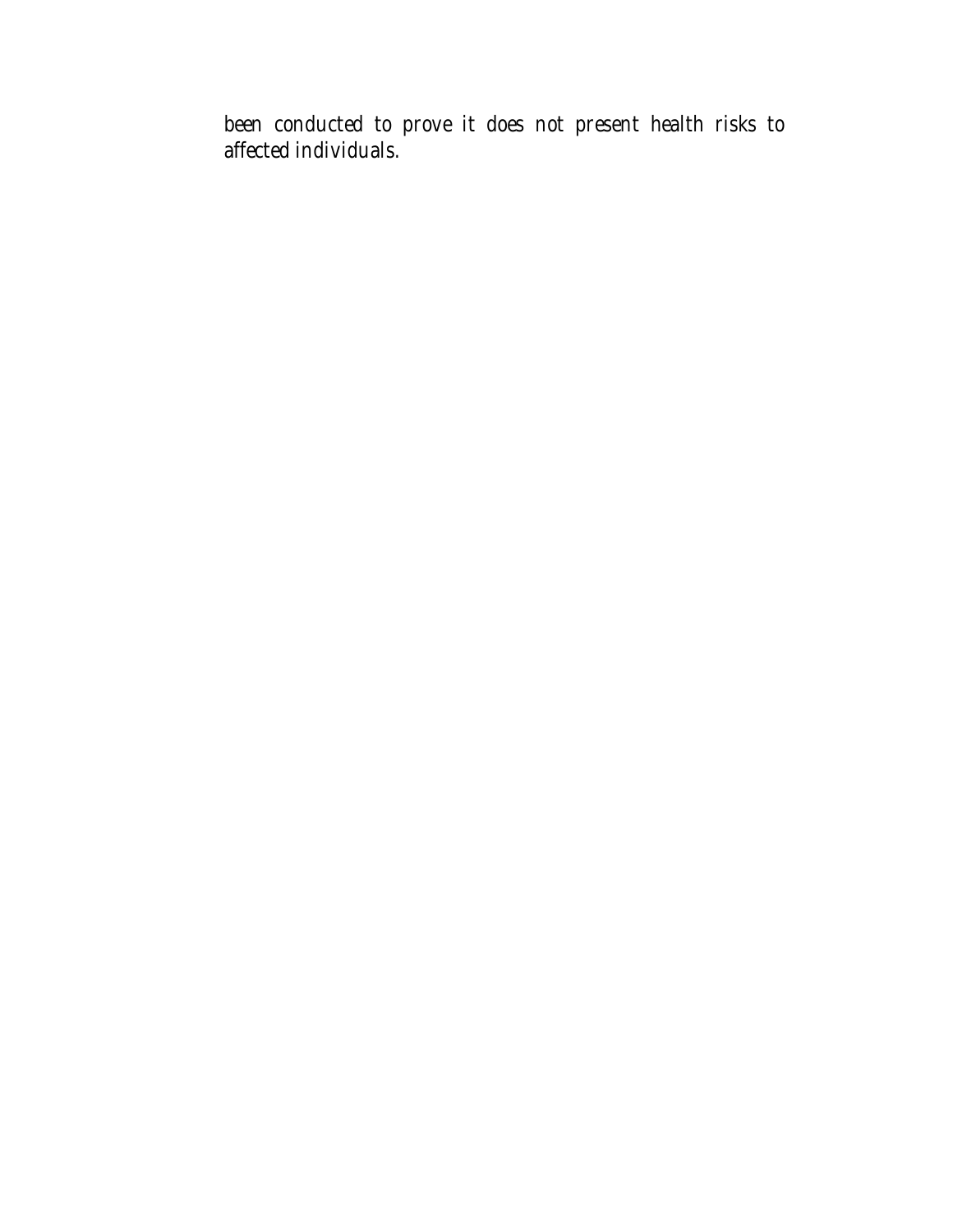**Recommendation #8:** *If the city or county accordingly authorizes the resumption of pepper spray usage, the following policies on the use of pepper spray should be adopted:* 

- *Pepper spray may be used only when an individual poses an immediate threat to officers or others. It may not be used to disperse a crowd. It may not be used against an individual who is fleeing or complying with orders, or against a nonviolent demonstrator passively resisting arrest.*
- *Officers using pepper spray must comply with all other manufacturer's recommendations, including that it not be used in bursts longer than one second, in repeated bursts against the same target, or at a range of less than three feet.*

## **Use of Rubber Bullets**

Pepper spray was not the only weapon that was used inappropriately, as the following incidents illustrate:

**[The speaker was taking pictures of police activity on Capitol Hill Wednesday night.]** *"When [the police] came within about 20 yards of me, I was shot with a 'bean bag' in the right thigh. I then began to walk away and was hit again with another 'bean bag' in the back of my left thigh and another time on the back of my left arm. I stopped to pick up the 'bean bag' and was subjected to a hail of rubber bullets. . . . I was hit again with a bean bag in back of the right knee."* 

**[On Capitol Hill Wednesday night,]** *"While trying to walk home, not protesting whatsoever, I was shot with a rubber bullet and severely tear gassed. . .I put my hands in the air with two fingers symbolizing peace and began yelling repeatedly: 'I'm only trying to get home!'. . .yet as soon as [the police] were at a close distance they began shooting rubber bullets. . . . I immediately got scared and started to run away. Despite this, they continued to shoot*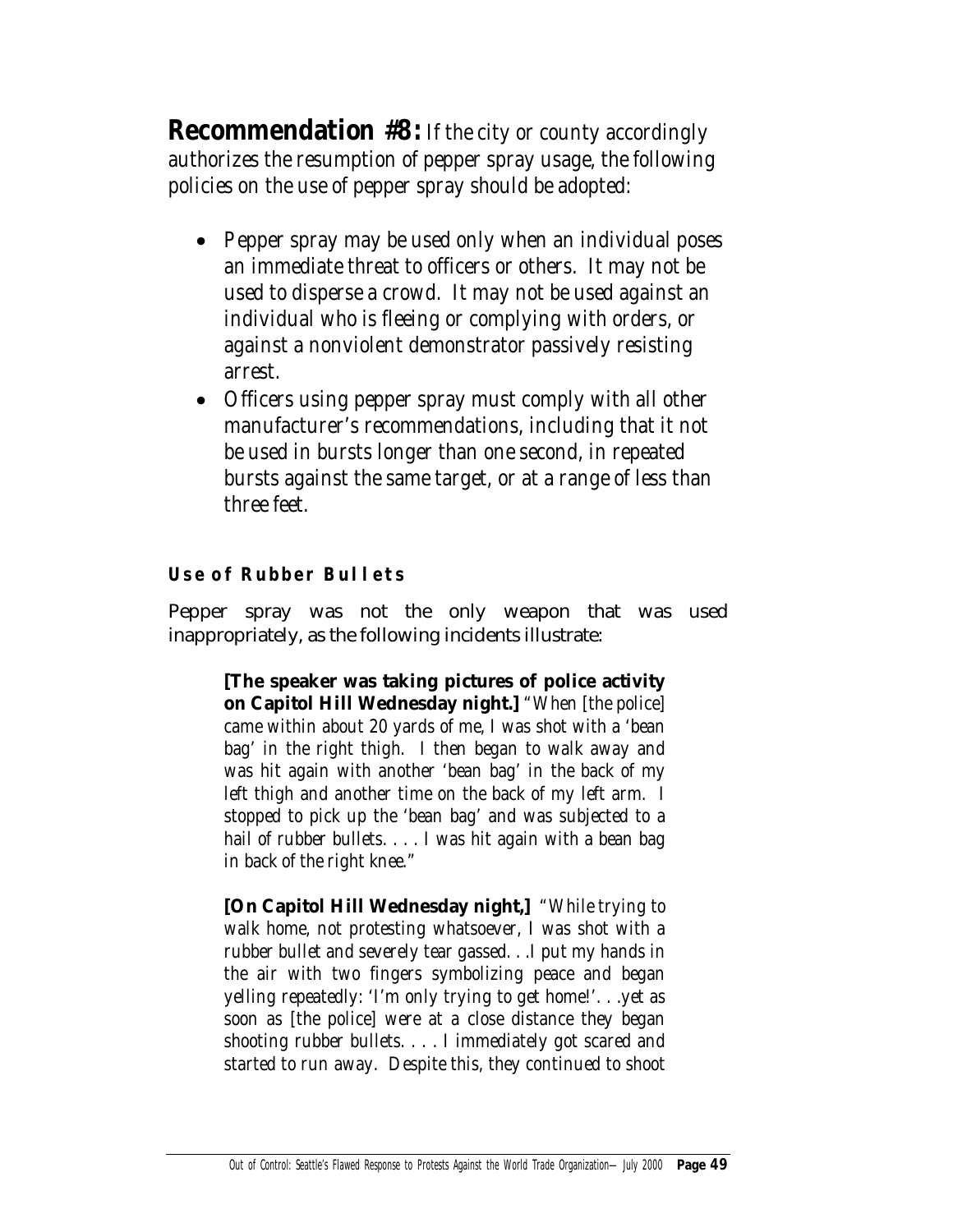*and I was hit very painfully in the back of the leg. . . . I was on the sidewalk of Broadway the entire time."* 

**[The speaker was standing near the intersection of Harvard Avenue and Republican Street around 10:00 p.m. Wednesday night when]** *"riot police were marching southbound to clear the street and sprayed pepper spray directly into the face of an innocent bystander. The sprayed man was disoriented and shoved out of the way [by] the advancing police. The man was sprawled on the sidewalk in pain. I went to help him with both my arms raised in the air. I grabbed his arm to pull him to safety. As I turned my back, I saw from the corner of my eye a police officer raise a gun. He fired a barrage of rubber bullets into my back."* 

Rubber bullets occupy a place beyond pepper spray on the "continuum of force" guidelines to which Seattle and other police departments refer. Just as pepper spray, which is designed to cause pain rather than mere discomfort, is a more extreme weapon than tear gas, rubber bullets, which strike and can physically injure their targets, represent an escalation of force beyond either of those two chemical weapons.

Like pepper spray, rubber bullets should be used only against individuals who pose an active threat – not against largely nonviolent crowds, and not against individuals who are passive or fleeing. Although they are not designed to kill people, they obviously can and do cause severe damage to eyes, teeth or soft tissue. Firing rubber bullets at seated protesters, at the backs of fleeing protesters, or firing them indiscriminately at non-protesters is unconscionable.

## **Lack of Intelligible Orders to Disperse**

Seattle police policy requires clear orders and sufficient time to disperse before employing chemical weapons, rubber bullets, or clubs. The Police Department's operational procedures for "Unusual Occurrences" state flatly that "[t]hese devices shall only be deployed subsequent to a verbal dispersal or movement order."

Numerous witnesses reported to the ACLU that police used clubs, gas, pepper spray and rubber bullets without giving any orders to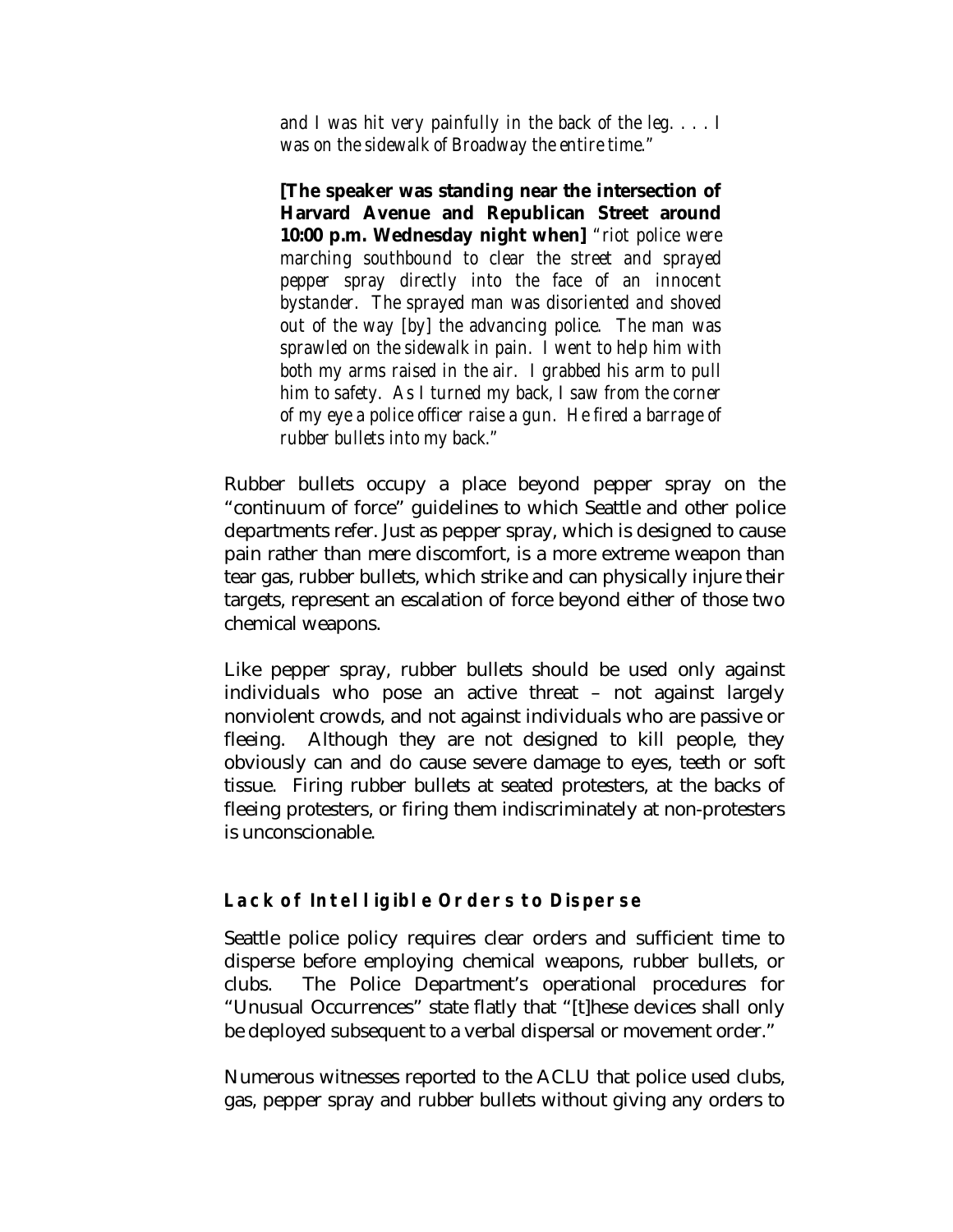citizens. In some cases, orders may have been rendered unintelligible because the speaker was wearing a gas mask or because a police helicopter was circling overhead:

**[On Tuesday morning at Sixth Avenue and Union Street,]** *"The cops on the [armored] vehicle announced something over a loudspeaker, but no one could hear. Several demonstrators tried to get the crowd to quiet down, but just as the crowd quieted down and someone yelled to the cops 'what did you say? Please repeat that,' the cops advanced toward us and suddenly gas exploded everywhere and pepper spray was being sprayed directly in people's faces and eyes."* 

**[On Tuesday morning at Sixth Avenue and Pine Street,]** *"I witnessed the use of several concussion grenades in the immediate vicinity of peaceful, seated protesters. No dispersal order was given."* 

*"At the corner of Denny and Broadway I could see police one block north in a line across the street. The police did not make any announcements that I could hear, but began throwing gas and stun grenades and chasing people down the street toward us. Almost all the people were on the sidewalk."* 

**[The speaker was downtown Tuesday evening when,]** *"I could see a riot cop running toward me 30 or 40 ft. away and spraying one of those fire-extinguisher sized bottles of OC [pepper spray]. We were not warned . . . . The police at no time gave an order to disperse or a warning or anything. Concussion grenades began going off in the midst of the crowd at the center of the intersection. The next thing I knew, the air was full of white clouds of gas. . . ."* 

The Seattle Police training document for "Civil Disobedience, Crowd and Riot situations Involving Unlawful Activity" states, "It is critical to provide ample warning to an unlawful crowd. The field incident commander should ensure the warning is heard and allow reasonable time for the unlawful crowd to disperse before taking further action if circumstances allow."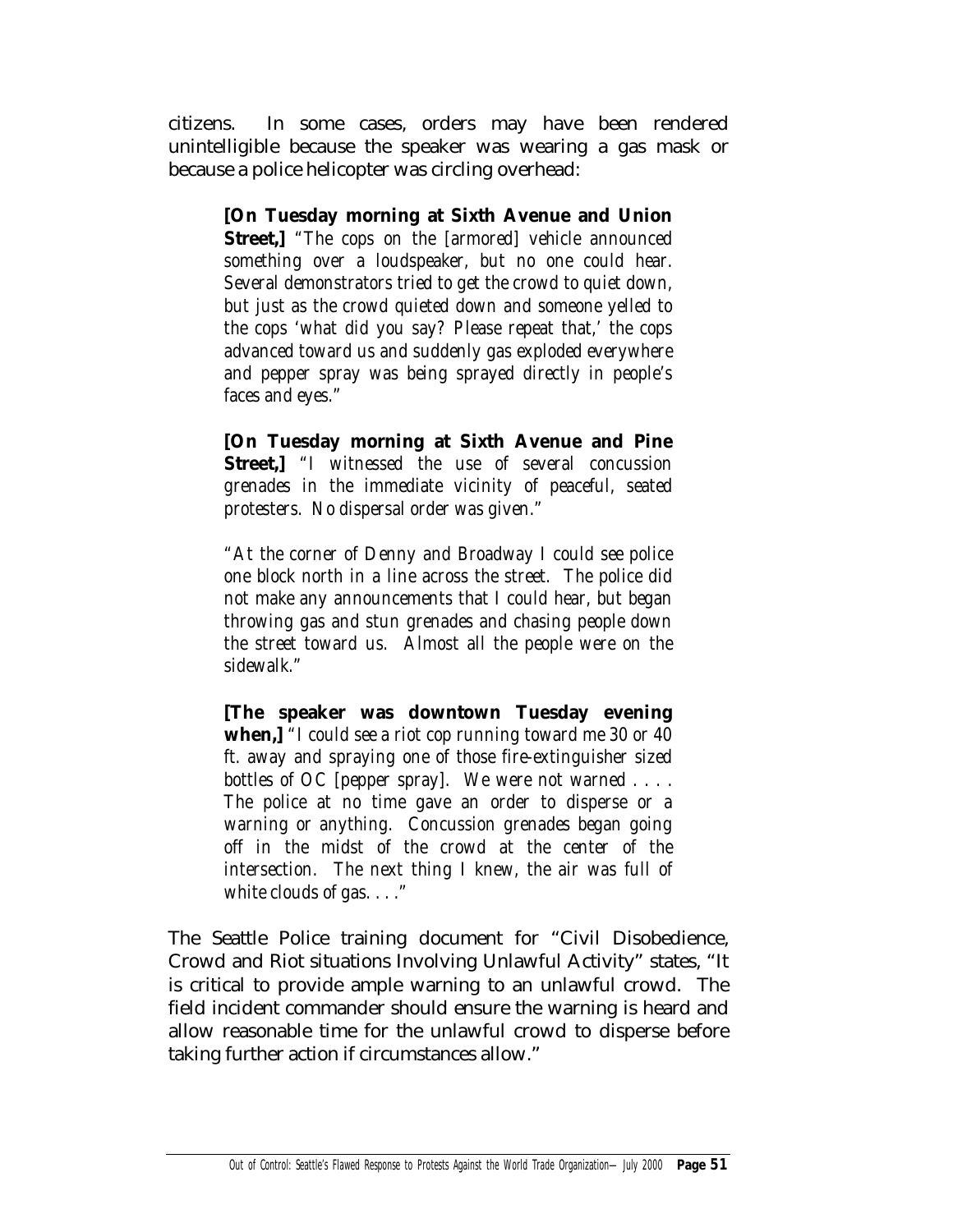The training document amplifies that statement, explaining that the field incident commander should "identify the desired direction for the crowd to disperse and tell them verbally. . . . Unless an emergency exists, allow reasonable time for the crowd to disperse . . . . Consider placing officers at the rear of the crowd before issuing the order to disperse to ensure the warning [can] be heard by all."

The police training document provides some flexibility and requires some subjective judgment. But it is hard to construe a crowd milling confusedly in the street, standing on a sidewalk, or even sitting on the pavement as an emergency.

## **Conflicting Orders, Confusion of Purpose**

Witnesses have reported to the ACLU numerous incidents in which officers gave them orders that conflicted with other orders, or orders that other officers then attacked or arrested them for trying to carry out.

The report below, for example, came from someone who had marched up from the steelworkers rally on the waterfront on Wednesday and was driven back to the Pike Place Market area by police with tear gas and concussion grenades. After a while, people were just trying to leave the area. They could not figure out how to do it:

*"When we were at First and Eagle police were to the north and south of us. The police to the north gestured for us to go west on Eagle. Many of us started moving in that direction. When we did they tear-gassed right where they pointed us to go. Over 100 of us were huddled in front of the apartment building. The police motioned for us to sit down. . . . After bringing in at least two busses they started arresting us all."* 

Firing tear gas and rubber bullets at protesters who are following orders or already leaving the area indicates a wholesale loss of discipline and a lack of control by superior officers. Arresting individuals after they carry out the orders of other officers is incomprehensible. This seems to reflect a lack of training and timely communication, and perhaps the anxiety and frustration some officers may have felt in the absence of adequate support. Los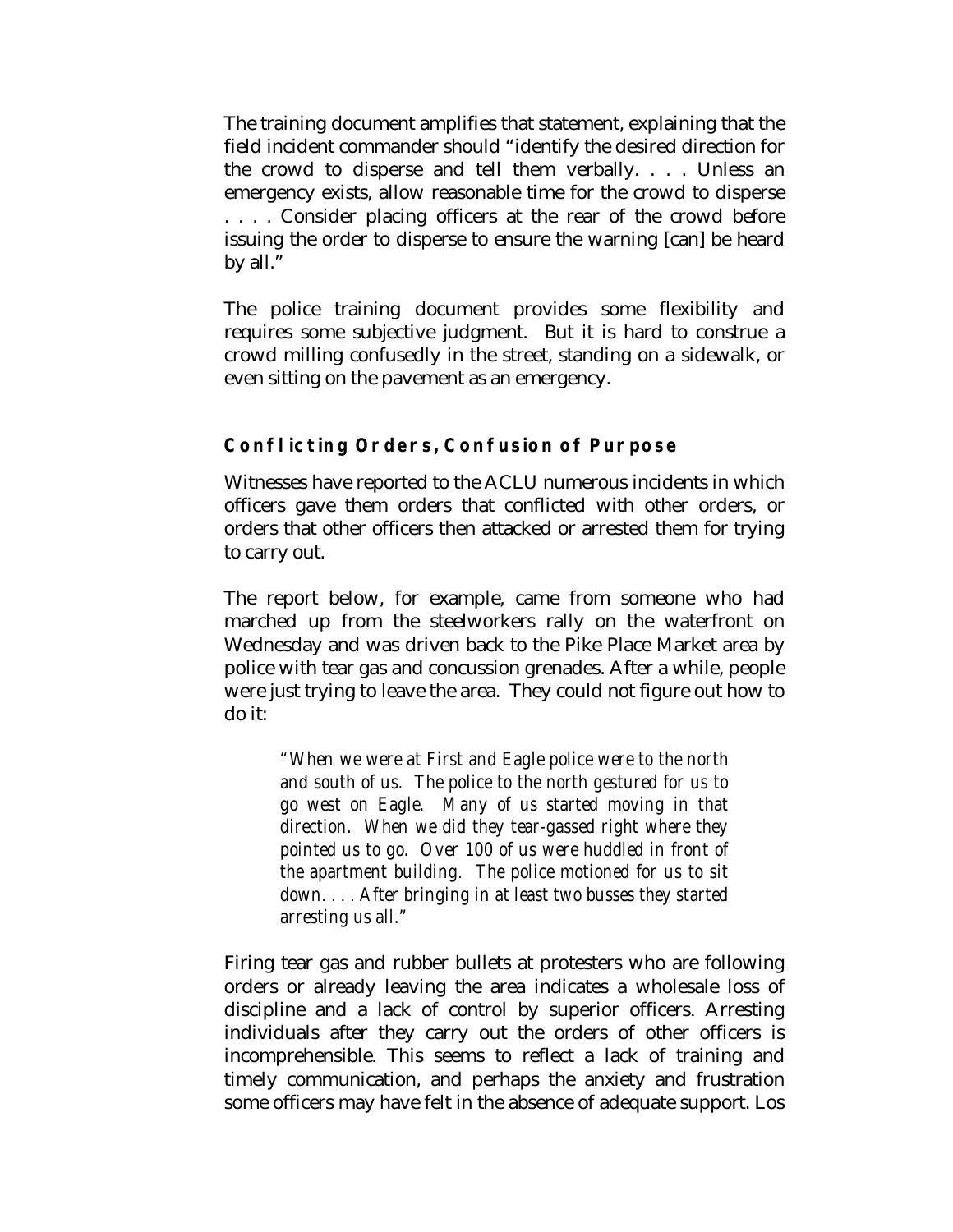Angeles Sheriff's Captain Richard Odenthal wrote that on Tuesday afternoon, within the police perimeter defending the Convention Center, "the police were surrounded, totally committed and running out of logistics. Radio batteries were going dead and there were no replacements available, less-lethal weapons were seriously depleted, there had been no meal or comfort relief since the initial deployment at about 0700 hours. . . . The field commander remained essentially on his own."

The use of chemical weapons and rubber bullets for no legitimate reason may also reflect a lack of clarity about the purpose of the police action. In fact, many acts committed by the police seemed to have had no strategic purpose. On Tuesday morning, "tear gas was used as early as 1000 hours," Odenthal wrote, "but as there was no clear tactical objective it appeared that it served no purpose other than to move the crowd several yards."

The lack of clarity was also reflected by conflicting orders from police to protesters, as seen in the following incident reported to the ACLU:

**[The speaker was trying to go home around 10:00 p.m. Wednesday on Capitol Hill.]** *"I went up the street to Broadway and John. There was a line of police in riot gear blocking the street. I walked up to one of the police and asked if I could cross the street. . . . He said I could not, and told me I had to walk back down the street to Harvard. . . . [On Harvard Avenue, t]here was another police line advancing and pushing any residents or protesters back to John. . . . At that moment the two police lines threw tear gas at those of us trapped there."* 

**Recommendation #9:** *The Seattle City Council and other jurisdictions that were involved in WTO policing should require that their police departments develop policies and procedures for managing crowd control in ways that:* 

- *do not unduly restrict civil liberties;*
- *provide clear instruction on the use and continuum of force; and*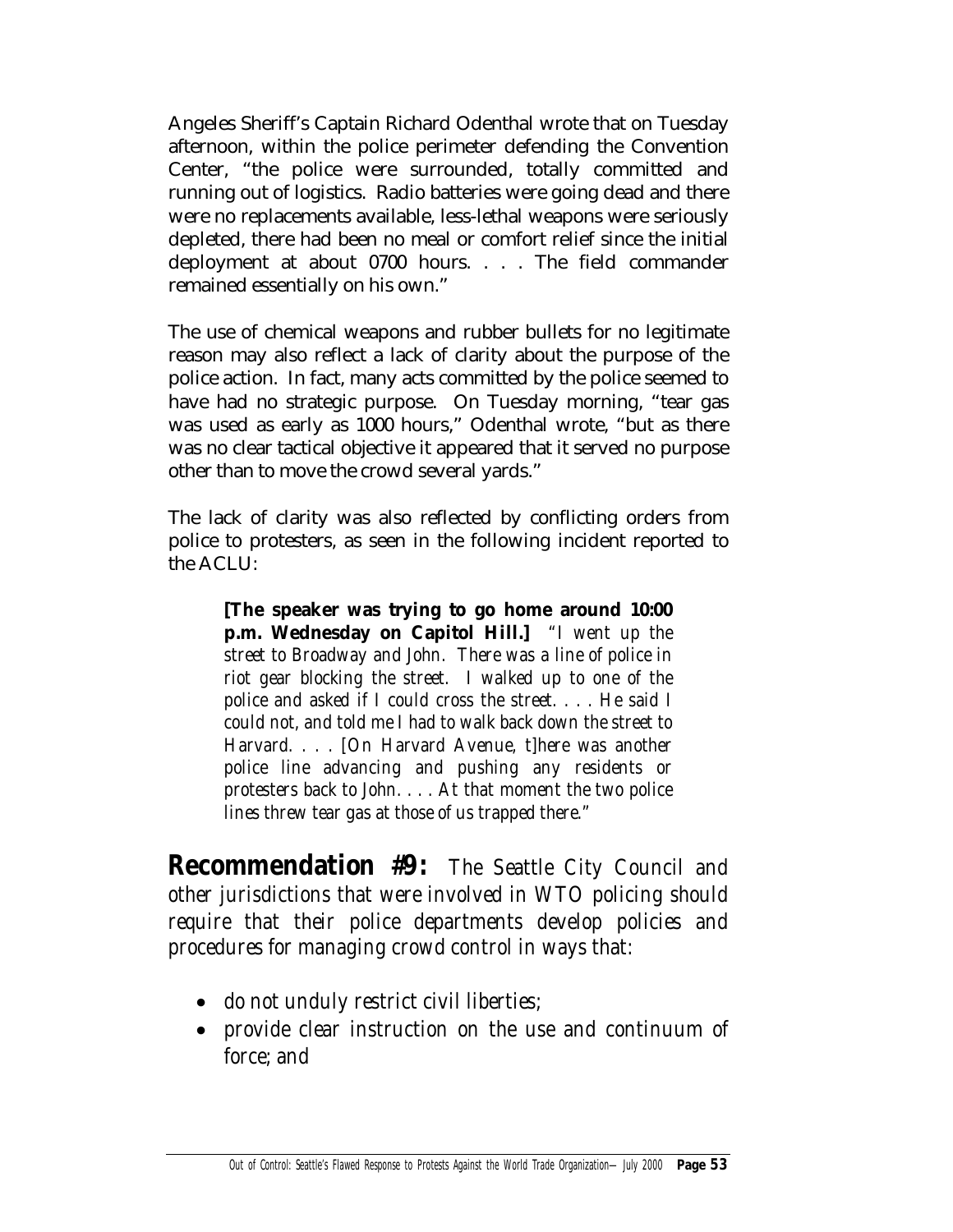• *provide adequate notice and time to disperse along a safe and clear dispersal route.*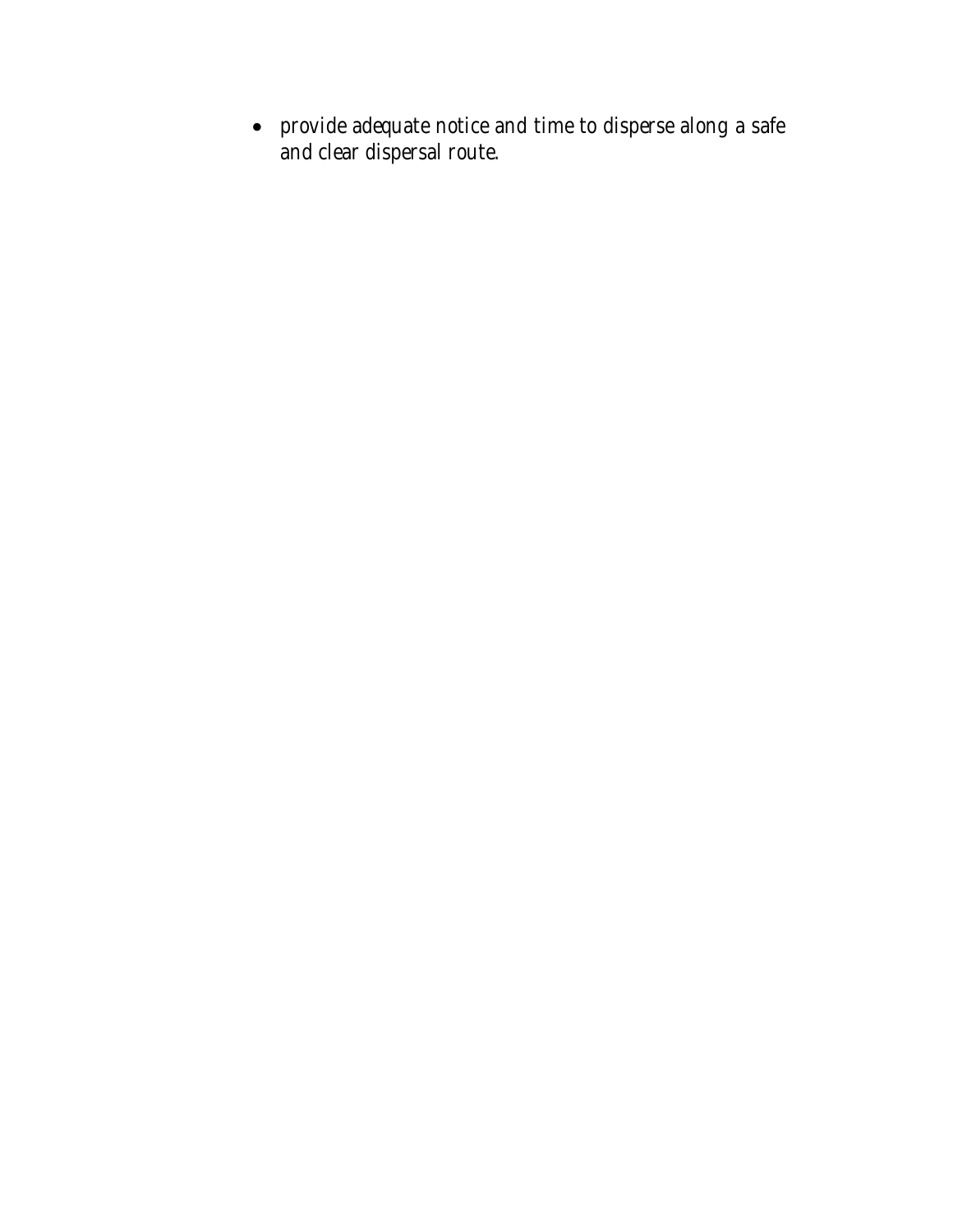# **III**

# **ACTS OF ABUSE BY INDIVIDUAL OFFICERS**

aintaining discipline is critical, if difficult, in the stressful situations presented by large-scale confrontations with citizens. The nation learned this during the civil unrest of aintaining discipline is critical, if difficult, in the stressful situations presented by large-scale confrontations with citizens. The nation learned this during the civil unrest of the 1960s, and it has proven to be an i Police are trained professionals and have a professional responsibility to respond with restraint to provocative language and unruly behavior. Being taunted or cursed at is certainly unpleasant, but officers are expected to maintain discipline even so.

Many, if not most, officers indeed did exercise an admirable degree of discipline during the WTO conference. But when officers broke their formations to chase down protesters and bystanders in the street – and when individual officers, still in formation, took it upon themselves to reach out and gratuitously strike or pepperspray people near them – the ideal of discipline broke down.

## **Breakdown of Command and Control, Loss of Discipline**

Seattle's police chief explained to reporters on Wednesday that when officers are in riot formations, they "operate as a unit," essentially under military discipline, and "individual discretion is limited." This is standard police practice for crowd control in civil disorders. The 1968 "Report of the National Advisory Commission on Civil Disorders," which security experts still use as a reference work on civil emergencies, explains that:

*"The control of civil disturbances . . . requires large numbers of disciplined personnel, comparable to soldiers in a military unit, organized and trained to work as a team under a highly unified command and control system. . . . [W]hen a civil disturbance occurs . . . the individual officer must stop acting independently and begin to perform as a member of a closely supervised, disciplined team."* 

The officers on duty during the WTO conference clearly were working in difficult circumstances. They lacked adequate personnel, food, rest, and even bathroom breaks. Some were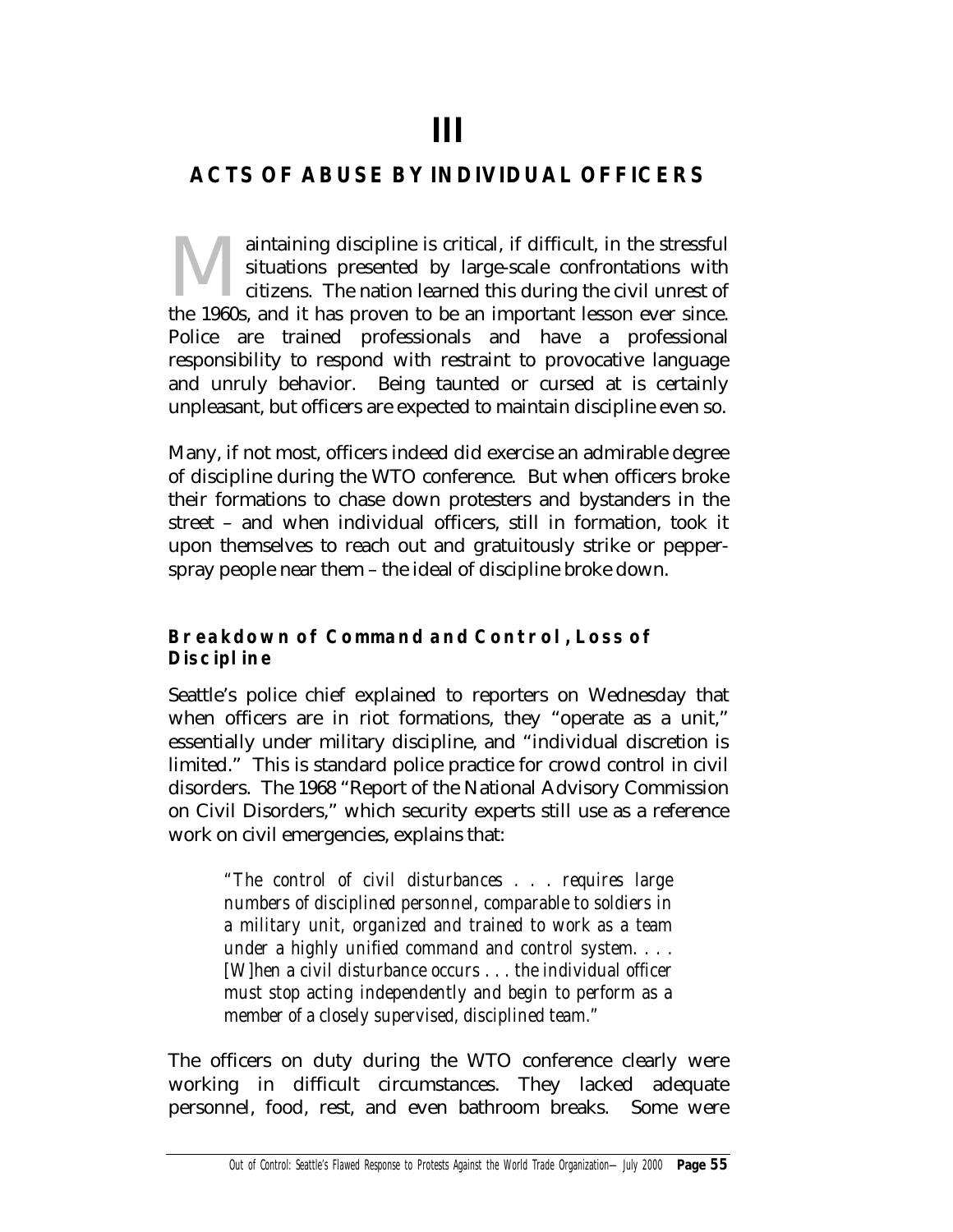subjected to verbal abuse, and some had things thrown at them. Some were injured in scuffles with demonstrators, and by their own tear gas, pepper spray or concussion grenades. Frustration was only natural. But trying circumstances do not excuse brutality.

The National Advisory Commission on Civil Disorders also notes,

*"Officers at the scene of a . . . disorder are likely to suffer vilification and even injury from rocks or bottles. Nevertheless, police discipline must be sufficiently strong so that an individual officer is not provoked into unilateral action. He must develop sufficient confidence in himself and his fellow officers to avoid panic or the indiscriminate – and inflammatory – use of force that has sometimes occurred in the heat of disorders."* 

Discipline requires training and leadership. Seattle did not supply its officers with enough of either.

The police *were* isolated and overwhelmed. Some officers could not communicate with their commanders. Los Angeles Sheriff's Captain Richard Odenthal reported that in the middle of Tuesday morning, he "spoke with a SPD lieutenant who was at one skirmish line and asked what his mission or direction had been and he told me, 'I haven't spoken with anyone above my rank since I deployed here' at 7:30 a.m. . . . At one point the field force commander came to me and said, 'I have just been told to open up Union Street at all costs.' I asked what that meant and he told me that it didn't matter as he didn't have enough people to do the job anyway. . . . [H]e didn't know just how many officers they had at any position much less how many were assigned totally." Odenthal said that "police. . .had no single point of contact to get direction or report conditions to. . . . [T]here was no clear tactical picture. . .from which decisions could be made. . . . There appeared to be a total breakdown in command."

The Sheriff's Office report confirms Odenthal's impression. It observes that "[T]here was no coordinated overview of troop locations. . .[or] an established Command Post from which the [Seattle Police Department] could direct deployment. This resulted in the frequent operation of [King County] units as individual forces, not coordinated units projected towards a common goal."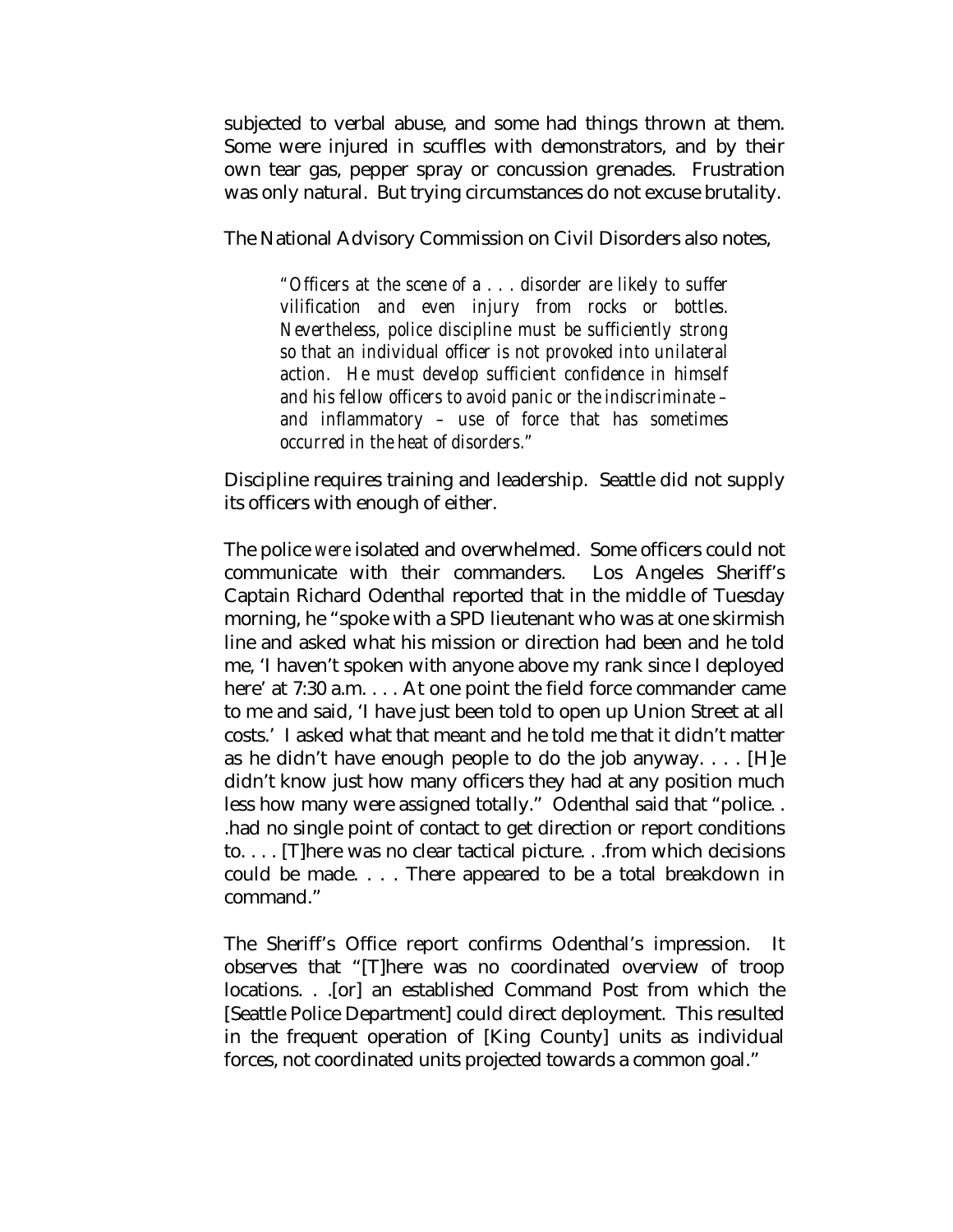Riot gear only made communication more difficult. The Sheriff's Office notes that gas masks posed a special problem because radio microphones were not designed to be used with the masks.

Whatever the reasons, some officers were clearly out of control. The training and command leadership necessary to prevent this foreseeable result had not been provided. The ideal of police operating as a unit under command control too often was not reality.

## **Acts of Abuse**

Not only did police commanders authorize unnecessary force, individual officers committed acts of brutality. Officers struck or pepper-sprayed people who posed no physical threat, were not resisting arrest, or were not being allowed to leave the scene. Some officers singled out people who questioned police authority or said things uncomplimentary to the police, and bystanders who were simply walking down the street. The following incidents are typical of the brutality reports we received:

**[The speaker was watching a police line at an intersection on Sixth Avenue.]** *"A woman approached the police line to ask them why they had reacted so violently. When she got close, an officer jabbed her in the face with a baton, cracking open [the skin on] the left side of her face. She retreated north, bleeding heavily and crying."* 

**[Downtown on Wednesday afternoon,]** *"I witnessed a man who was peacefully protesting on the sidewalk get beaten with a wooden stick by a Seattle police officer. . . . [E]ven the fellow officers of the brute came over and tried to pull the officer away from the helpless victim. The other officers finally managed to pull the cop away and he stopped beating the victim. Then, while the victim was on the ground, obviously shaken and in pain, the officer sprayed him in the face with pepper spray."* 

**[The speaker was in the front row of a group of protesters marching in the street toward the Westin Hotel, where the U.S. trade delegation was staying. A line of riot police stopped the march. The protesters sat down in the street and linked arms.]**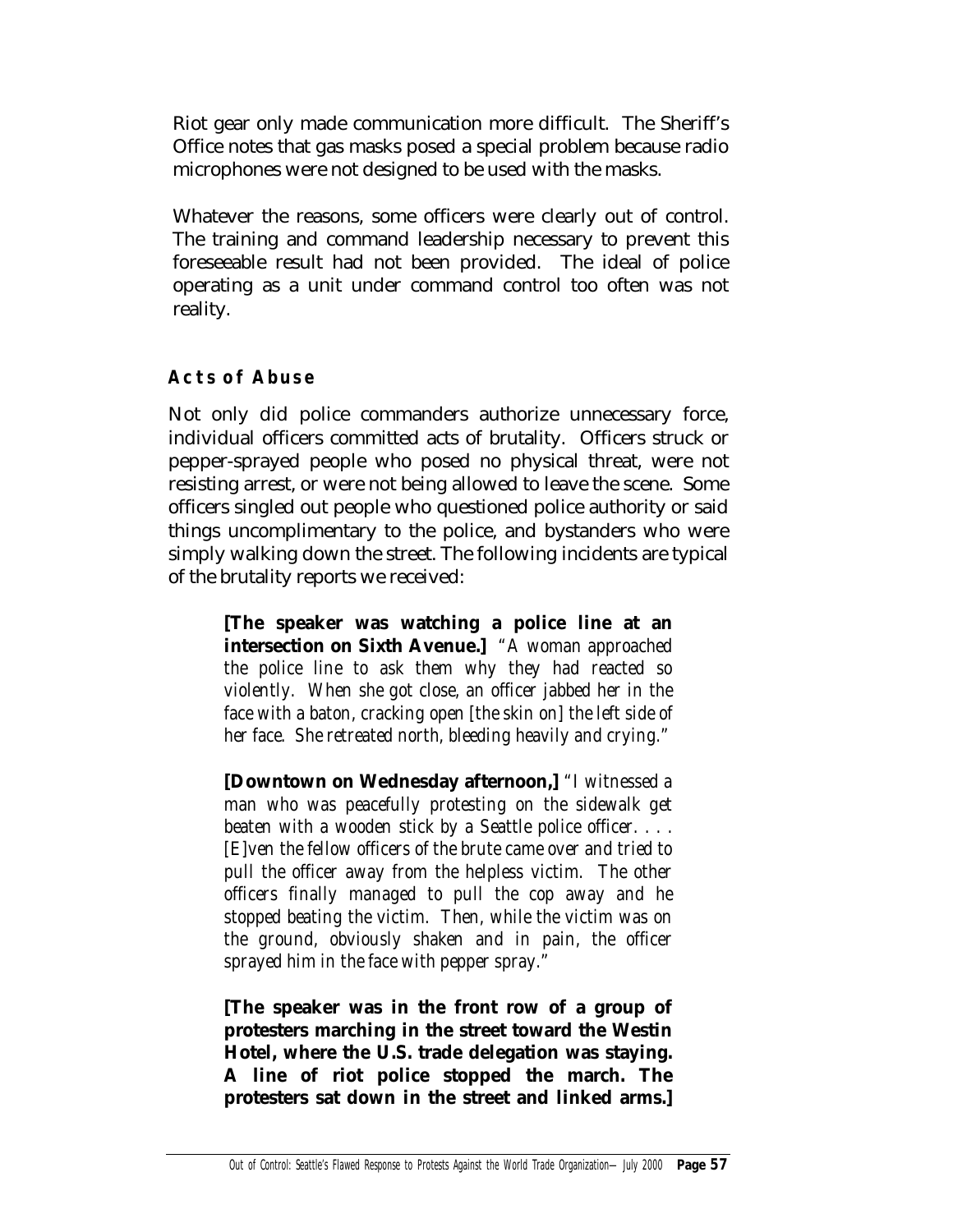*"The cops rushed us. One put a painful hold on my neck and shoulder to get me to unlock my arms. . .the cop pushed me onto my back. He grabbed his baton in two hands. Using a stabbing motion, he pounded the baton into my chest and ribs. . . . I will never forget [the officer's] expression: the anger, the desire to cause pain, the cold fury. . . . The cop stopped beating me and grabbed me by the hair. He flipped me over onto my stomach. He slammed my head into the ground. He then knelt on my face. . . . His knee was covered by a hard plastic piece of riot gear. . . . My face was pressed into the hard concrete."* 

Two egregious examples of police misconduct were captured on video and received widespread public attention. In one incident, an officer from Tukwila in riot gear kicked an unarmed, nonthreatening man in the groin. The officer was subsequently removed from the SWAT team and suspended for two days. In the other incident, a King County deputy asked a woman videotaping police action from her car to roll down her window and then pepper-sprayed her in the face. An investigation by the sheriff's office found that the same deputy had been caught on television news video running up behind a kneeling woman – whose red armband identified her as a medic – kicking her in the backside and knocking her forward. The deputy was fired for excessive use of force.

But no police agency involved in WTO security has acknowledged other incidents of brutality or more widespread misconduct. The Seattle Police's After Action Report claims that "[o]fficers responded positively to [their] training by holding the line, exercising great restraint, and using only the minimum force necessary to accomplish objectives."

The After Action Report does not even acknowledge the police misconduct on Capitol Hill. It speaks of disciplined action taken to disperse "rioters," curtail vandalism, lift the "siege" of the East Precinct headquarters. The report not only chooses loaded words that distort the facts – the "rioters" were mostly people sitting or milling around in the street – but it also ignores the overwhelming weight of eyewitness testimony.

The Seattle Police Department's procedure for "Unusual Occurrences" specifies, "Should unlawful activities occur during a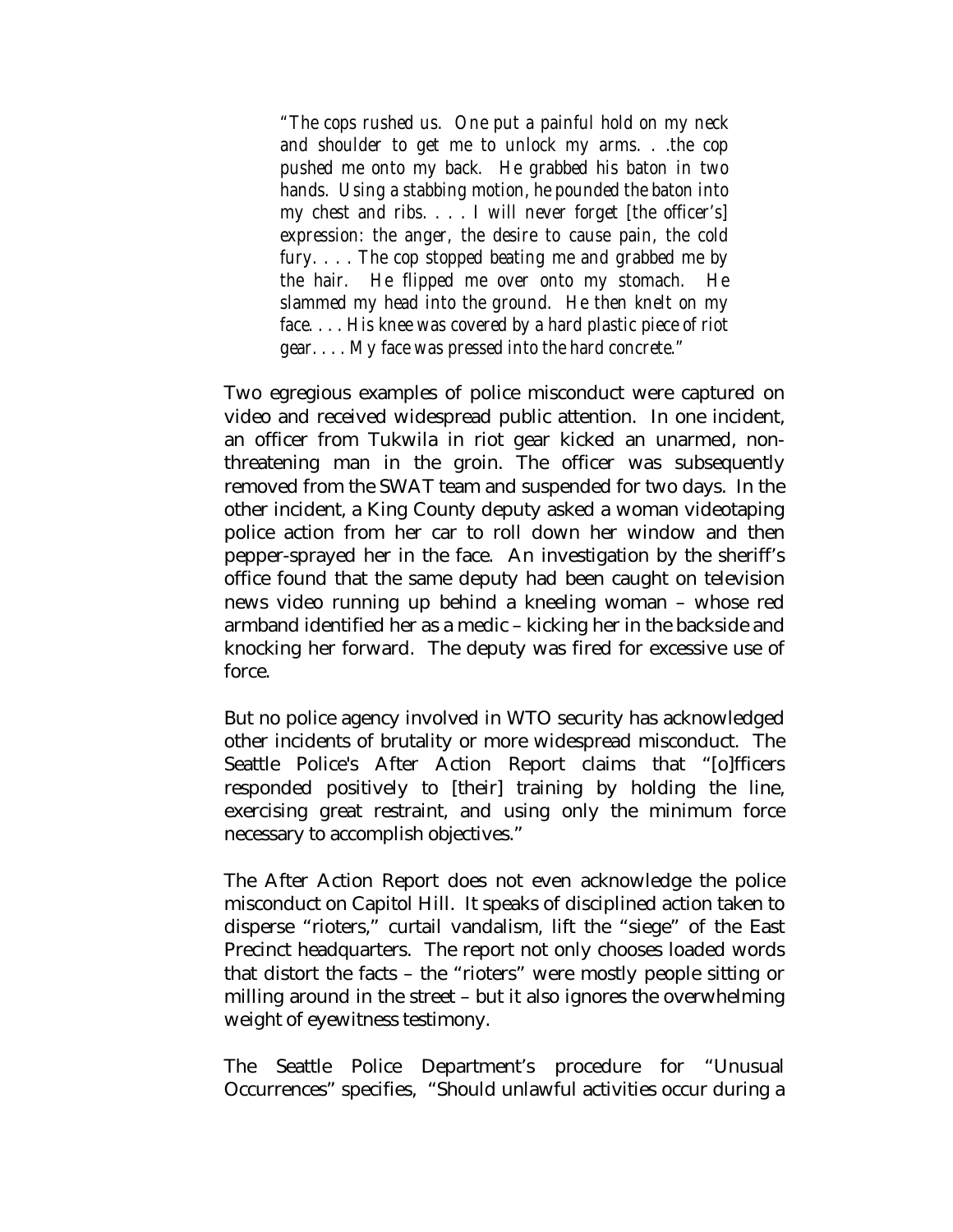large gathering. . .[o]nly necessary force. . .will be used to control or disperse persons or groups or to effect arrests." Reports of brutality are sufficiently widespread that they need to be investigated.

Incidents on Capitol Hill provided the clearest examples of officers losing control of themselves, as in these reports received by the ACLU:

**[At 8:00 p.m., the speaker left the Capitol Hill restaurant at which she worked. Her boyfriend had come to walk her home. They headed east up Pine Street.]** *"We were near the police line and were going to cross the street when an officer said 'Get the fuck out of here' and hit [her boyfriend] with his nightstick. [Her boyfriend] said we are not protesters, we are just walking home, and the officer hit him again. By then there was another officer and they pushed us up against the store front and frisked us. I told the officer that we were not protesters. . . . He said, 'You have no idea what we have been through today.' . . . They then sprayed [her boyfriend] with pepper spray and handcuffed him.* **[The police took her boyfriend to a squad car. She started back toward the restaurant to get her boss.]** *As I turned to look at [him] again, an officer sprayed me in the face with pepper spray."* 

*"I witnessed a policeman in riot gear brutally assault a young woman 50 feet away on the sidewalk between Taco Bell and my apartment building. . . . This policeman on sweep patrol turned around based on something this petite woman apparently said. . . . He followed her and she kneeled on the sidewalk with her back to the officer. While holding her down with his knee in her back, he repeatedly sprayed [her] in the face with a canister of pepper spray. He then returned to the. . .formation of riot police at Mercer and Broadway. [Subsequently] I asked her what she had said. [She] told me she had asked why they were marching in our neighborhood."* 

**[On Broadway Avenue and Thomas Street on Capitol Hill around 9:30 p.m.,]** *"There was a small blond haired man standing in front of [the Bank of America branch office.] He seemed pretty intoxicated, and was*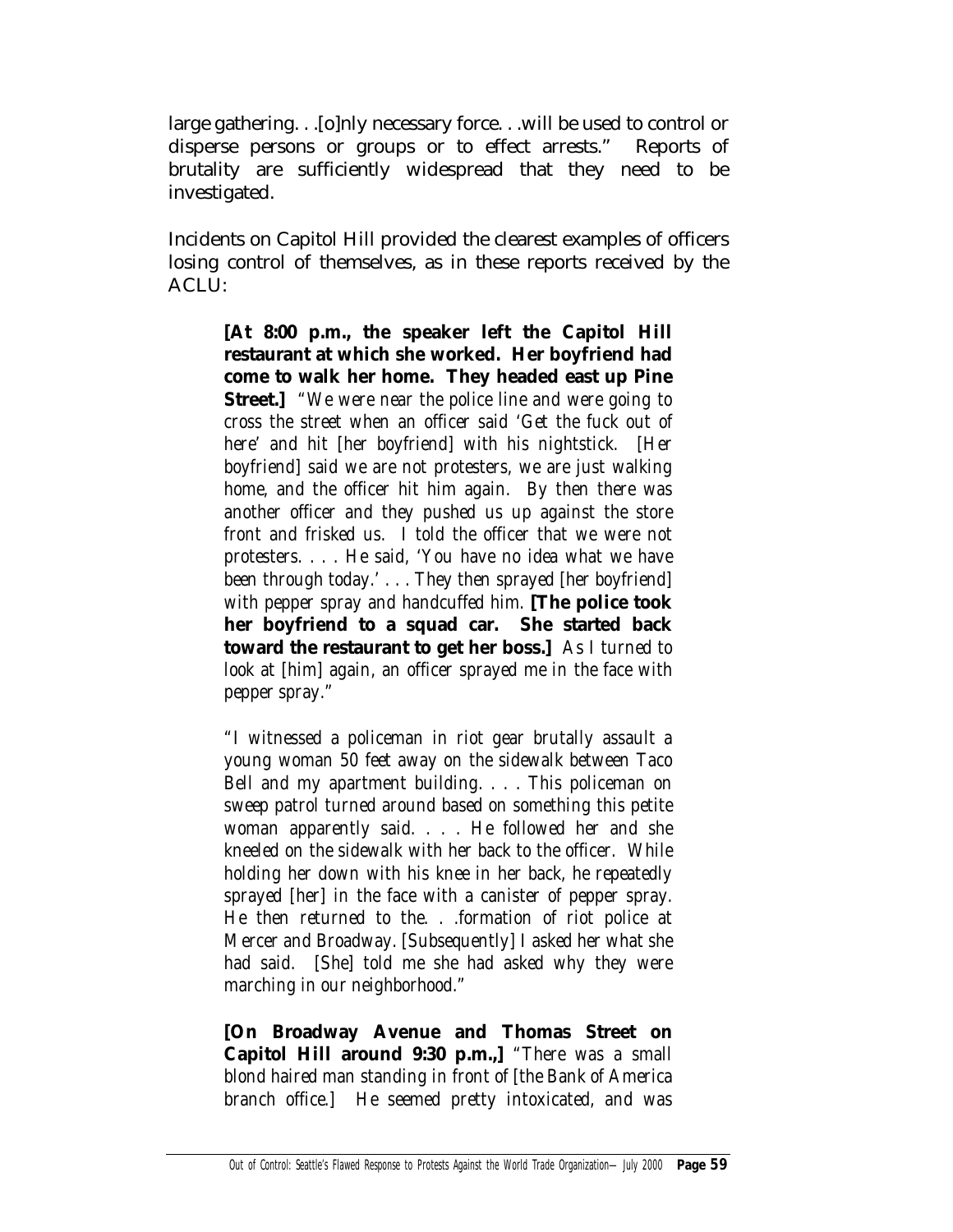*telling all the fleeing people to go home, that they were ruining his neighborhood. . . . I yelled at him to take cover as I ran past him. When I looked back, the police line had reached him and the first officer to reach the drunk man hit him twice with his billy club without even slowing down. He hit him hard, with the full weight of his running body, and the innocent civilian hit the ground immediately and lay perfectly still."* 

When the Mayor appeared on Seattle public radio station KUOW's *Weekday* show on January 5, 2000, he was asked about the events on Capitol Hill. He replied that on "Wednesday, people were tired. There were lots of people who weren't our Seattle police up on Capitol Hill. . .and that's part of the problem when you bring lots of people who aren't Seattle Police Department, whether they're from other departments or National Guard, you're not always dealing with the same level of control. And you're dealing with people who are tired, dealing with what they think and thought and believed, and I think probably we'll be able to show, was a real threat."

The fact that some officers were not from Seattle excuses nothing. Those officers were fortifying Seattle police lines within the City of Seattle at Seattle's invitation and under the Seattle Police Department's command. Even if some of the officers came from Bonney Lake or Tukwila, Seattle was responsible. City officials knew they might have to call on outlying departments in emergency situations. They should have ensured that officers from those departments were adequately trained. Instead, Seattle resisted releasing its limited funds to other departments for equipment or training.

Individual officers used clubs, tear gas, pepper spray and rubber bullets against bystanders in downtown Seattle, too:

**[The speaker was part of a union march on Wednesday. She accompanied the march to Sixth Avenue and Union Street, where police stopped it. Marchers in front told everyone else to sit down. An officer with a bullhorn announced that everyone who did not leave would be arrested. Seconds later, the police launched tear gas and concussion grenades. In the ensuing chaos,]** *"I saw a man [who]*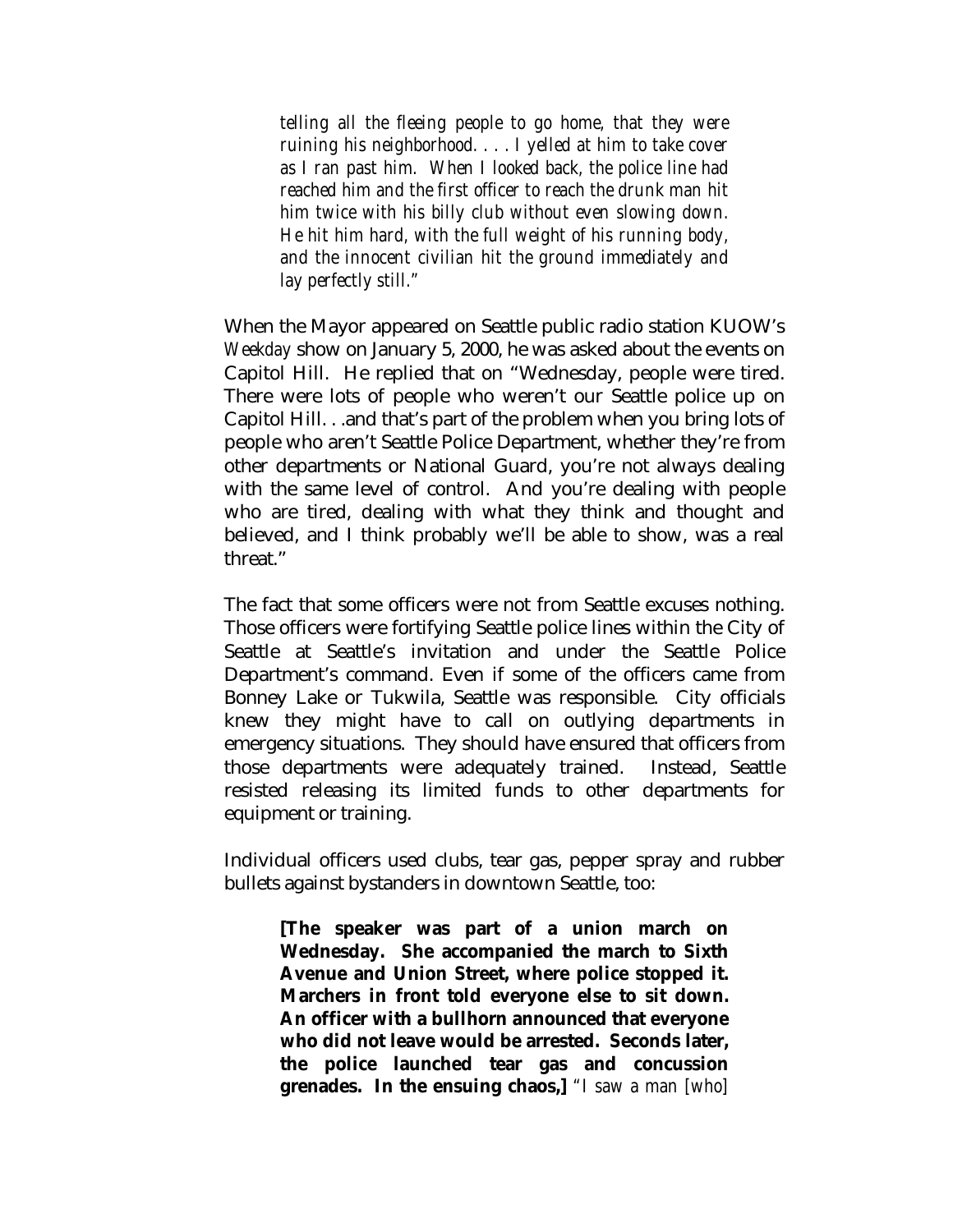*had been trying to get up at the outset. . .fall, hitting his forehead on the curb and cutting it open pretty badly. He just fell face first into the street and the cops came up and sprayed him in the face with pepper spray while he lay there. They then cuffed him and dragged him across the street where they chained him to a light post, leaving him to bleed and puke."* 

**[At Third Avenue and Pike Street around 3:30 p.m. on Tuesday,]** *"The police started firing [at] people on my side of the sidewalk. I witnessed a young man get hit in the face at point blank range by a tear gas canister. I was shocked that this one police officer was firing down the sidewalk at non-protesters."* 

**[A student at the Art Institute of Seattle was walking on the sidewalk, trying to catch a bus home. He was carrying a wooden staff he had carved for his sculpture class. Near Second Avenue and Union Street, he asked an officer for directions. He was trying to follow those directions when]** *"three men in plain clothes rushed me, grabbing the staff from my hand and slamming me into the curb. . . . I threw one off me when all of a sudden I felt a knee with a person's full weight behind it in my back and the side of my face slam down on the edge of the curb. I asked who they were and what I did. They proceeded to handcuff me and shove mace cans in my face, screaming, 'shut the fuck up unless you wanna go blind, asshole.'"* 

The Seattle Police Department's procedure for "Unusual Occurrences" states that "In civil disobedience, crowd, or riot situations involving unlawful activity, involved police personnel shall adhere to the Department's basic law enforcement mission of protecting life and property."

None of the people in the incidents above posed a threat to life or property. The police personnel involved were not adhering to the department's basic mission. Discipline had broken down.

Problems cannot be properly addressed until the City acknowledges police misconduct.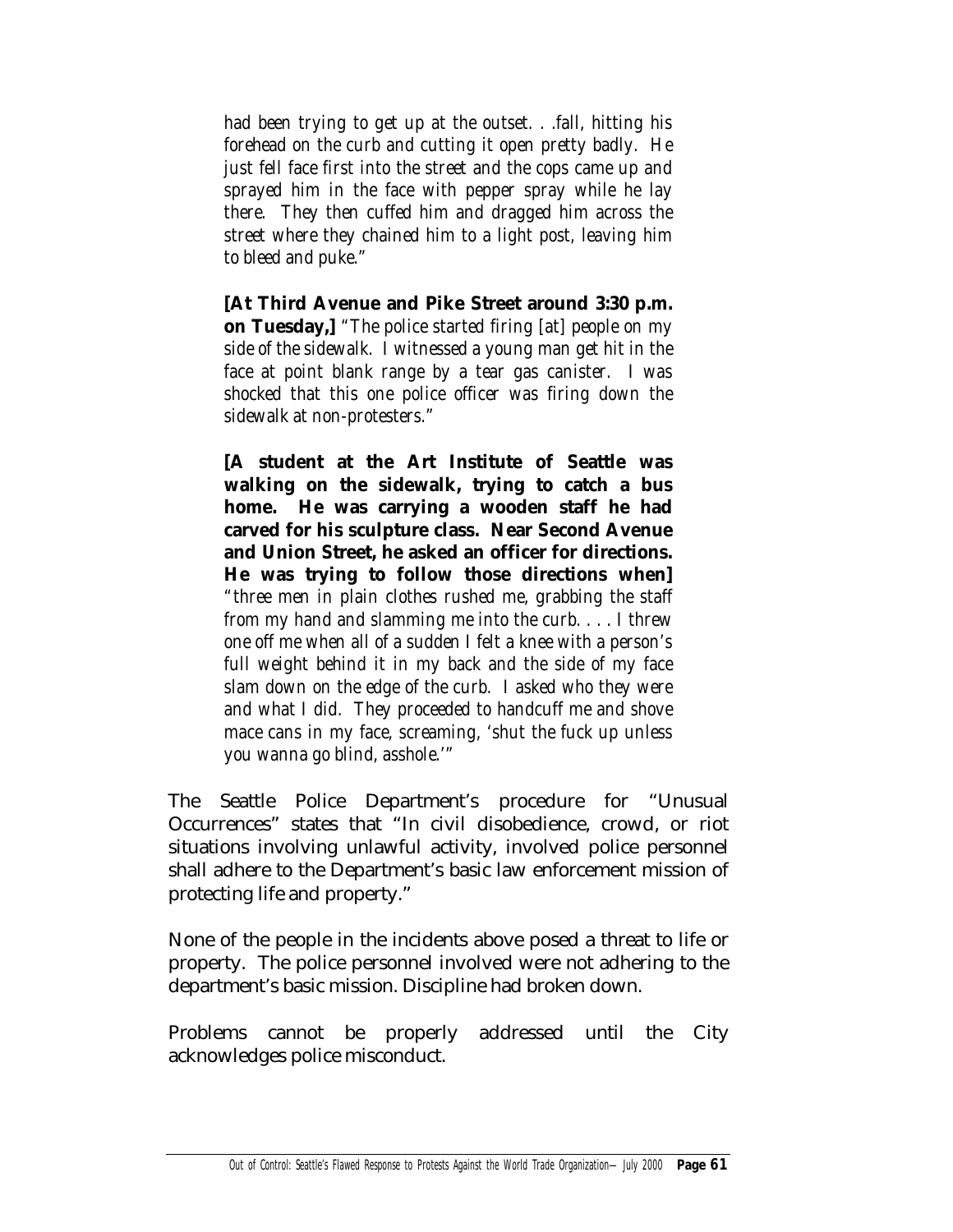**Chemical Weapons Used to Attack Peaceful Citizens** 

Refusing to acknowledge serious problems, the Seattle Police After Action Report claims that "Chemical Agent Response Team training resulted in the effective and controlled delivery of chemical irritants." That statement does not square with a multitude of eyewitness reports, or with reporting done on the scene by the Seattle media. Some highly trained officers may in fact have performed admirably with chemical weapons. Others clearly used those weapons improperly and indiscriminately. Whatever the tactical justification, chemical weapons were not used just for tactical purposes.

Police should only use pepper spray as a defensive weapon – against someone who poses an immediate threat to an officer or another person. Neither Seattle's own policies and procedures nor conventional police practice justifies pepper-spraying someone who poses no physical threat and is not refusing to disperse. Used against a non-threatening individual at close range, it becomes an aggressive weapon.

Chemical weapons were used repeatedly against individuals who were not threatening anyone's life or property, who were not refusing to disperse, and who were not resisting arrest, as the following incident reports received by the ACLU illustrate:

**[Downtown on Tuesday, the police drove the speaker and other protesters from an intersection. He tried to run.]** *"I was then hit with pepper spray directly in the face at point blank range by an officer who held me by my jacket."*

**[The speaker was observing and taking pictures for her affinity group, which was protesting at Eighth Avenue and Seneca Street on Tuesday around noon.]** *"My friend. . . was picked up by the belt of his pants and a policeman poured an entire bottle of pepper spray down his pants."* 

Under such circumstances, there is no reason to use pepper spray except to cause pain.

Police routinely ignored standard procedures for employing pepper spray. Def-Tech's handling instructions for the pepper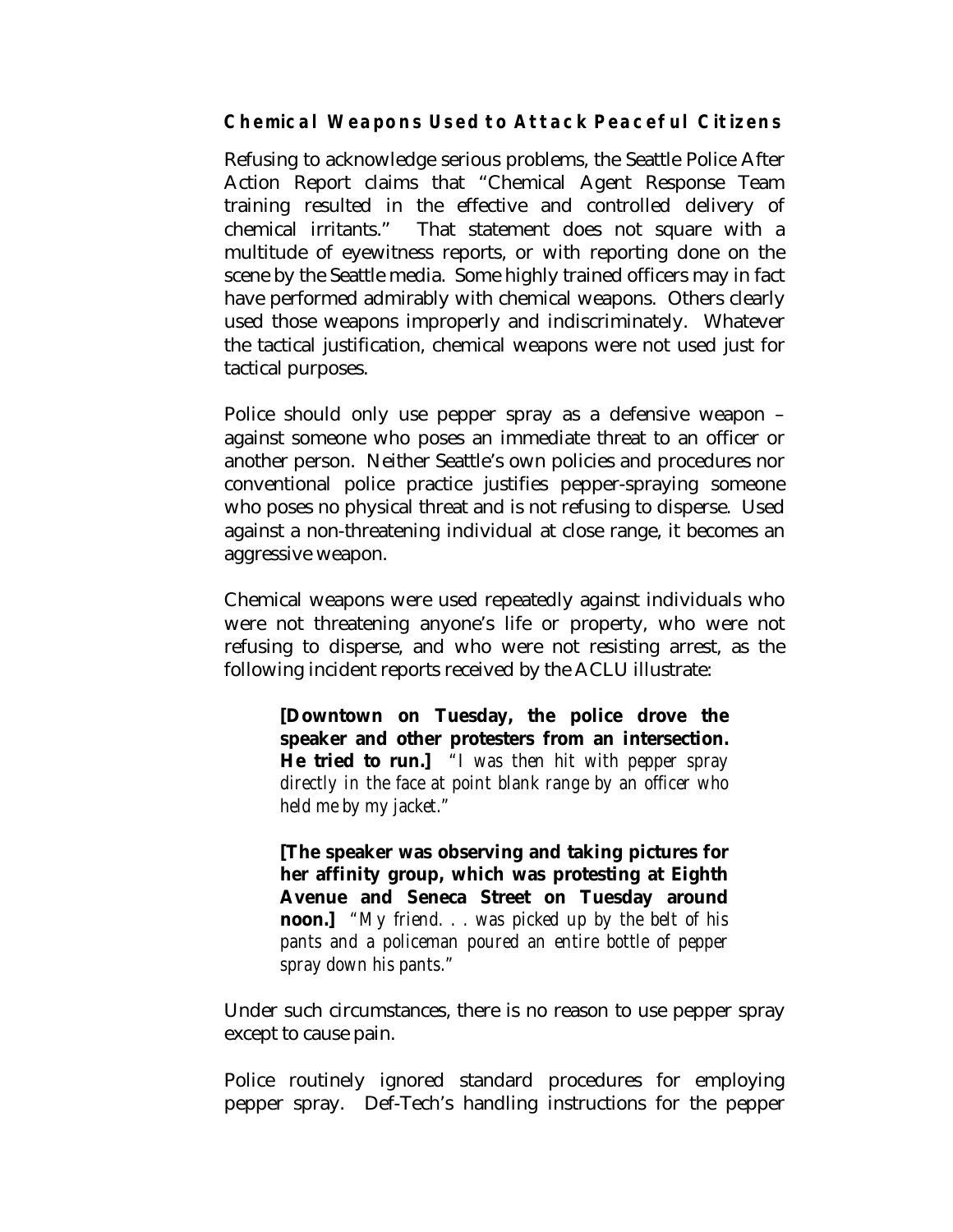spray used by the Seattle police list first aid procedures which include providing fresh air and flushing eyes and skin with cool water. The Seattle Police Department's own policy states that suspects who have been pepper-sprayed should be kept in ventilated areas and their eyes rinsed with cool water. If someone who has been pepper-sprayed begins vomiting or has trouble breathing, officers must request medical aid immediately.

The following incident shows that this policy was sometimes ignored:

**[The speaker was in a group of protesters who were pepper-sprayed Tuesday morning at the intersection of Sixth Avenue and Union Street.]** *"I made it across the street to the medics who tried to treat me but I was having trouble breathing. . . . People who had been injured (myself included) were pleading with the cops to let us leave the area so we could get some fresh air. The cops refused for about five minutes and then finally relented. . . . I collapsed, went into respiratory distress, and then shock and had to be taken to the hospital in an ambulance."* 

## **Lack of Officer Identification**

Anonymity can tempt people to break the rules, and, if they break rules, can enable them to get away with it. Officers are required to wear badges and nametags so that they can be held personally accountable for their actions. When officers wear garments that hide their identification or when they deliberately remove badges and nametags, they cannot be held accountable.

During the WTO conference, some officers took advantage of temporary anonymity to commit acts of brutality. The City set the stage for misconduct by issuing riot gear that bore no names or numbers and hid the badges and nametags on police uniforms. Some officers wore rain ponchos that concealed their identities. Other officers deliberately removed or altered their identification.

The ACLU has received numerous reports from citizens who said there was no visible identification on law enforcement officers, and that officers did not identify themselves when asked. The following reports are illustrative: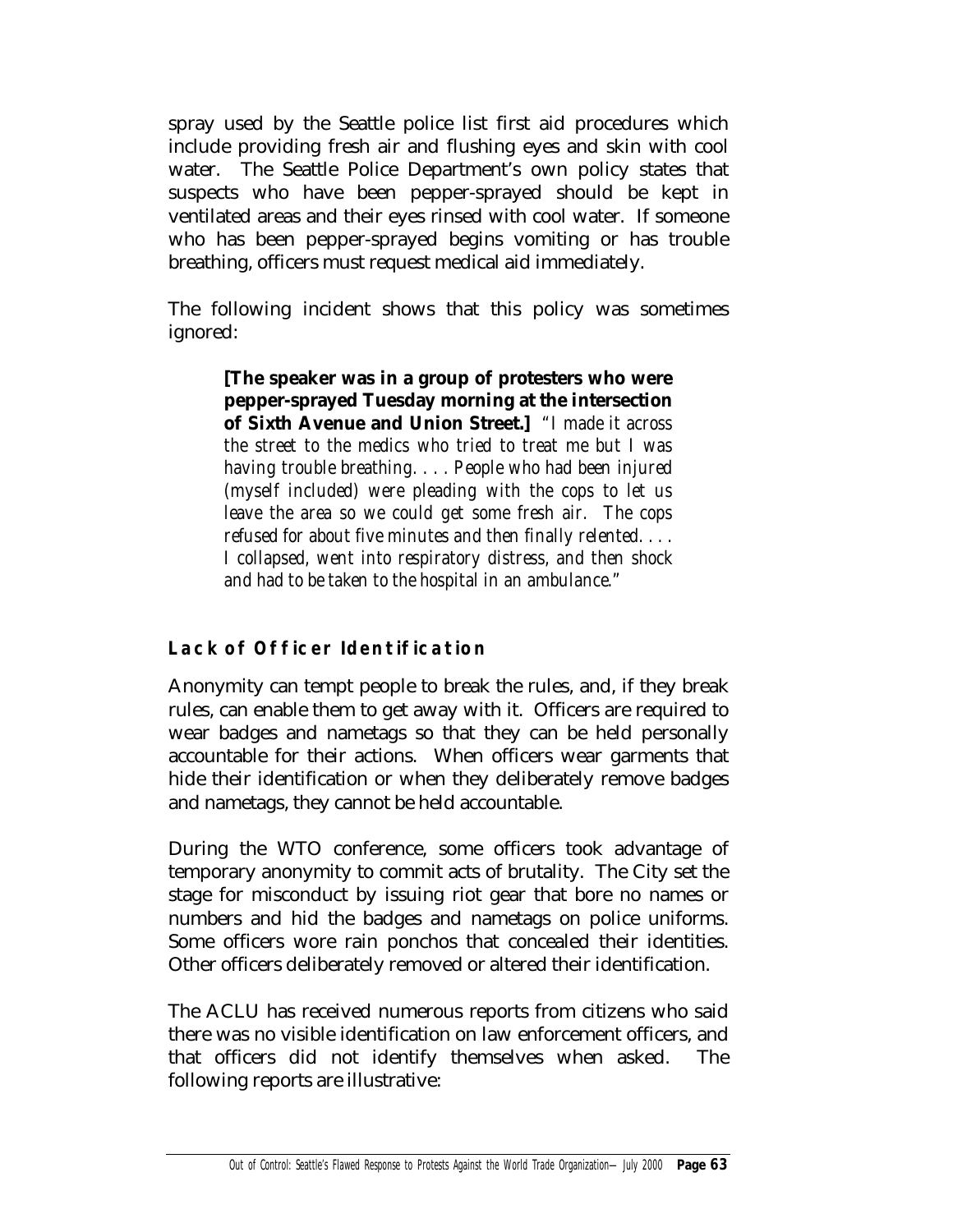**[At Denny Park,]** *"I noticed that all of the police officers had absolutely nothing that identified them on their uniforms. No name. No badge. No number."* 

**[The speaker was videotaping police activity at Second Avenue and Pike Street around 3:00 p.m. Wednesday.]** *"The police were not wearing any type of identification other than the word 'Police.' I [saw] cops wearing ski-masks to hide their identity. . . . I asked a cop on camera 'why the ski masks, what's your badge #, name . . .' etc. but he would not respond."* 

The Seattle Police Department policy manual states that when a citizen requests identification from an officer who is on duty, that officer "shall verbally provide their name and Department serial number, or provide a Department issued business card that contains their name or serial number." It states that insignia of rank shall be worn on all uniforms. Policy also specifies that that all uniformed officers shall wear badges of authority and cap shields for the ranks of lieutenant and above, and that Departmentissued cloth nametags shall be worn by each on-duty uniformed officer on their uniform and uniform jacket or jumpsuit. But the same policy states that rainwear "[s]hall be worn without patches, nametags, or cloth badges." This is unacceptable.

The King County Sheriff's Office has acknowledged that some of its officers had deliberately altered their identification. The Sheriff's Office report notes that riot officers were given "stick-on" letters to place on the backs of their helmets, but "some individual team members re-arranged/removed the 'stick-on' letters from their helmets, making them identifiable only to those whom [sic] knew them or knew their 'new' name as created on their helmets." A Sheriff's spokesman assured the press that the officers had not worn false names for any improper reason; it was all in fun. For whatever reason, the officers deliberately made it impossible for citizens to identify them.

Some police officers actively sought to prevent the media and citizens from recording incidents of brutality. A network-affiliate television camera caught an officer prodding a TV reporter with the end of a club and caught another officer pepper-spraying a cameraman. TV reporters explained on the air that they and their cameramen had just been pepper-sprayed. The ACLU has received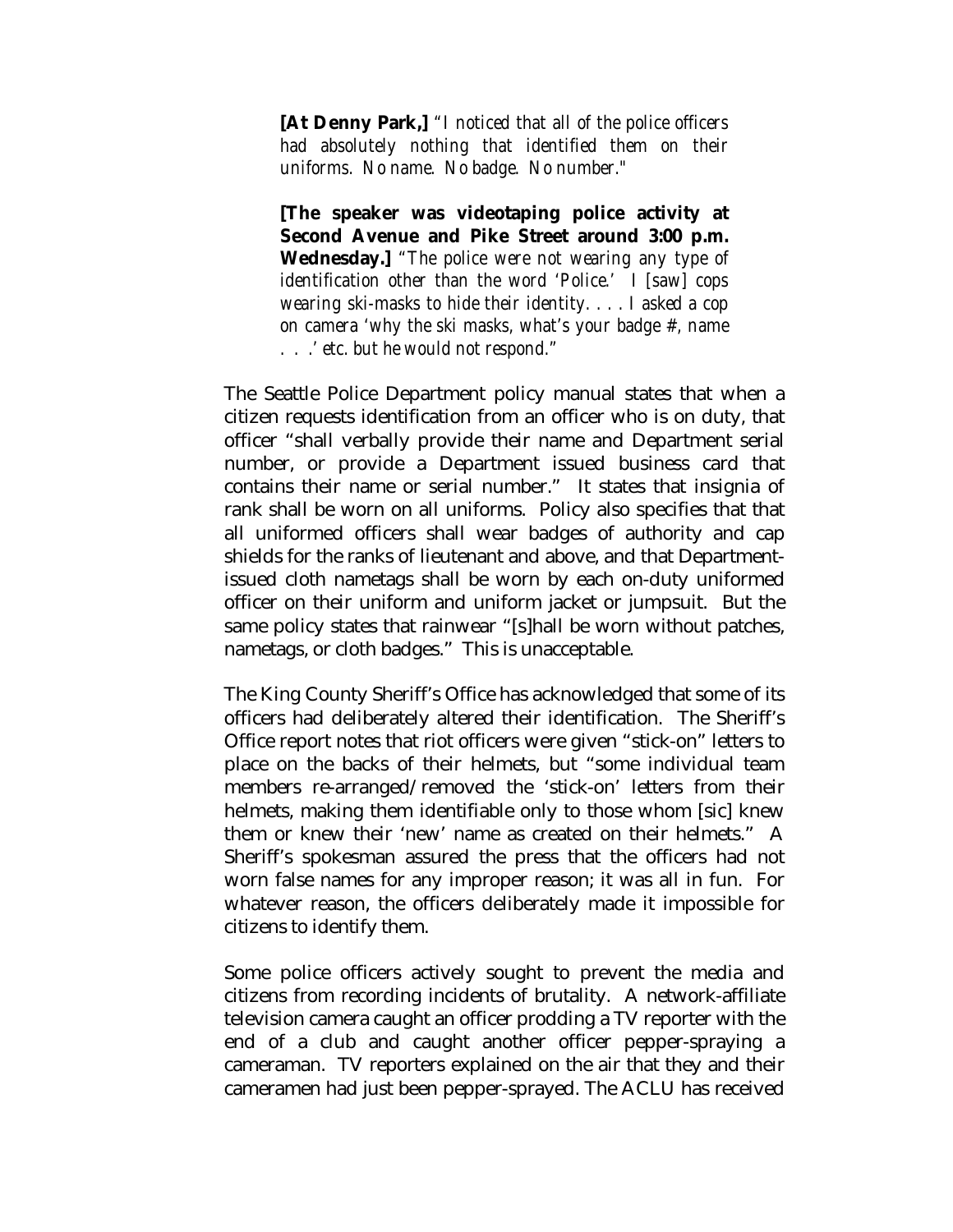several reports of camera operators singled out for attack. In one incident, a press photographer who was taking pictures of police firing pepper spray at seated protesters was sprayed directly in the face by an officer, even as he tried to disperse. The following reports tell of similar actions:

**[Downtown on Wednesday afternoon,]** *"I was standing on the sidewalk, videotaping a small crowd of people getting pepper-sprayed by police. A policeman came up from my right hand side and pepper-sprayed me right across the camera lens and in my eye. Five minutes later I was interviewing a person who had just been sprayed, gassed and beaten by police and a cop came up and sprayed me again in my eyes."* 

**[The speaker was standing at Sixth Avenue and University Street around 11:00 a.m. on Tuesday morning.]** *"One. . .guy went down and the police ran up to him and started beating him. . . . They then got him down on his knees with his arms behind his back and they started beating him with clubs. He started to struggle, as anyone would do, and they just beat him harder. . . . As I approached them [with a camera], other officers surrounded them to block my picture."* 

**[On Tuesday afternoon at Fourth Avenue and Stewart Street,]** *"I was taking photographs and collecting data [about] some of the damage downtown for our local union's newspaper and was. . .attacked by police with [pepper spray] and tear gas and when I turned to run they shot me with rubber bullets. . . . I had my press pass quite visible."* 

**Recommendation #10:** *All police officers must at all times be clearly and readily identifiable by name and department.* 

- *The outermost layer worn by police personnel, including riot or rain gear, should bear easily visible identification numbers.*
- *When outer-layer gear is issued, the department should record the name of the officer receiving each number.*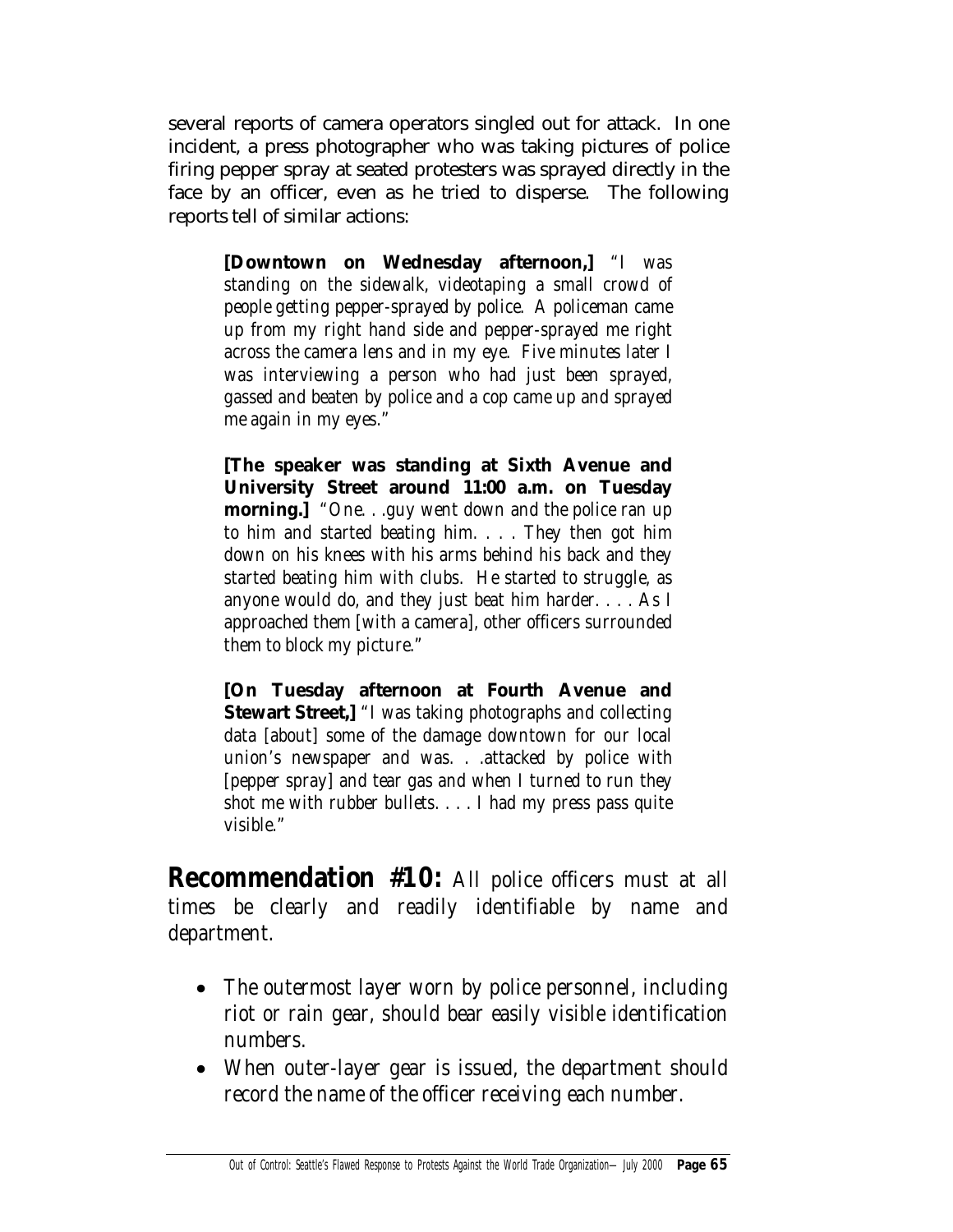**Recommendation #11:** *Law enforcement agencies in Washington should have mechanisms in place to properly investigate allegations of police misconduct.*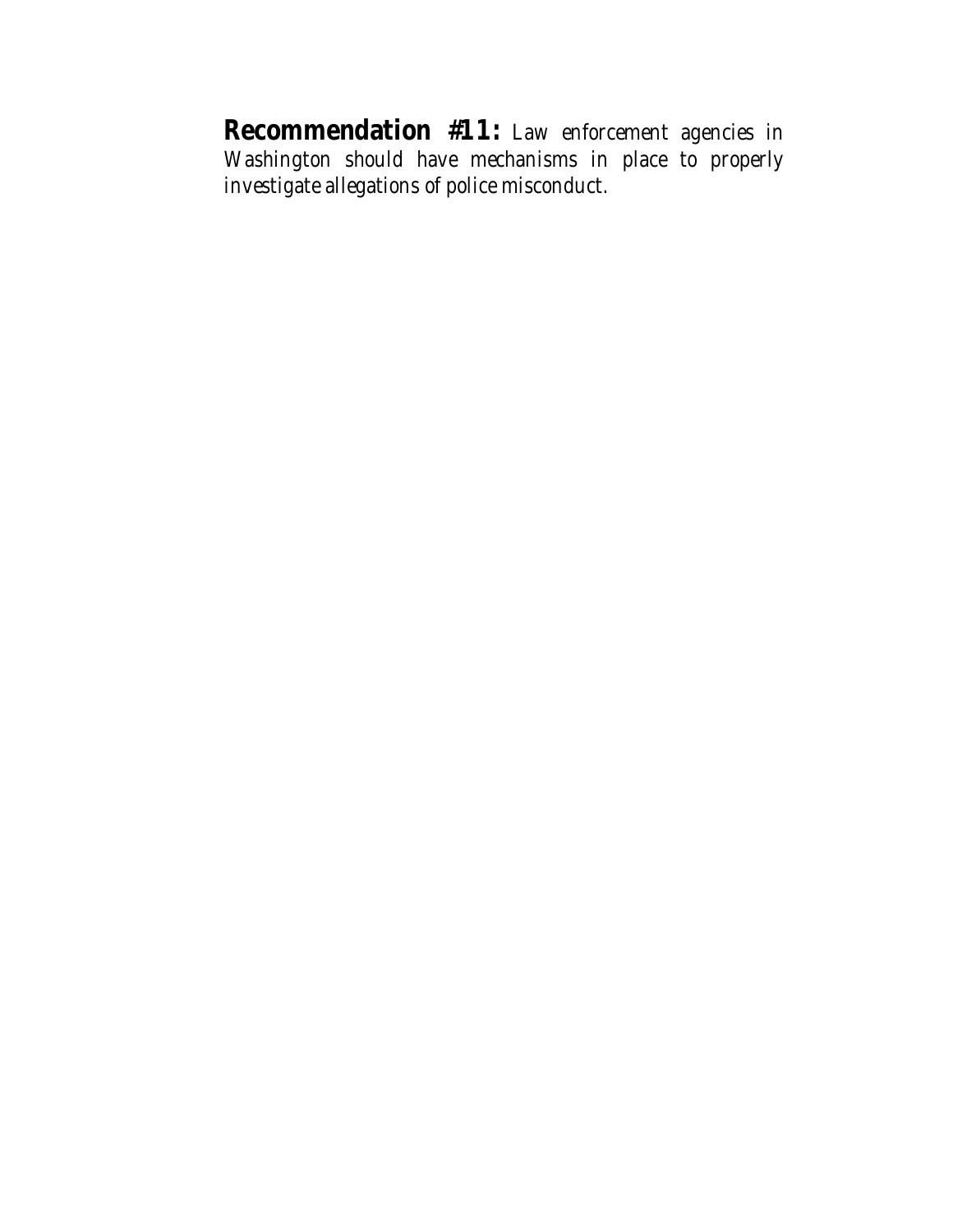# **IMPROPER ARRESTS AND PROSECUTIONS; MISTREATMENT OF PEOPLE IN CUSTODY**

olice made hundreds of improper arrests, detaining for days people who would never stand trial. Then, after the demonstrations were over, charges were dropped. The City Dolice made hundreds of improper arrests, detaining for days<br>people who would never stand trial. Then, after the<br>demonstrations were over, charges were dropped. The City<br>Attorney doggedly pursued other charges that later w dismissed.

Individuals taken into custody retain basic rights, such as the right to consult an attorney, basic medical care, and due process of law. Yet some of the people arrested during the WTO conference – who had not been and would never be convicted or even tried – were denied these rights. Some of them reported that police and jail personnel committed acts of brutality. This happened on the buses that carried them out of downtown Seattle, at the old Sand Point naval base where most of them were taken for processing, at the King County Jail in Seattle and the Kent Regional Justice Center, where they were eventually booked and held.

## **Improper Arrests and Prosecutions**

The police frequently mishandled arrests. They made scores of arrests that did not meet the required "probable cause" standard. Hundreds of protesters who would never stand trial were jailed for days. After the demonstrations ended, the charges against them were dropped.

Police arrested a large number of people on Wednesday morning at Westlake Park, within the declared "no protest zone." Officers did not write individual arrest reports for many of the people arrested there. They simply copied a report that had originally been written for a Port Townsend woman who, ironically enough, was not even there. She had been arrested eight hours later after verbally challenging police officers' unreasonable use of force near the Pike Place Market.

Police arrested people at Westlake Park for awhile, but there were too many protesters and not enough police. Police radio dispatch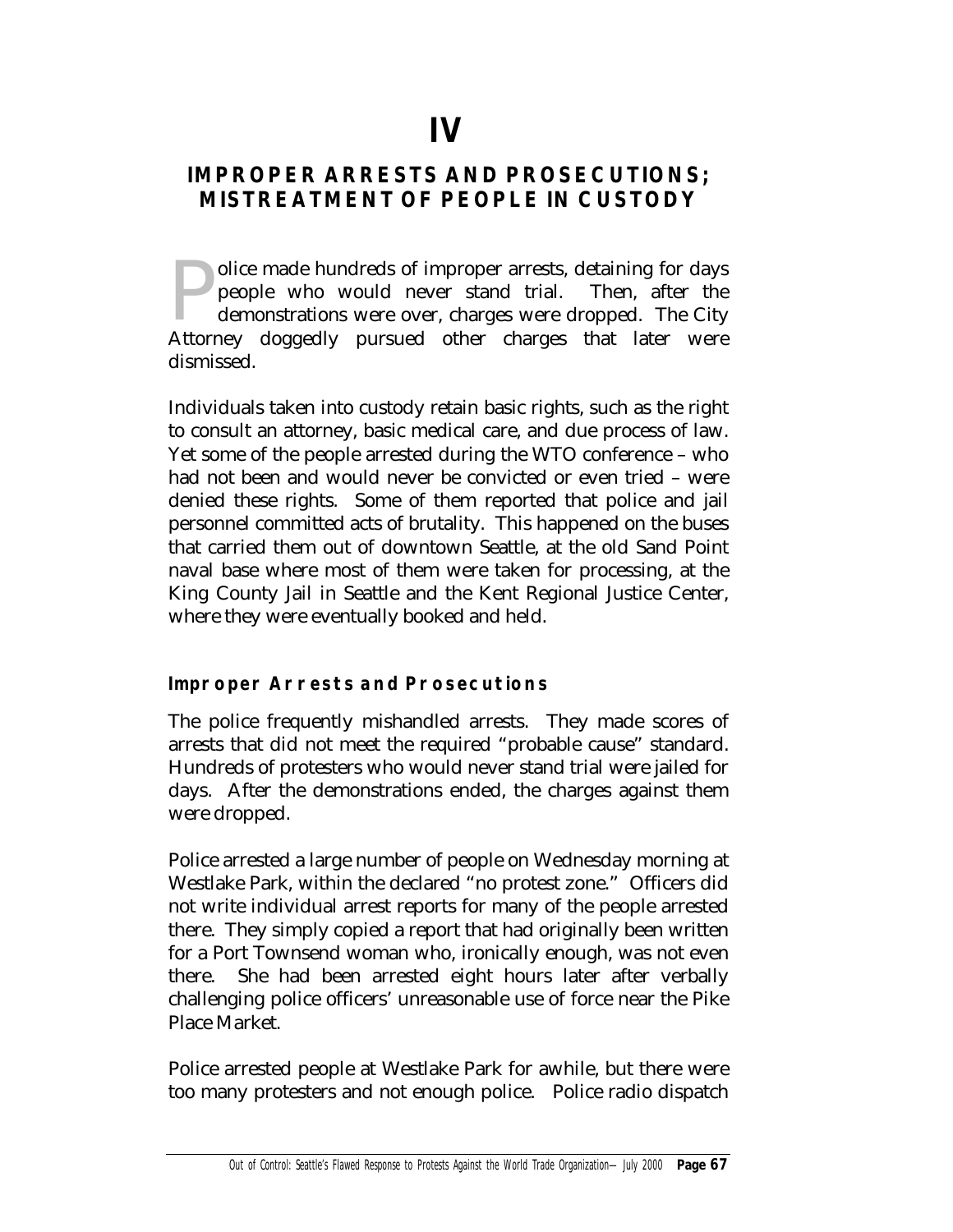tapes make it clear that Seattle police were not equipped to handle the mass arrests:

At 8:23 a.m., "There's some confusion here, we're getting way too many buses but we're getting no prisoner processing. Is it being made clear . . . that we do *not* need buses, we need prisoner processing teams?"

At 10:15, "We don't want to have any more arrests if we can possibly help it, due to the booking situation."

Finally, at 10:29, the police radio tells "all units at Westlake, you're free to go, thank you very much. Disperse smartly from the area."

KIRO-TV, which taped the police withdrawal, reported that the police commander on the scene told protesters, "We're outta here," and the arrests simply stopped. People who had not been arrested before the arbitrary cutoff point were allowed to stay. People arrested earlier went to jail.

The City should have made sure there were enough officers on hand to carry out legitimate arrests and enough buses on hand to transport arrestees out of the area immediately. Seattle police could have assigned one officer in each arrest team to complete an individual report for each suspect. The arresting officer could have been photographed with the arrestee as evidence and as an aid to memory. By and large, this was not done. People were arrested and loaded onto buses with after-the-fact paperwork that could not possibly meet legal requirements.

The suspicious motivation behind the arrests is amplified by the fact that for hundreds of people who were arrested, their release from jail was conditioned upon their agreement not to enter a specified downtown corridor. While most people accepted that condition, those who did not were not released. In a more extreme case, prosecutors offered one arrestee a deal for her release that involved an agreement not to protest anywhere in the country for two years.

According to the Seattle police's After Action Report, 631 arrests were made. The City ultimately dropped charges in the vast majority of cases. Five hundred forty-one people were charged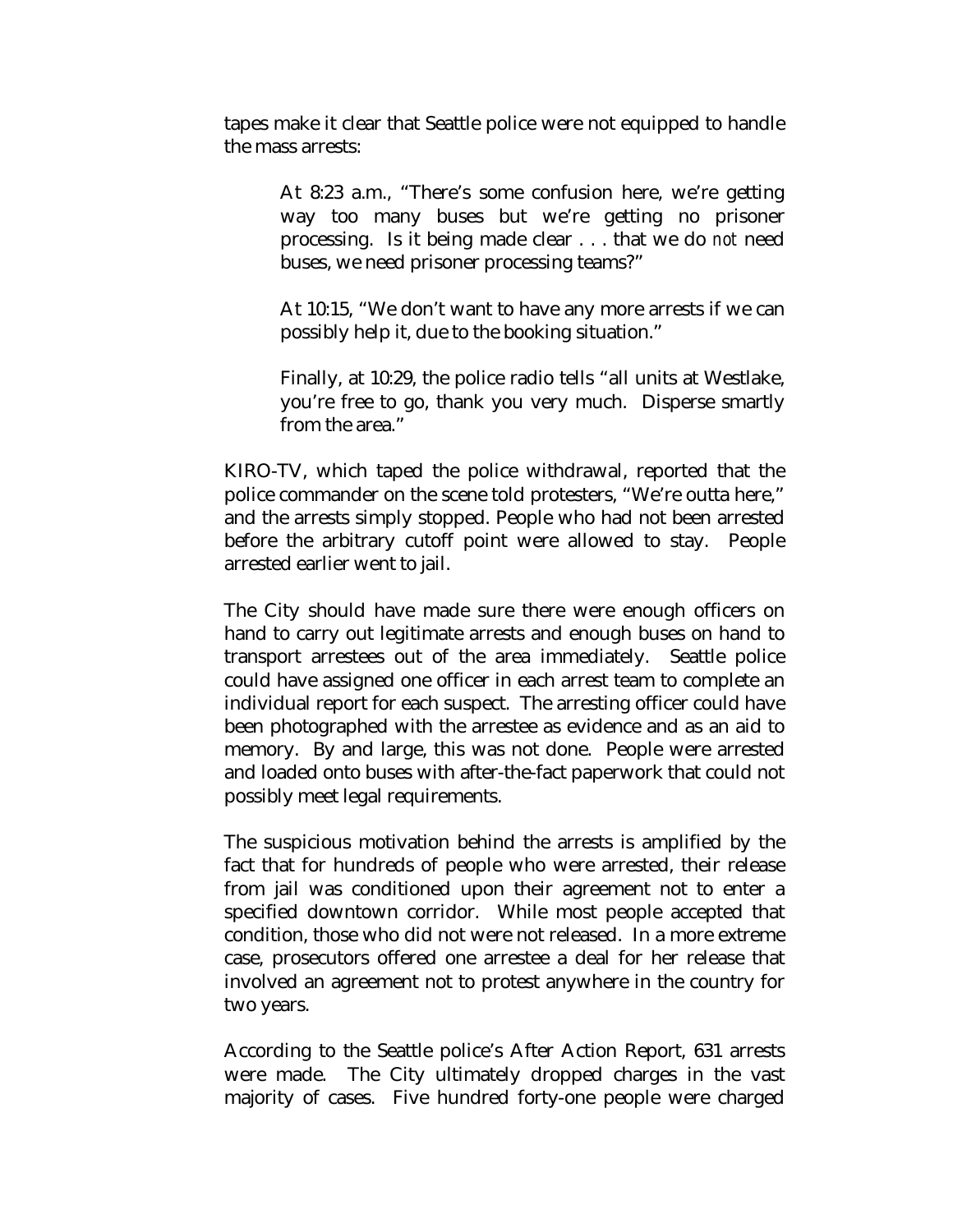with misdemeanor crimes – primarily failure to disperse and obstructing pedestrians. Charges were dismissed against 373 of them, and no charges were filed against another 138. Of the 24 people whose cases actually went to court, only two were found guilty, ten pleaded guilty, and two were acquitted. As of June 15, the remaining cases were awaiting jury trial or otherwise unsettled.6 The King County Prosecutor's office told the ACLU that 25 people had been charged with felonies, but our attempts to obtain further information about them from the Prosecutor's office have been unsuccessful.

The City Attorney should have dropped charges quickly against hundreds of individuals he must have known would not be convicted. The *Seattle Times* reported on December 10: "[a]lthough many of the police reports are vague – written in haste by the arresting officers – the cases are proceeding through court, and trial dates are being set. . . . [M]any of the arrest reports note only a group's alleged violation, not how an individual may have been involved. City Attorney Mark Sidran says the City can prevail." He should have known better. And the Police Department should have only made arrests that could stand up in court.

## **Infliction of Pain on Non-threatening Arrestees**

Arrestees have reported brutal treatment by jail guards and arresting officers at Sand Point, King County Jail, and the Kent Regional Justice Center, and a few have reported serious injuries:

**[One incident was extensively described in the press. In its December 30 edition, the Seattle Weekly reported:]** *"Keith Holm says he was beaten up by uniformed officers immediately upon arriving at the King County jail on Wednesday of WTO week. 'Right as I went in, I was singled out off the bus, along with five others,' says the 35-year-old construction contractor. He claims a half-dozen guards took turns assaulting him. 'I was passed around like a hackey-sack. They stomped on my back and on the backs of my knees. They busted my face through a steel door and then through a second glass door. There were clumps of my hair in their fingers. There was nonstop screaming and profanity. They kept asking my name and saying they were going to kill me, going to fuck me up.' . . . Jerry Knight. . .was on the same*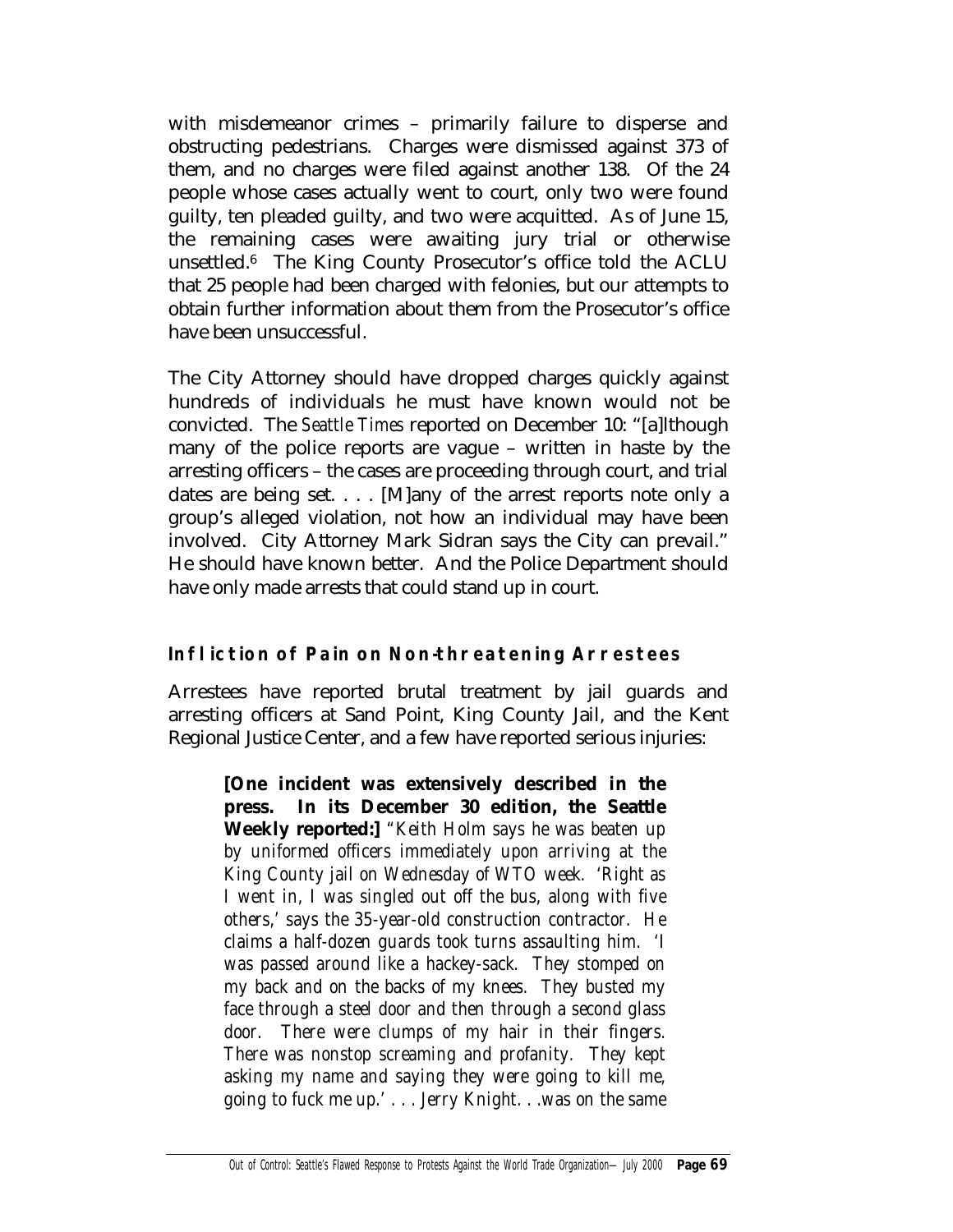*bus taking Holm and other WTO captives from a processing center at Sand Point to the jail. . . . Inside the jail garage, 'there was a lot of shouting and yelling,' says Knight. 'The cops told us to keep our heads facing the wall.' Just before he turned away, Knight could see the guards slam Holm's face into the wall and throw him to the ground. . .* . *[Holm] was later released from jail without any charges being filed."* **[The ACLU received a report from an individual who witnessed some of the police's mistreatment of Holm in the jail.]**

**[The speaker was part of a group of protesters in a holding cell at the Kent Regional Justice Center. The group refused to follow an officer out to the regular cells without talking to an attorney. A group of officers in riot gear appeared at the door. Four officers pulled a man away from the others,]** *"took him outside the room and placed him into a wheelchair-like device and wheeled him down the hall. . . . [F]our officers re-entered the room and grabbed. . .a very tall man with shoulder-length curly partially graying hair. . . . He was taken outside the door and his arms were wrenched behind his back and shackled. He was placed in the 'wheelchair' and [an] officer brought his can up to [this prisoner's] face and sprayed him directly in the eyes with pepper spray. . . . I stood up and looked out the window and I saw that they had placed a towel or bag over his head and were holding him down. . . . The next day he told me that they had massaged the pepper spray into his eyes with the towel and were holding his mouth shut so he couldn't scream with a separate cloth."* 

**[Another speaker who was held at the Kent Regional Justice Center]** *"witnessed. . .non-violent activists who were passively resisting (going limp) lifted out of their cell by two guards and thrown onto a black molded plastic chair where a third guard would yank the protester's hair back and two other guards would strap the protester into this chair. They would then wheel the protester away. I watched this happen to at least ten people and in one instance I watched a guard spray pepper spray directly into the protester's face (from maybe five inches away) as another guard was yanking his hair back."*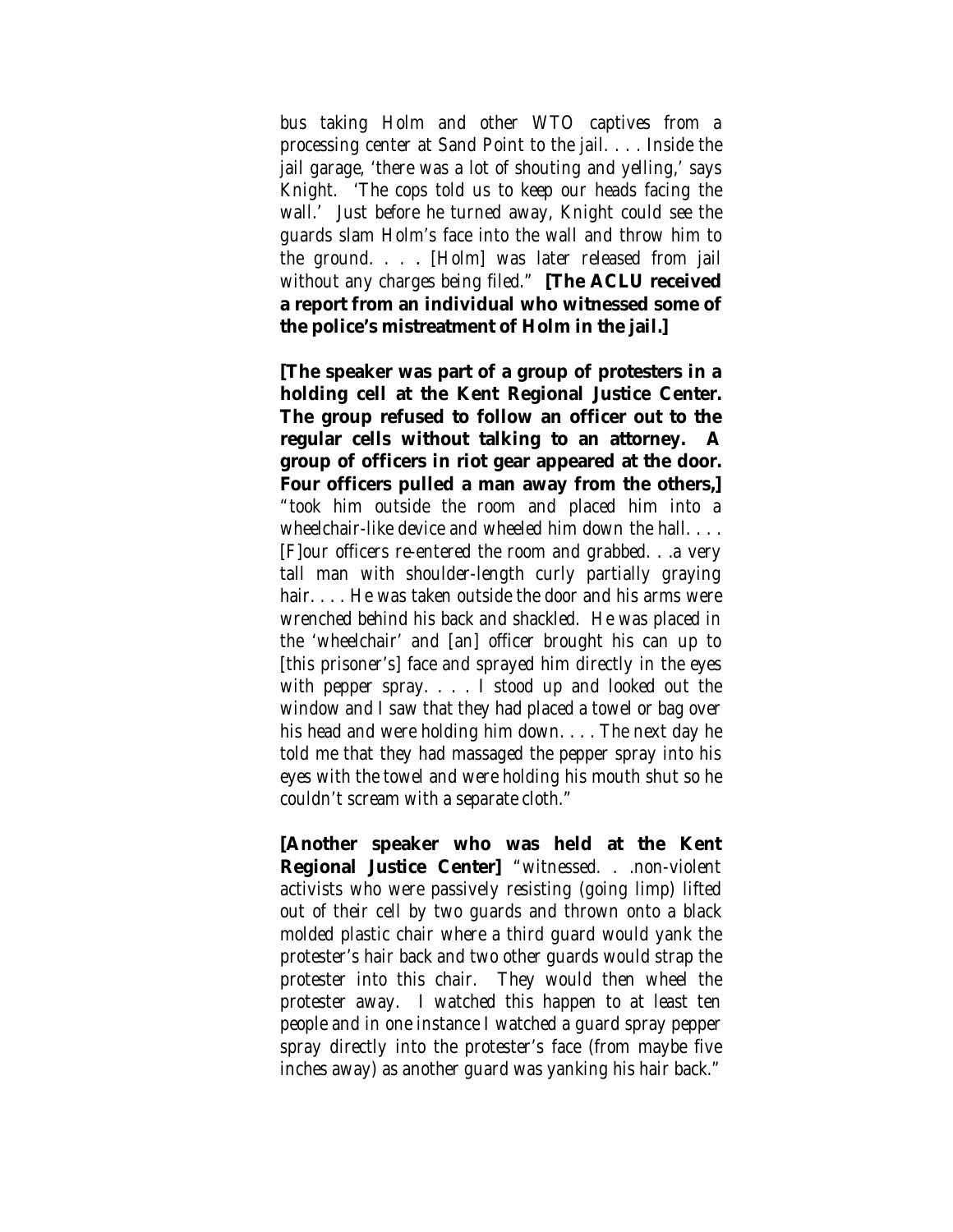Representatives from the National Lawyers Guild collected approximately 300 reports of brutality in the jails. We do not know how widespread such brutality was. Clearly it went beyond one isolated incident, and it went beyond Kent:

**[The speaker had been arrested in downtown Seattle and taken by bus to Sand Point. Prisoners refused to leave the bus. After midnight, officers boarded the bus to take the prisoners out.]** *"I was pulled onto the floor of the bus, in front of the rear door. . . . [T]he police officer who told me to get up. . .was a young white male with short hair. . .dressed only in a blue jumpsuit. . .that had a light blue Seattle Police Department patch. . . . I think he said 'get up' but he may have said 'stand up.' As soon as he said that he violently wrenched my left wrist and forearm far over in front of me, in a clockwise direction. . . . I recall screaming when he twisted my arm. . . . The pain shot up my arm with an intense, electric quality. I remember having the feeling that I had actually heard something popping or ripping in my arm, and thinking at the same time. . .that it must have been some kind of illusion. I yelled out that I had metal screws in my arm."* **[The officer twisted his right wrist instead. In custody for several days, he was given ice packs, ibuprofen and other minimal treatment for the pain in his left arm, but the arm was not Xrayed, and he was not given a sling to immobilize it. When he was released on Sunday morning, he went to the hospital where his arm was X-rayed and diagnosed with a spiral fracture.]** 

**[At the King County jail,]** *"A woman going by the name of 'peace' was denied her inhaler despite a severe asthma attack. They gave her a glass of water instead."* 

## **Threats and Assaults on People in Custody for Exercising Constitutional Rights**

Demanding an attorney or refusing to sign forms should not be grounds for physical abuse:

**[In jail,]** *"A guard would threaten us with bodily injury if we asked for anything."*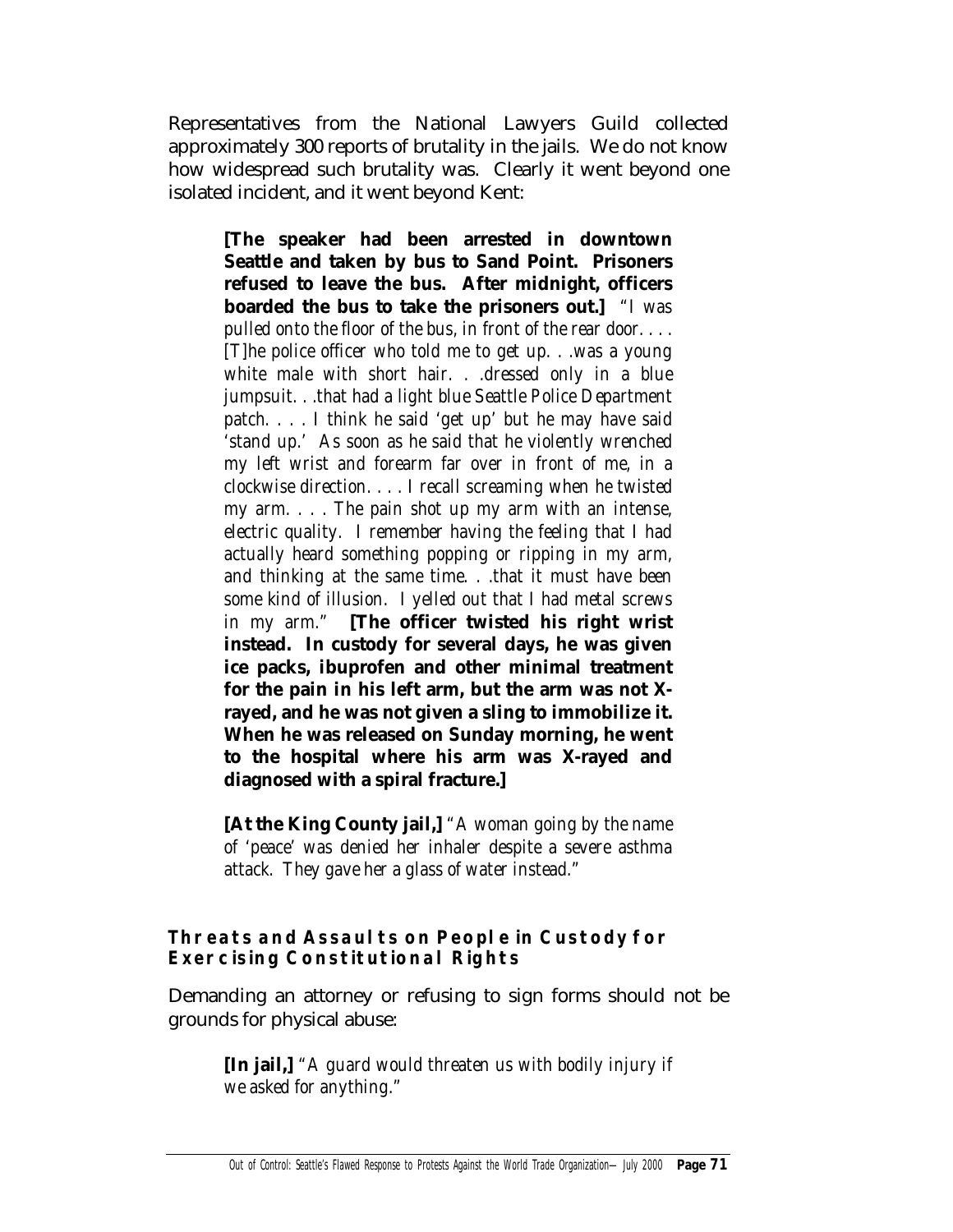**[While the speaker was imprisoned at the Kent Regional Justice Center,]** *"I was denied access to phone, food or water until I signed forms that they refused to let me read." [He saw four other people who had refused to sign the forms taken into another room, strapped to chairs, and pepper-sprayed directly in their eyes. He finally did sign. Afterward, he tried to make a telephone call.] "When I approached the phone and sat down, I had just dialed the number when five officers came up behind me and yanked [the] telephone out of my hand and dragged me by my hair and feet and threw me back into the tiny room."* 

**Recommendation #12:** *King County Jail officials should investigate allegations of misconduct at the jail during the WTO protests and hold accountable any personnel found to have committed acts of misconduct.* 

- *Jail personnel must wear clearly identifiable badges or nametags at all times.*
- *King County Jail administrators should review their policy on the use of pepper spray, restraint chairs, and other compliance techniques by jail personnel. Pepper spray should not be used on an individual in a restraint chair.*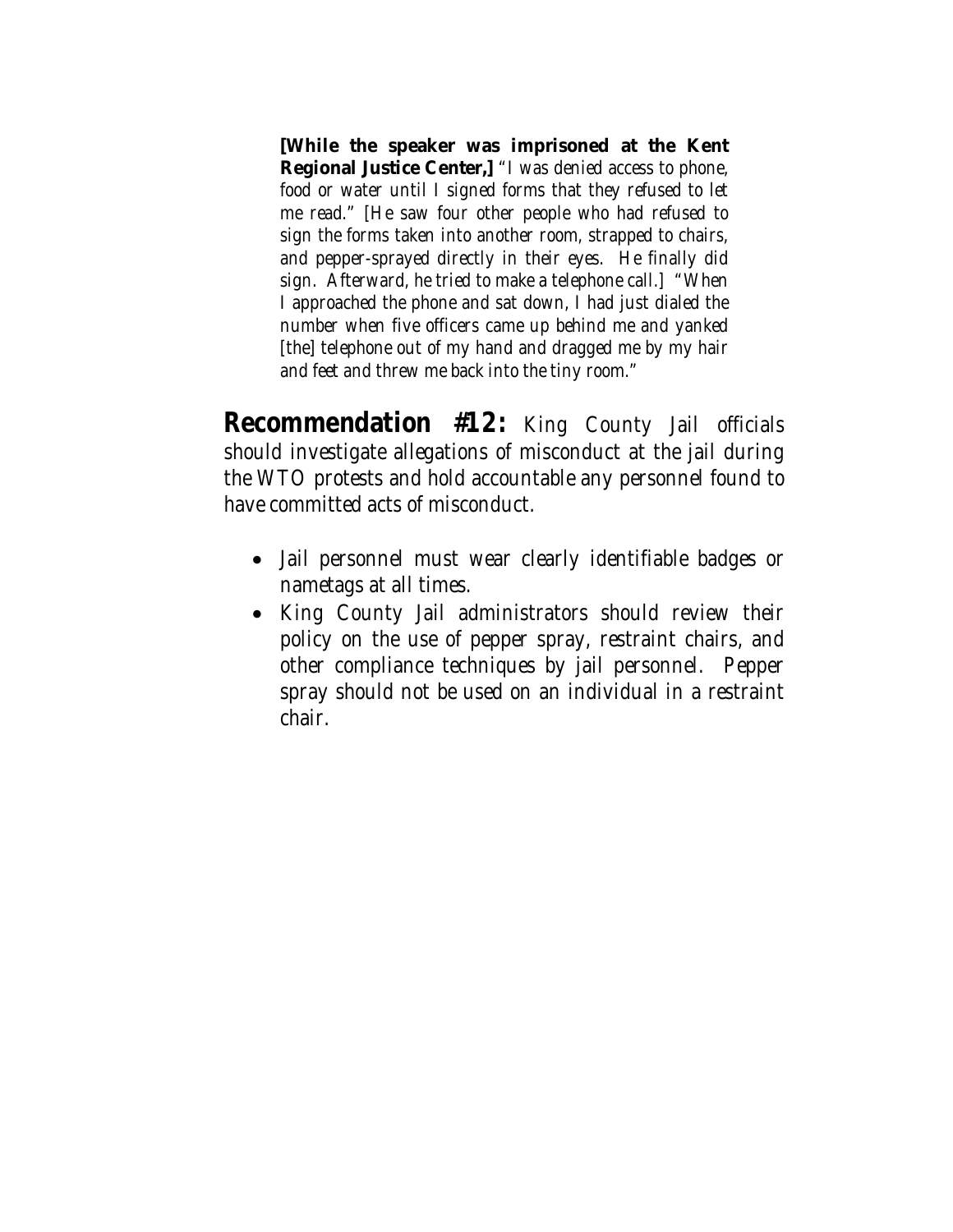## **CONCLUSION**

In 1928 Justice Louis Brandeis wrote, "The greatest dangers to liberty lurk in insidious encroachment by men of zeal, wellmeaning, but without understanding."

Washington Supreme Court Justice Robert Utter expressed similar sentiments, writing, "It is often when government is most eagerly pursuing what it perceives to be the public interest that it is most likely to sidestep constitutional safeguards or to denigrate constitutional liberties."

Everyone agrees that faced with similar circumstances in the future, the City should do things differently. But what lessons will our city leaders take away? We hope that the lessons will *not* be, as some have advised, that next time the City should come down on protesters earlier and more harshly. Rather, the lesson must be that the City and its employees take more seriously their responsibility to run our city in a manner that ensures the constitutional rights of all.

For regardless of how well-meaning the City of Seattle may have been during the WTO ministerial meetings, substantial violations of civil liberties took place. If the City does not acknowledge its mistakes, it is doomed to repeat them.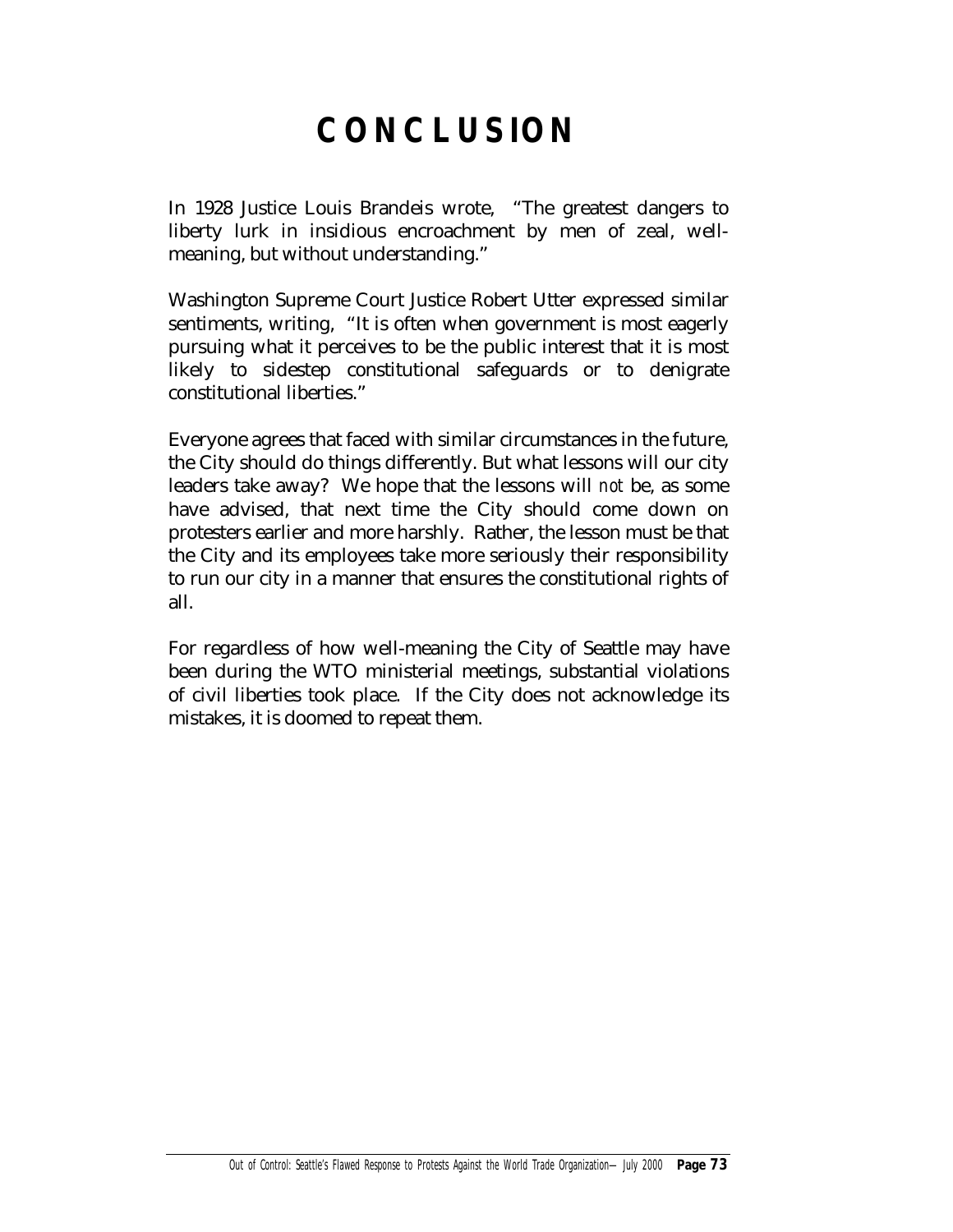## **NOTES**

 $\overline{a}$ **<sup>1</sup>** "At approximately 0630 hours," wrote Los Angeles County Sheriff's Department Captain Richard Odenthal, an expert on riot control whom Seattle police hired as a training consultant to prepare its officers for the WTO, "a group of police officers from Portland, OR, contacted me and advised that a group of several hundred demonstrators had blocked an intersection, stopping vehicular traffic about 3 blocks north of the [Convention Center] using 'yellow police tape' and dumpsters. At approximately 0650 hours, the first anti WTO demonstrators began to arrive on Pike Street at 6<sup>th</sup> Avenue and other streets surrounding the [Convention Center]. By 0730 hours, the [Convention Center] was completely surrounded by thousands of demonstrators."

The City did not even plan to deploy its forces until 7:30 a.m. "[T]he first demonstrators were anticipated at about 0800 hours," Odenthal wrote, "and the demonstration management personnel were to be prepared to move into designated positions at 0730 hours." Television crews filmed Seattle police getting into position just before 7:00 a.m. and setting up flimsy barriers when demonstrators were already arriving downtown and getting into position on the morning of November 30.

**<sup>2</sup>** The King County Sheriff's Office report notes, "SPD changed [its] Demonstration Management Committee leader 4 times, effectively forcing the committee to start over with each change. This process resulted in a very narrow time frame during which the training could occur.… In addition…it seemed that SPD upper command was not committed to the idea of joint training,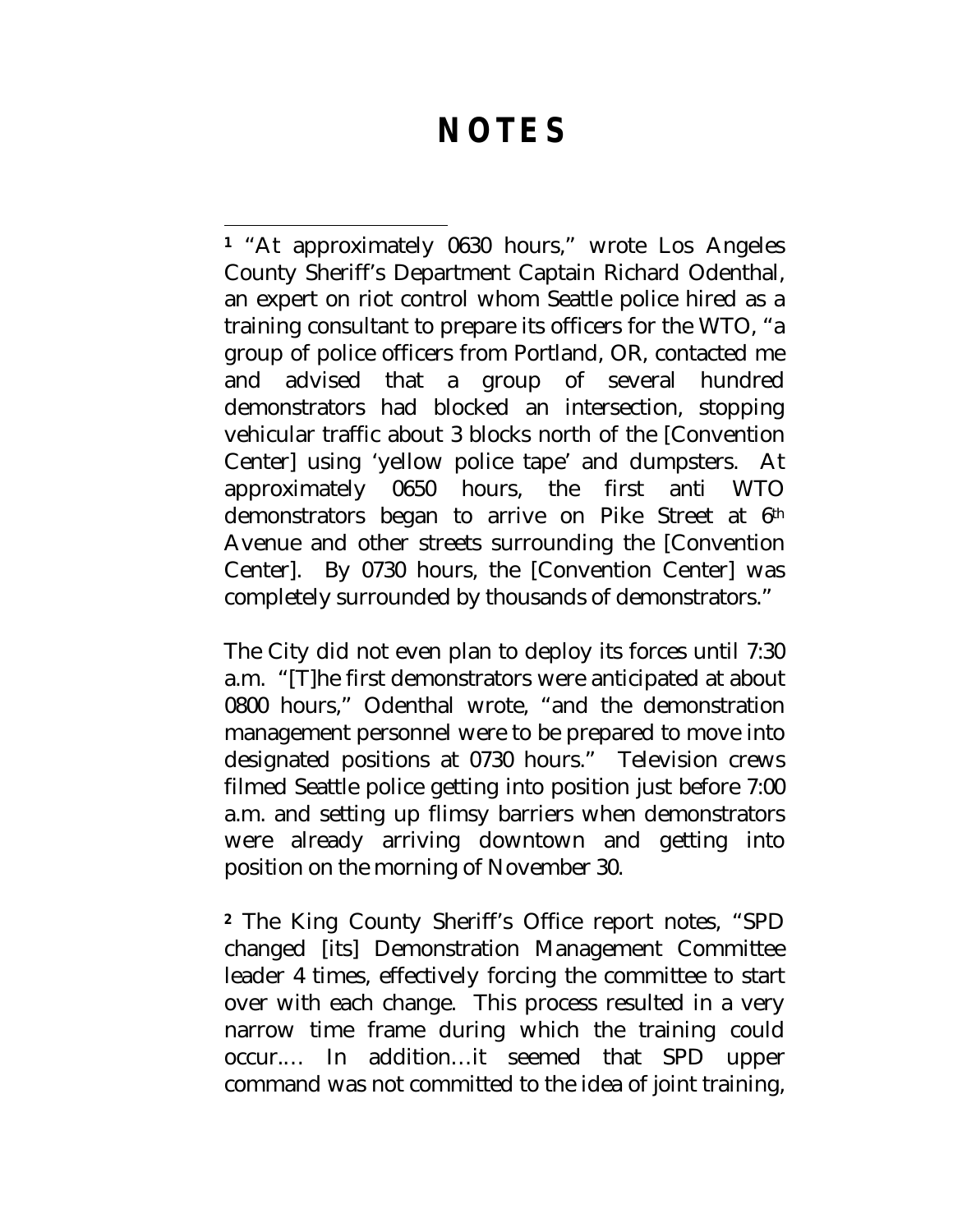$\overline{a}$ and this. . .also contributed to the lack of training time available [to Sheriff's deputies] before the [WTO Conference]."

**<sup>3</sup>** The After Action Report reports a total of 11,600 training hours and says that on November 29, the City had 1,164 officers on duty throughout Seattle. The report does not specify the precise number of hours of training each officer received, nor the exact content of the training – for example, whether officers received explicit instruction in the protection of the civil liberties of demonstrators, even when demonstrators are subject to arrest. Some officers did receive special training for WTO but not every officer called to duty on Seattle's streets that week received exactly the same training, as evidenced in the King County report. Nor does the report specify whether officers from non-Seattle agencies who were called up at the last minute received adequate crowd control training.

**<sup>4</sup>** On October 20, 1999 – slightly more than a month before the WTO conference began – the Seattle Police Department issued a new policy outlining the proper use of force policy for civil disobedience, crowd control, and riot situations. The "Unusual Occurrences" policy states that the authorized use of chemical weapons and less lethal weapons shall include at least one of the following objectives:

- The prevention of violence.
- Suppression and dispersal of unlawful assemblies with minimum hazard to the public or law enforcement.
- To aid in the overcoming of either passive or aggressive resistance to affect arrest.
- Area or building deprivation to prevent further destruction of property when other means are not practical.